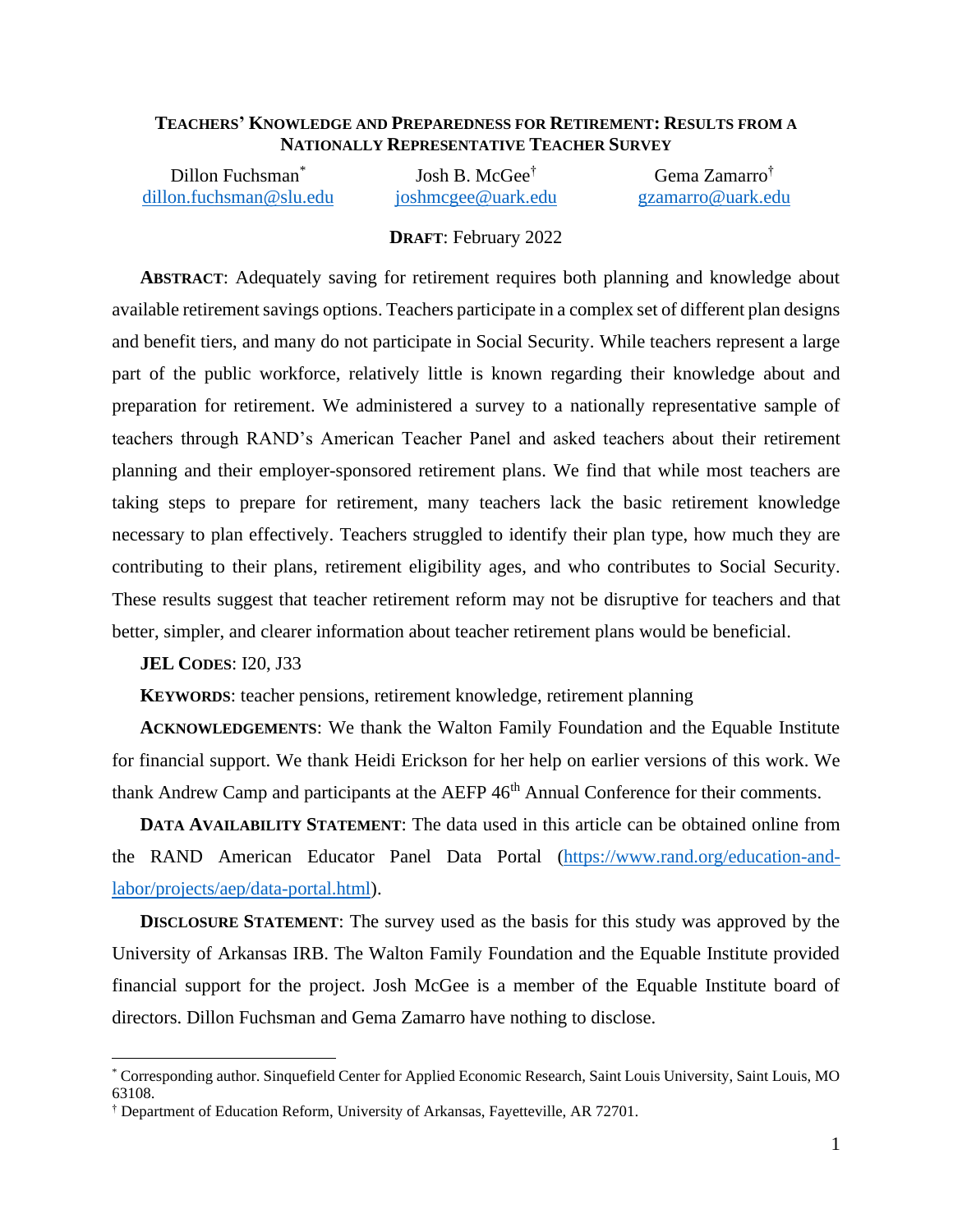### **I. INTRODUCTION**

Retirement planning is important for retirees' financial wellbeing (Ameriks et al., 2003; Lusardi & Mitchell, 2011a; van Rooij et al., 2012), health (Elder & Rudolph, 1999), and satisfaction (Topa et al., 2009). Good retirement planning requires knowledge about and coordination between the various savings vehicles available to workers. A metaphorical "threelegged stool" is commonly used to describe good retirement planning, illustrating the interdependence of the elements of retirement savings. In this metaphor, three elements support retirement security: personal savings, employer-sponsored plans, and Social Security (DeWitt, 1996). How much an individual must save to reach a secure retirement depends on the value of their employer-sponsored plan and Social Security benefits (Mitchell & Moore, 1998). Lacking knowledge about the various retirement savings components makes planning difficult and can leave workers in retirement insecure positions.

Some aspects of teachers' retirement systems simplify planning and create the perception of security. Teachers are generally automatically enrolled in a state or school district sponsored retirement plan. Most teachers participate in traditional pensions that guarantee lifetime benefits to eligible members. The pension system or sponsoring government manages most decisions, including setting contribution rates and allocating investments. Benefits for experienced teachers are rarely changed. Teachers must make very few decisions to enroll, are invested reasonably well, and earn lifetime income when eligible.

However, other aspects of teachers' pensions complicate retirement planning. Teachers' pensions are often backloaded, meaning that teachers earn relatively meager benefits in the early and middle portions of their careers and much more valuable benefits towards the end. Backloading impacts a large share of the teaching workforce. In the median state, 80 percent of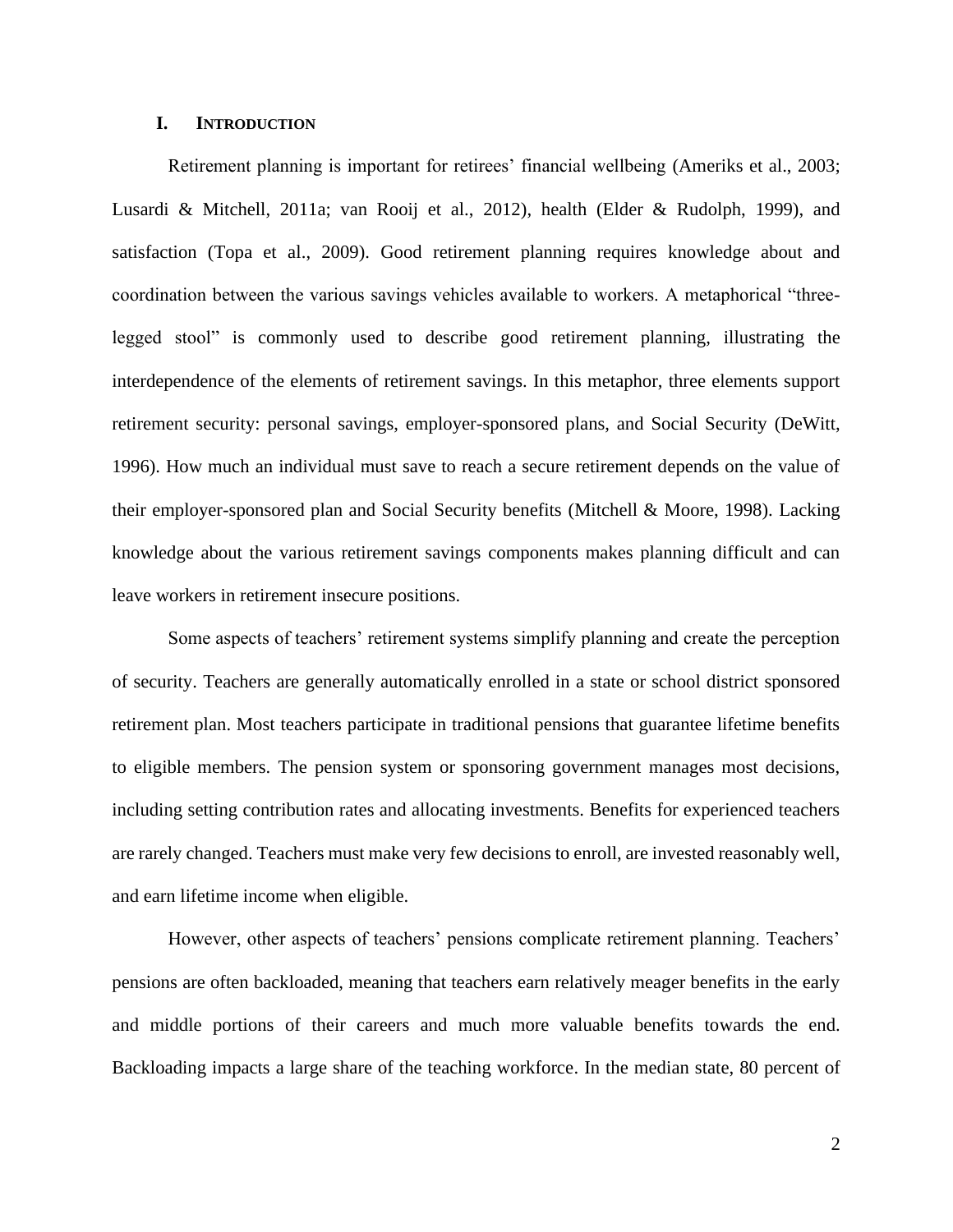teachers will not work long enough to qualify for full retirement benefits (Aldeman & Rotherham, 2014).

Teachers who work less than a full career or split a career across two states earn less valuable benefits and may face retirement insecurity without supplemental savings (Aldeman & Johnson, 2015; Costrell & Podgursky, 2009, 2010). It is challenging for teachers to predict how much they should be saving privately to offset this uncertainty (Marchitello et al., 2021; McGee & Winters, 2019). In addition, approximately 40 percent of teachers are not covered by Social Security (Kan & Aldeman, 2014).

Over the past two decades, teachers' pensions have also faced significant funding challenges creating uncertainty around retirement benefits and a potential drag on teacher compensation (Backes et al., 2016; Moody & Randazzo, 2020). Many states and cities reduced benefits for new teachers in response to rising retirement costs, further exasperating retirement planning issues (Marchitello et al., 2021; McGee, 2016).

Understanding how much teachers know about their employer-sponsored retirement plans and their levels of financial literacy is vital to ensuring all teachers are equipped to make sound decisions about their retirement in this complex environment. This paper investigates teachers' retirement knowledge and preparation using a nationally representative sample of teachers from RAND's American Teacher Panel. This work is a contribution not only because teachers represent a large and important part of the public workforce, but also because the literature on teachers' retirement knowledge and preparation is sparse (DeArmond & Goldhaber, 2010).

Results show that most teachers are taking steps to prepare for retirement. Over half of teachers have tried to develop a plan for retirement and 70 percent are saving separately from their employer-sponsored plan. Of teachers that are or have been married, 70 percent report that their

3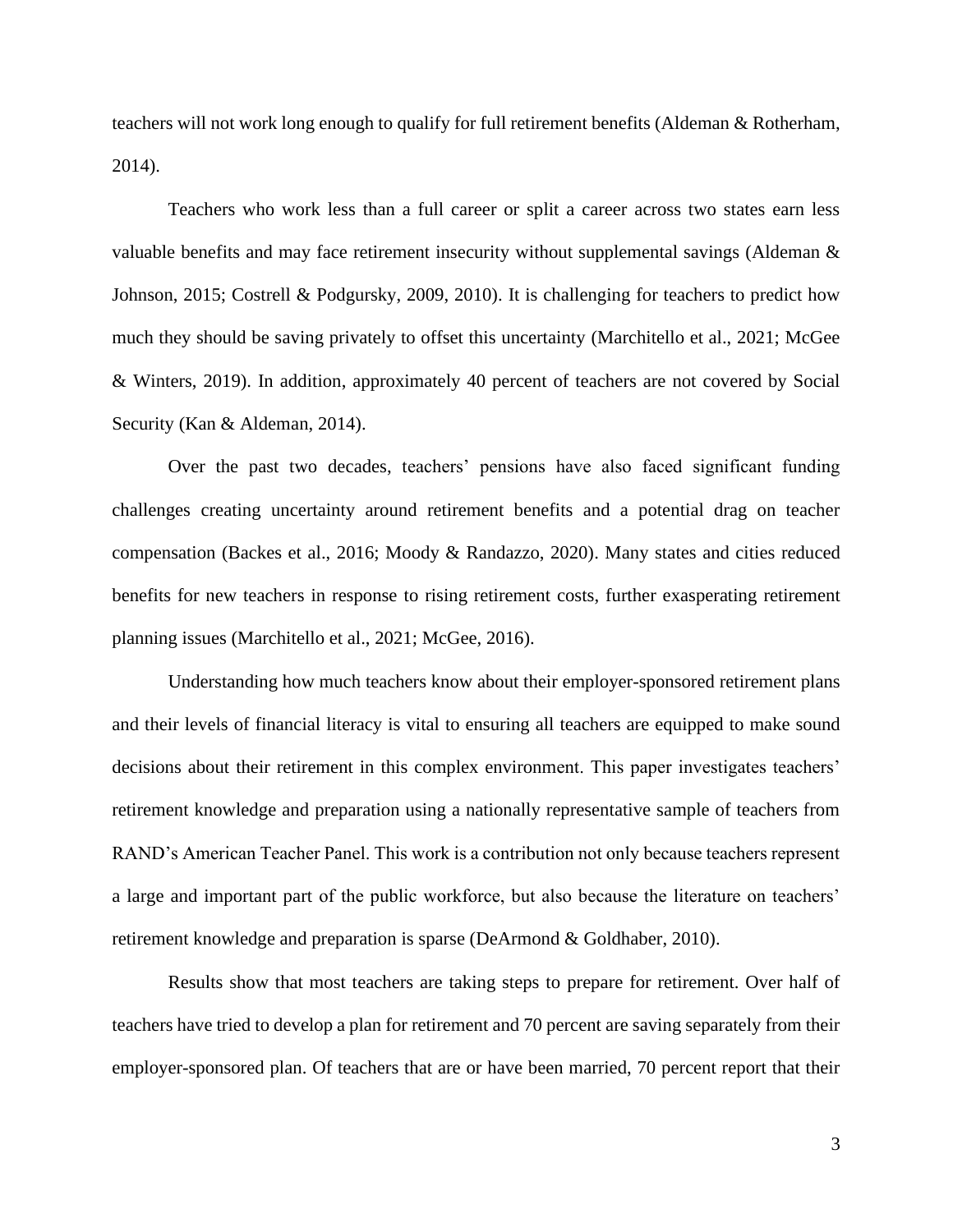spouse has a separate employer-offered retirement plan. However, results also show that teachers, especially early-career teachers, exhibit less financial literacy than other college educated adults, and a lower proportion of teachers have tried to develop a plan for retirement.

In addition, results indicate that many teachers lack the knowledge to plan effectively for retirement. Approximately 45 percent of teachers could not identify their retirement plan type and 30 percent are uncertain how long their benefits will last. Teachers also struggled to identify how much they contribute to their retirement plans, when they will be able to retire, and who contributes to Social Security. Unsurprisingly, late-career teachers were the most knowledgeable.

These results suggest that teachers are not fully equipped to make decisions about their retirement. Teachers' knowledge deficiency could result in poor retirement planning, especially among short- and medium-tenure teachers. States and districts should implement education interventions to improve teachers knowledge about and planning for retirement (Collins & Urban, 2016; Kaiser et al., 2020; Lusardi et al., 2020).

The lack of basic knowledge is also a potential reason that early- and mid-career teachers exhibited limited willingness to pay for traditional pensions in prior work (Fuchsman et al., 2020). These results suggest that, when combined with education around retirement planning, states might be able to make positive changes to retirement plan design with minimal pushback from teachers.

#### **II. BACKGROUND**

Teachers participate in two basic categories of employer-sponsored retirement plans: defined benefit (DB) and defined contribution (DC). Nationally, 80 percent of public schoolteachers participate in DB plans and 14 percent participate in DC plans (U.S. Bureau of Labor Statistics, 2020). Nearly all teachers who participate in a DB plan are in a traditional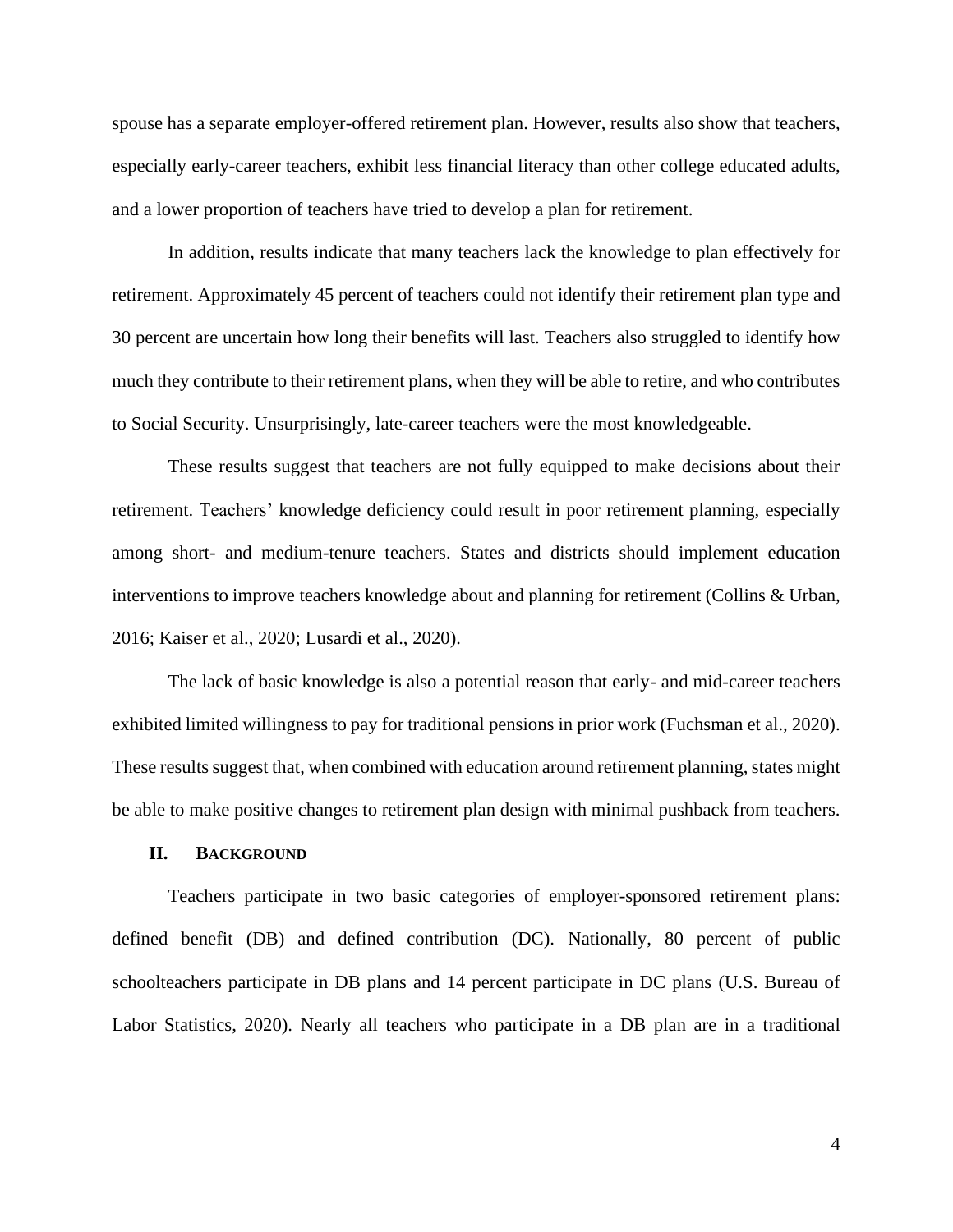pension, or final average salary (FAS) DB plan. <sup>1</sup> These plans base benefits on a formula using an employee's tenure, age, and average salary over the last few years of the employee's career. On the other hand, DC plans, like private sector  $401(k)$  plans, base benefits on how much money has accrued in an individual's retirement account from employee and employer contributions and investment returns.

Teachers also participate in two less common alternative plans. Cash balance (CB) plans are a type of DB plan where benefits accrue similarly to DC plans but include a minimum guaranteed benefit. Finally, some teachers participate in hybrid systems that include both FAS and DC plan components.

One key difference between designs that affects retirement planning is how benefits accrue. FAS plans are backloaded, meaning that teachers do not earn substantial benefits until they near retirement eligibility (Aldeman & Johnson, 2015; Costrell & Podgursky, 2009). In contrast, DC and CB benefits accrue more evenly across teachers' careers (Costrell, 2019).

Backloading can impact retirement planning due to uncertainty about how long teachers will work under the same system. New teachers are unlikely to know if they will teach for a fullcareer, much less whether they will do so in one state (Aldeman & Rotherham, 2014; Costrell & McGee, 2019; Costrell & Podgursky, 2010; Lueken, 2017; Marchitello et al., 2021; McGee & Winters, 2019).

In the median state, only 45 percent of teachers work long enough to qualify for retirement benefits and 80 percent do not qualify for full benefits (Aldeman & Rotherham, 2014). Seemingly harmless decisions, such as switching states, can reduce net pension wealth by over 50 percent (Costrell & Podgursky, 2010). These features of traditional pensions underscore the importance of

<sup>&</sup>lt;sup>1</sup> Only Kansas teachers hired on or after January 1, 2015, participate in Cash Balance DB plans (Costrell, 2019).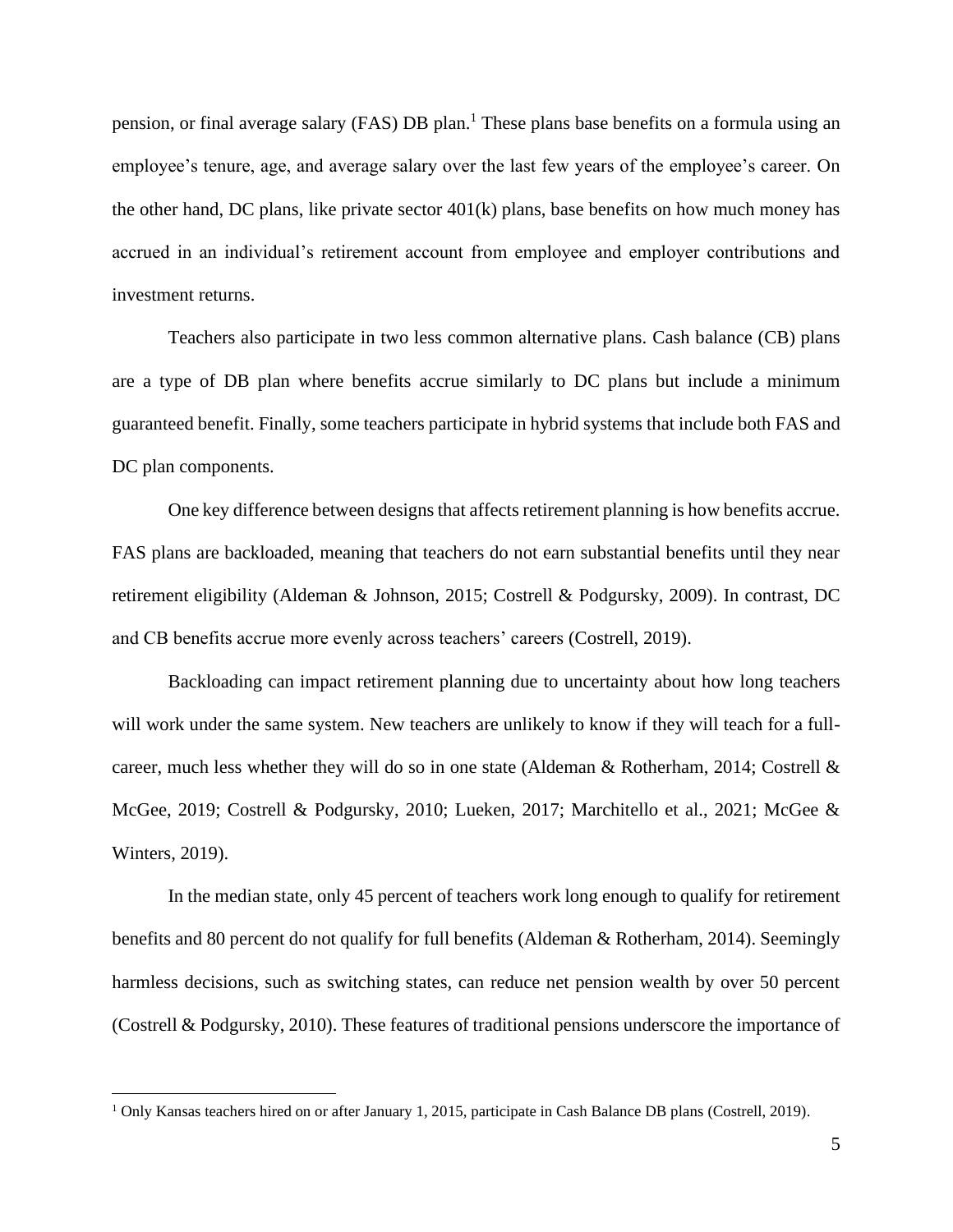the other two legs of the proverbial retirement savings stool – private retirement savings and Social Security participation.

While all private-sector employees participate in Social Security, only 60 percent of teachers participate (Kan & Aldeman, 2014). Teachers in the District of Columbia and 15 states either do not participate in Social Security or leave the decision to participate to districts. Teachers not enrolled in Social Security must rely on their personal retirement savings and their employersponsored pension to meet their retirement security needs.

Despite the shortcomings of traditional pension plans for early- and mid-career teachers, pension proponents believe these plans are important recruitment and retention tools (Boivie, 2011, 2017). Advocates argue that most teachers would be worse off under alternative plan designs and that pensions facilitate orderly turnover at known ages (Rhee & Joyner, 2019; Weller, 2017). However, the effectiveness of pensions as workforce management tools depends on teachers' understanding of how pensions work.

Retirement systems provide teachers with information to help them plan for retirement. This information usually concentrates on how long they must work to become eligible for a pension and how to calculate benefits for full-career teachers. However, this information may not include other important aspects that are relevant to early- and mid-career teachers such as how much they have accrued at earlier ages and whether they are on the path to a secure retirement. Benefit handbooks are oftentimes bogged down in the minutiae of plan aspects such as service credit, designating beneficiaries, and divorce, making it challenging for teachers to see their larger retirement savings picture.

Understanding teachers' levels of retirement knowledge, preparation, and financial literacy is vital to ensuring they are equipped to make sound decisions about their retirement. While

6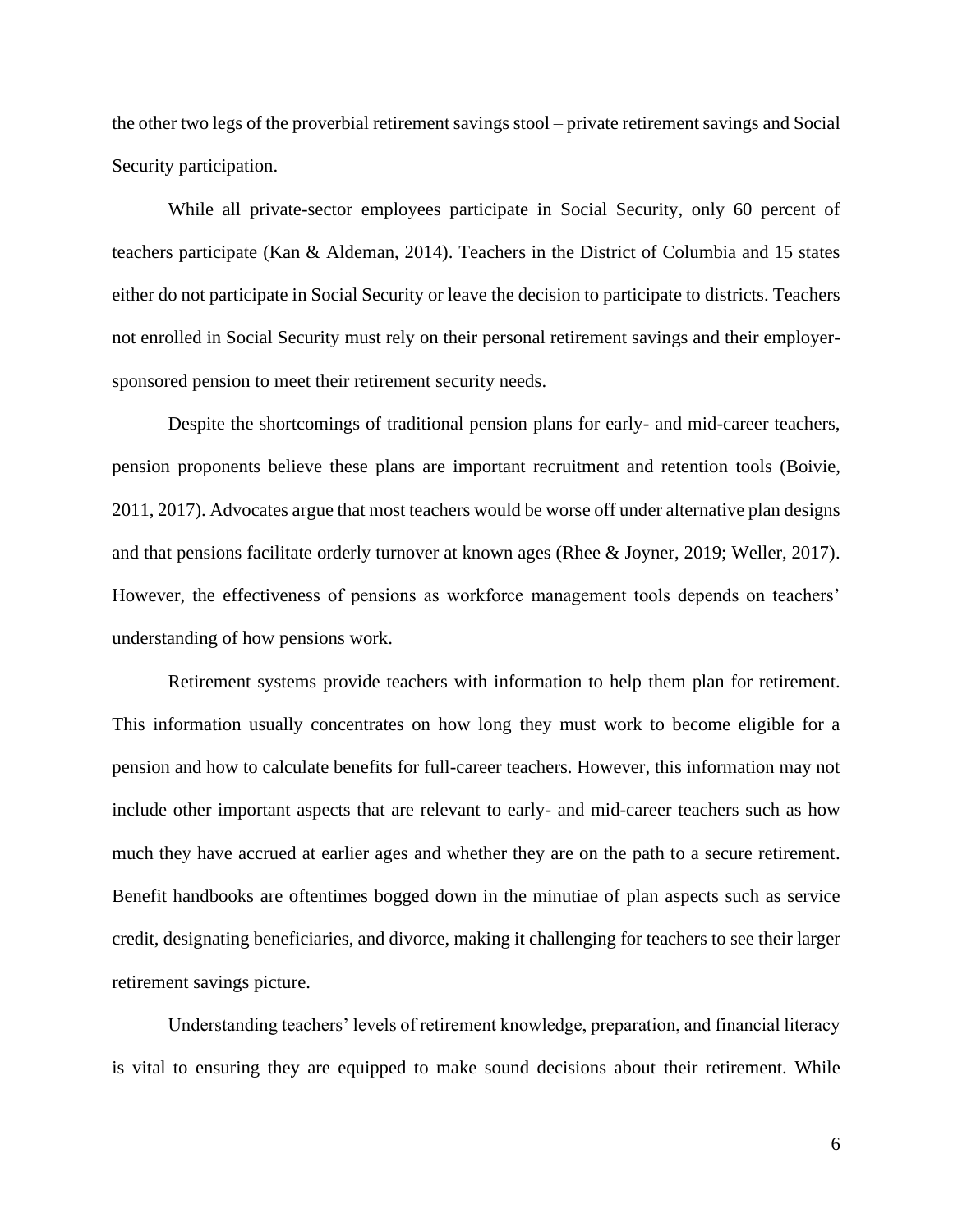previous literature demonstrated the importance of retirement education for retirement outcomes (Collins & Urban, 2016; Kaiser et al., 2020; Lusardi et al., 2020), the literature on teachers' retirement knowledge is sparse. DeArmond and Goldhaber (2010) find that approximately 80 percent of Washington teachers can identify their retirement plan types, but early-career teachers were less likely to be correct. Gustman and Steinmeier (1999) find that half of adults can identify their retirement plan type and less than half of respondents can identify their retirement eligibility age within one year.

Additional literature linked teachers' labor market behavior to pension incentives, suggesting that teachers understand their retirement plans well enough to exit when they maximize the present value of their retirement benefits (Costrell & McGee, 2010; Costrell & Podgursky, 2009; Kim, 2020; Ni et al., 2020; Ni & Podgursky, 2016). While this may be the case, it is not the only piece of information important for retirement planning and is only relevant for full-career teachers.

### **III. DATA**

We combined three data sources to learn about teachers' retirement knowledge and preparation. The primary source was a survey administered through RAND's American Teacher Panel (ATP), which we merged with retirement plan information from the Urban Institute's State and Local Employee Pension Plan Database and retirement system information from the Boston College's Center for Retirement Research's Public Plans Database.

#### *RAND American Teacher Panel*

We administered an approximately 15-minute survey using RAND's ATP between February 10 and March 16, 2020. The ATP is a nationally representative online survey research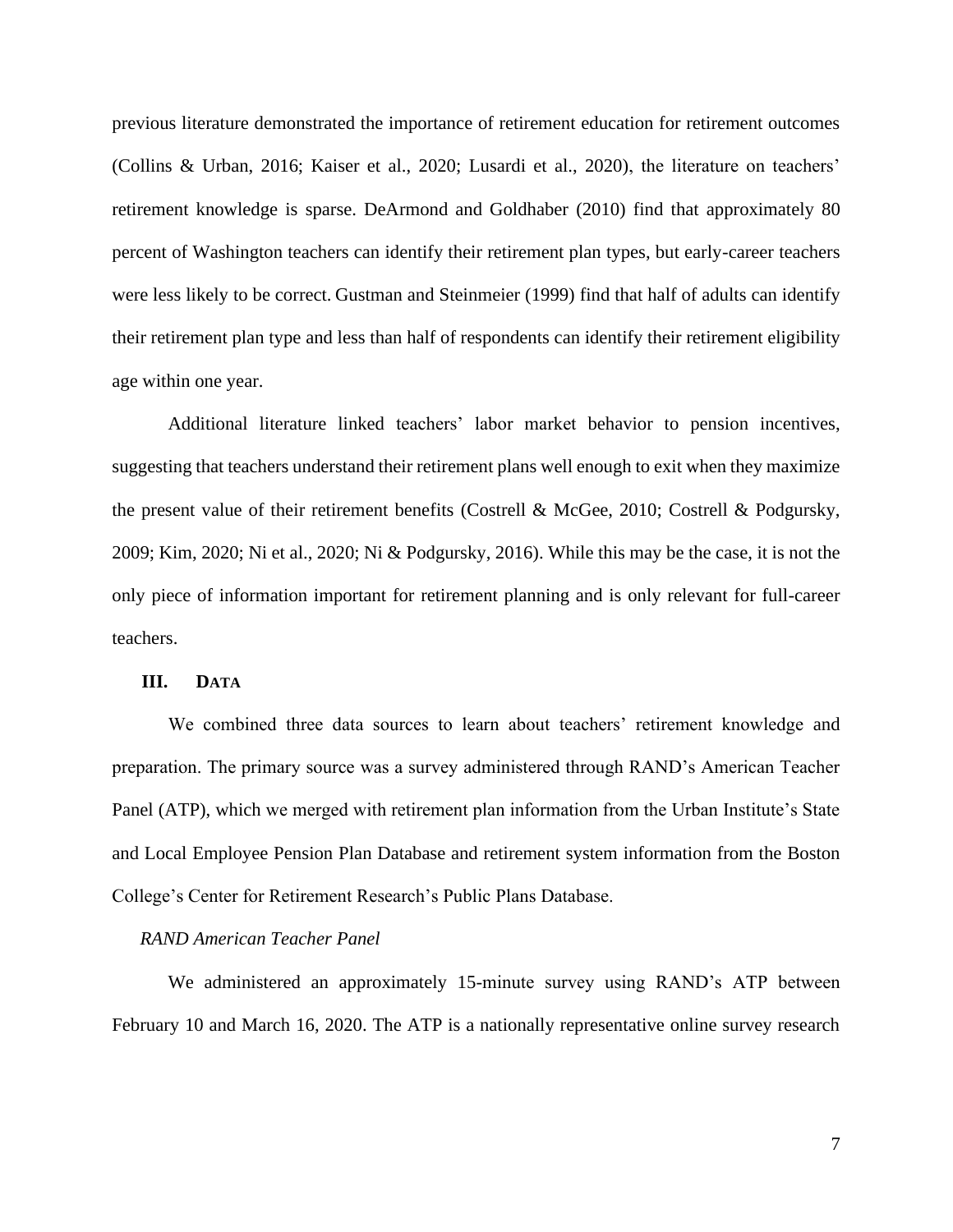panel of American public K-12 schoolteachers.<sup>2</sup> Respondents are compensated \$1 for each minute of expected survey time.

Our survey included questions about teachers' knowledge, preparation, and preferences around retirement as well as previously-validated scales for financial literacy, personality, numeracy, and risk tolerance (Frederick, 2005; John et al., 1991; Kimball et al., 2008; Lipkus et al., 2001; Lusardi & Mitchell, 2011b; Toplak et al., 2014). RAND invited 9,904 teachers to take the survey and 5,464 completed it  $(55$  percent response rate).<sup>3</sup>

Table 1, Panel A, includes summary statistics for the ATP sample, which match the general teacher population well.<sup>4</sup> Female teachers make up 78 percent of the sample. Teachers identifying as white are 83 percent of the sample and black, Hispanic, and Asian teachers are 8, 8, and 3 percent of the sample, respectively. Nearly three-quarters of the sample are married or in a domestic partnership while 1 percent are widowed, 9 percent are divorced, 1 percent are separated, and 15 percent are single, never married.

Elementary school teachers are 44 percent of respondents and 56 percent teach in secondary schools. Respondents report an average of 14.73 years of experience in their current states with a standard deviation of 8.2 years. Experience ranged from zero years to 52 years. The average age is 44.15 with a standard deviation of 10.65 years.

<sup>2</sup> RAND purchased teacher rosters for randomly sampled schools and randomly invited teachers to join the panel (Robbins et al., 2018; Robbins & Grant, 2020).

 $3$  The response rate did not vary substantially from other ATP surveys administered in 2019 (e.g., Johnston et al., 2019; Prado Tuma et al., 2020). We oversampled teachers from Arkansas, California, Florida, Georgia, New York, New York City, and Texas.

<sup>4</sup> General teacher population statistics compiled by the National Center for Education Statistics (Hussar et al., 2020). The ATP sample includes more teachers that self-identify as white. The general teacher population is more evenly split between elementary and secondary schools. Analyses include ATP-provided probability weights.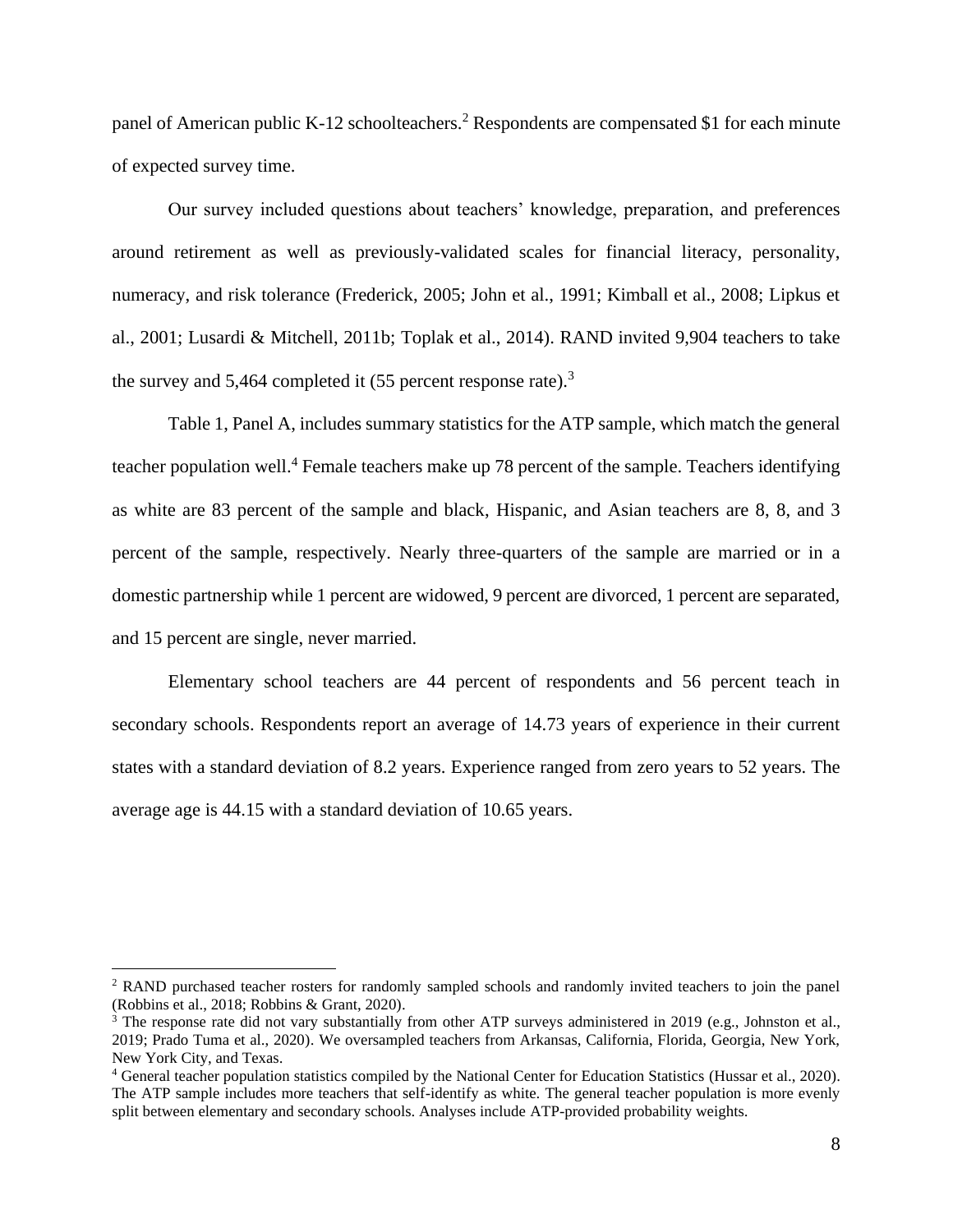### *Teacher Retirement Plan Data*

We obtained data on specific plan parameters for nearly all state teacher retirement plans from the Urban Institute's State and Local Employee Pension Plan Database (SLEPP).<sup>5</sup> These data were originally collected in 2012 and updated in 2018. To ensure accuracy of the SLEPP database, we combed through retirement systems' member handbooks and annual financial reports. We updated plan data when our interpretation of plan parameters differed from the SLEPP database or if anything had changed since 2018. <sup>6</sup> We combined these data with Boston College's Center for Retirement Research's Public Plans Database (PPD), utilizing 2020 normal cost and employer normal cost rates.<sup>7</sup>

### **IV. RETIREMENT KNOWLEDGE**

### *Grading the Retirement Plan Knowledge Quiz*

Evaluating teachers' knowledge about their retirement plans is complicated. Each state, the District of Columbia, and five municipalities (Chicago, Kansas City, New York City, Saint Louis, and Saint Paul) operate separate retirement systems with multiple retirement plans, sometimes called "tiers", within each system.

We consider a benefit tier to be each potential combination of plan parameters that teachers can participate in that could be a correct set of answers to the quiz.<sup>8</sup> Our data include 210 total tiers

<sup>&</sup>lt;sup>5</sup> From SLEPP, we utilized data on plan types, employee contribution rates, normal retirement eligibility ages, and Social Security participation. Local districts decide if teachers are enrolled in Social Security in Georgia, Rhode Island, and Texas. We obtain information on which districts participate from the National Center for Education Statistics. See:<https://nces.ed.gov/programs/maped/storymaps/TeacherSocialSecurity/index.html>

<sup>6</sup> Retirement plan data are available upon request.

<sup>7</sup> Data come from the Second Quarter 2021 PPD update. Normal cost rates are the share of salary required to prefund currently accruing pension expenditures. These costs exclude payments on unfunded liabilities.

<sup>8</sup> This definition differs slightly from how the states define tiers. For example, TRS3 in Washington allows teachers to choose one of six contribution rate paths. We consider these contribution rate paths to be separate tiers even though they are one tier in the state.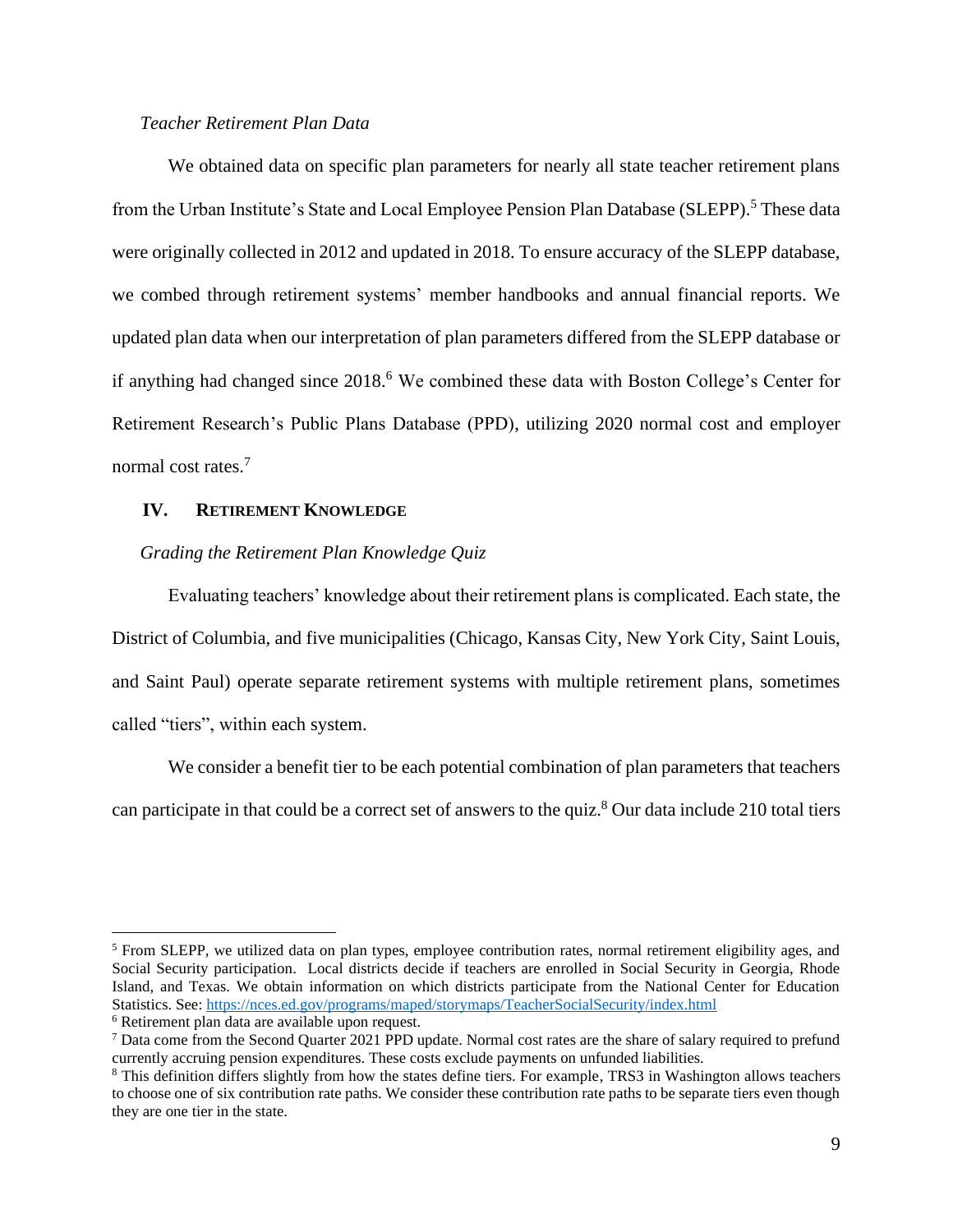across the 56 states and municipalities.<sup>9</sup> Only 5 states and municipalities have just one tier and 44 have four or fewer.

Most tiers determine eligibility based on when a teacher was hired, but some have additional or alternative eligibility requirements such as the dates teachers vest (qualify for a benefit), retire, or are eligible to retire. We approximate teachers' year of hire using reported experience in the state and assume teachers have worked continuously since their hire year to infer their benefit tier.<sup>10</sup>

There are two remaining challenges to determining tier membership. First, some states, such as Ohio and Florida, allow teachers to choose among a set of plans. If teachers in choice states meet eligibility criteria for multiple plans, then we cannot know if the teacher is correct when answering some plan knowledge questions. Second, teachers hired in a transition year, the start year for a new tier, could be enrolled in the previous tier or the new tier depending on the date they were hired. Since actual hire dates are unknown, we cannot be certain which tier transition year hires are enrolled in. Considering these two challenges, we limit the sample to respondents that could only be enrolled in one tier.<sup>11</sup> We retain 78 percent of the sample with this restriction.<sup>12</sup>

### *Retirement Knowledge Quiz Results*

We included five survey questions designed to measure how much teachers know about their retirement plans. Table 1, Panel B, summarizes the responses to these questions.<sup>13</sup> Figure 1 contains graded responses to the five-item retirement plan knowledge quiz. Table 2 displays the

<sup>9</sup> Appendix Table A.1 shows the number of tiers for each state and municipality.

 $10$  DeArmond and Goldhaber (2010) make a similar assumption using administrative data on experience.

 $<sup>11</sup>$  Appendix C includes sensitivity checks.</sup>

 $12$  We exclude some teachers in Florida, New York City, Pennsylvania, South Carolina, Utah, and Washington and all teachers in Michigan and Ohio because they have options regarding either plan type or contribution rates. Nevada teachers are excluded because plans have different employee contribution rates depending on locality. The full sample and analysis sample are comparable, see Appendix Table D.1.

<sup>&</sup>lt;sup>13</sup> See Appendix B for question and answer text.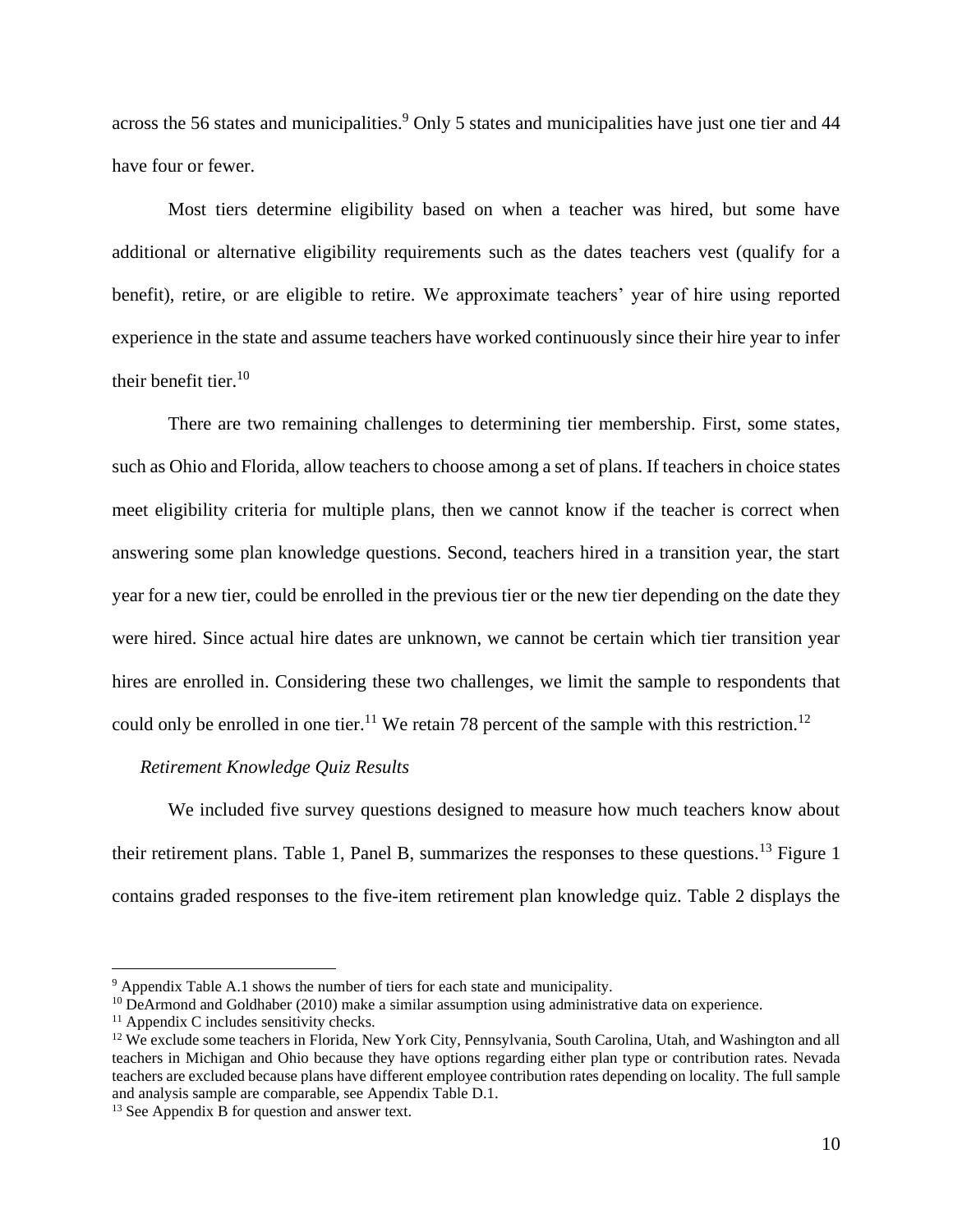share of correct responses by experience quartile. Teachers in the first quartile of experience have 8 or fewer years of experience (early-career) while quartile four teachers have 20 or more years (late-career).

*Retirement Plan Type.* Our first question provided descriptions of four common retirement plan types and asked respondents to identify the description that most closely matched their primary retirement plan.<sup>14</sup> Answers corresponded with FAS, DC, CB, and hybrid plans. Table 1, Panel B, shows that 52 percent of teachers believe they are enrolled in FAS plans and another 28 percent believe they are enrolled in hybrid plans. Only 13 percent believe they are enrolled in DC plans and 6 percent think they are enrolled in CB plans.

Our question design differs from both DeArmond and Goldhaber (2010) who provided plan labels and plan descriptions and Gustman and Steinmeier (2002) who provided plan labels but not a plan descriptions. We use plan descriptions without plan labels for two reasons. First, we are interested in assessing teachers' retirement preparation which depends on their understanding of how benefits accrue. Teachers might be able to identify plan labels without knowing how those plans determine benefits nor how different plans affect them.

Second, teachers may not be familiar with the plan labels we use, especially DC and CB, or their implications for retirement plan design because these are not common in plan literature and educational materials. Retirement systems commonly refer to FAS plans as "pensions" or "defined benefit" plans and systems use a variety of terms to refer to DC and CB plans including "investment plan" and "guaranteed return plan," respectively.<sup>15</sup> The lack of consistency in plan

<sup>&</sup>lt;sup>14</sup> We always asked teachers about their primary employer-offered retirement plans. Many local districts and some states offer optional supplemental plans.

<sup>&</sup>lt;sup>15</sup> For example, in Florida, teachers are given the choice between FAS and DC plans, but these plans are called "pension" and "investment" plans, respectively, in the accompanying materials. The same is true in Washington state where TRS3 is a hybrid plan that offers both a FAS and DS plan.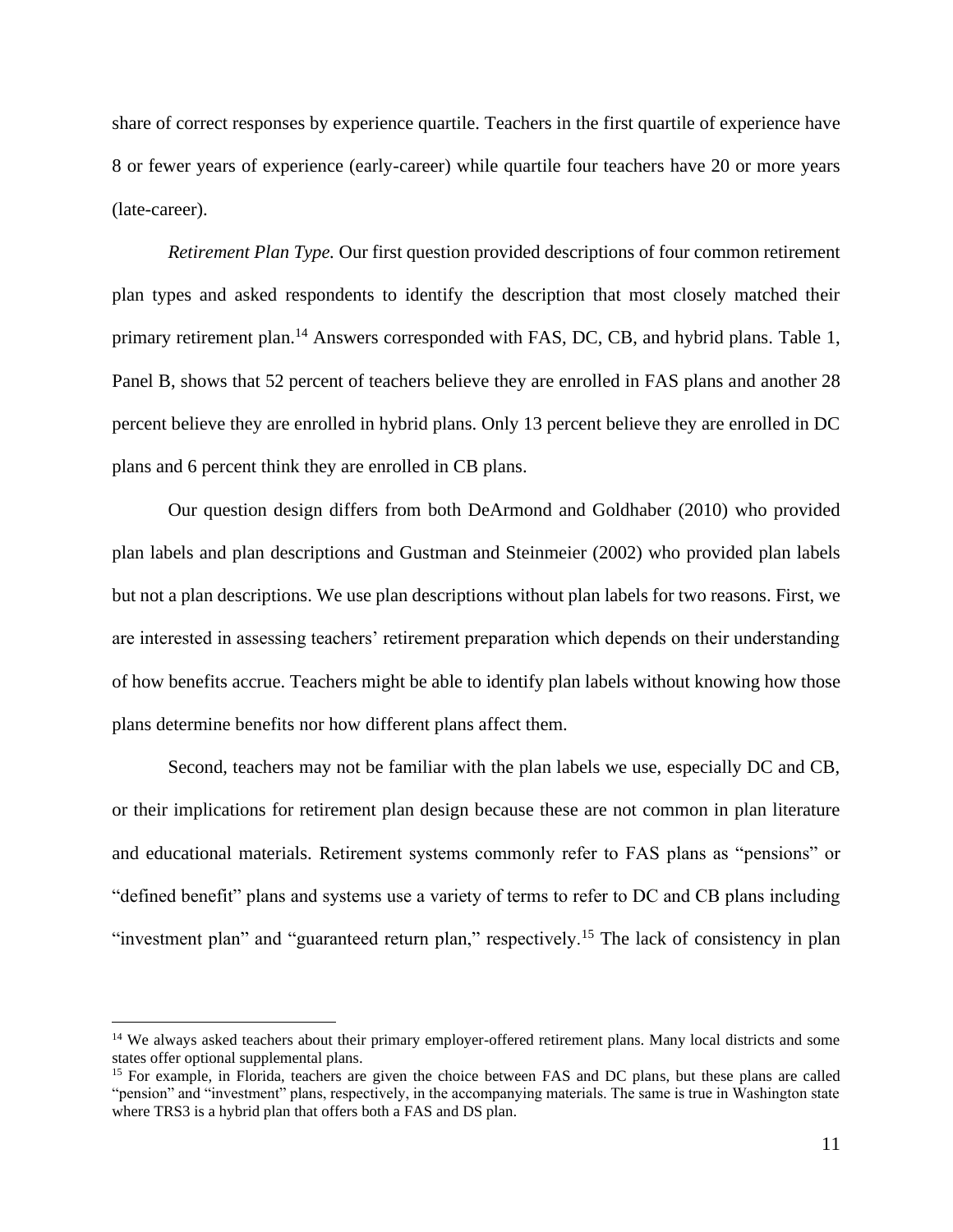design terminology could lead to respondent confusion and noisy results that do not necessarily reflect teachers' plan design knowledge.

Figure 1 shows that 55.7 percent correctly identified the description matching their retirement plans.<sup>16</sup> Experienced teachers were more likely to identify their retirement plan type correctly than newer teachers (Table 2). Just under half (49.7 percent) of early-career teachers could identify their retirement plans. Mid-career teachers were correct 55.1 percent of the time while 62.6 percent of late-career teachers could identify their retirement plan.

*Retirement Eligibility Age.* We asked teachers at what age they would be eligible for full retirement benefits. The mean reported retirement eligibility age is 59.97, the median is 60, and the standard deviation is 7.23 years (Table 1, Panel B).<sup>17</sup>

Most systems have multiple retirement eligibility thresholds. Thresholds usually involve age, years of service, and/or the sum of age and years of service. For example, teachers in Minnesota's Tier 1 plan are eligible to retire at whichever comes first: age 65 with 3 years of service, age 62 with 30 years of service, or once age and years of service sum to 90. We estimate respondents' earliest possible retirement eligibility age using plan eligibility thresholds, reported age and experience, and assuming teachers work continuously until their earliest eligibility age.

Teachers had difficulty identifying their retirement eligibility ages (Figure 1). Less than 20 percent of teachers knew their exact eligibility age, 33.7 percent knew the age within one year, 59.6 percent answered within 3 years, and 74.3 percent identified a retirement eligibility age within 5 years.

<sup>&</sup>lt;sup>16</sup> Appendix Figure F.1 displays heterogeneity for plan type based on which plan type teachers believe they are enrolled in. Teachers answering FAS enrollment were almost always correct, but those who answered anything else were generally incorrect.

<sup>&</sup>lt;sup>17</sup> Kernel density plot in Appendix Figure E.1. Two responses were over 2000; we interpreted these responses as if they were the year teachers will retire and imputed retirement ages using respondents' reported birthyears.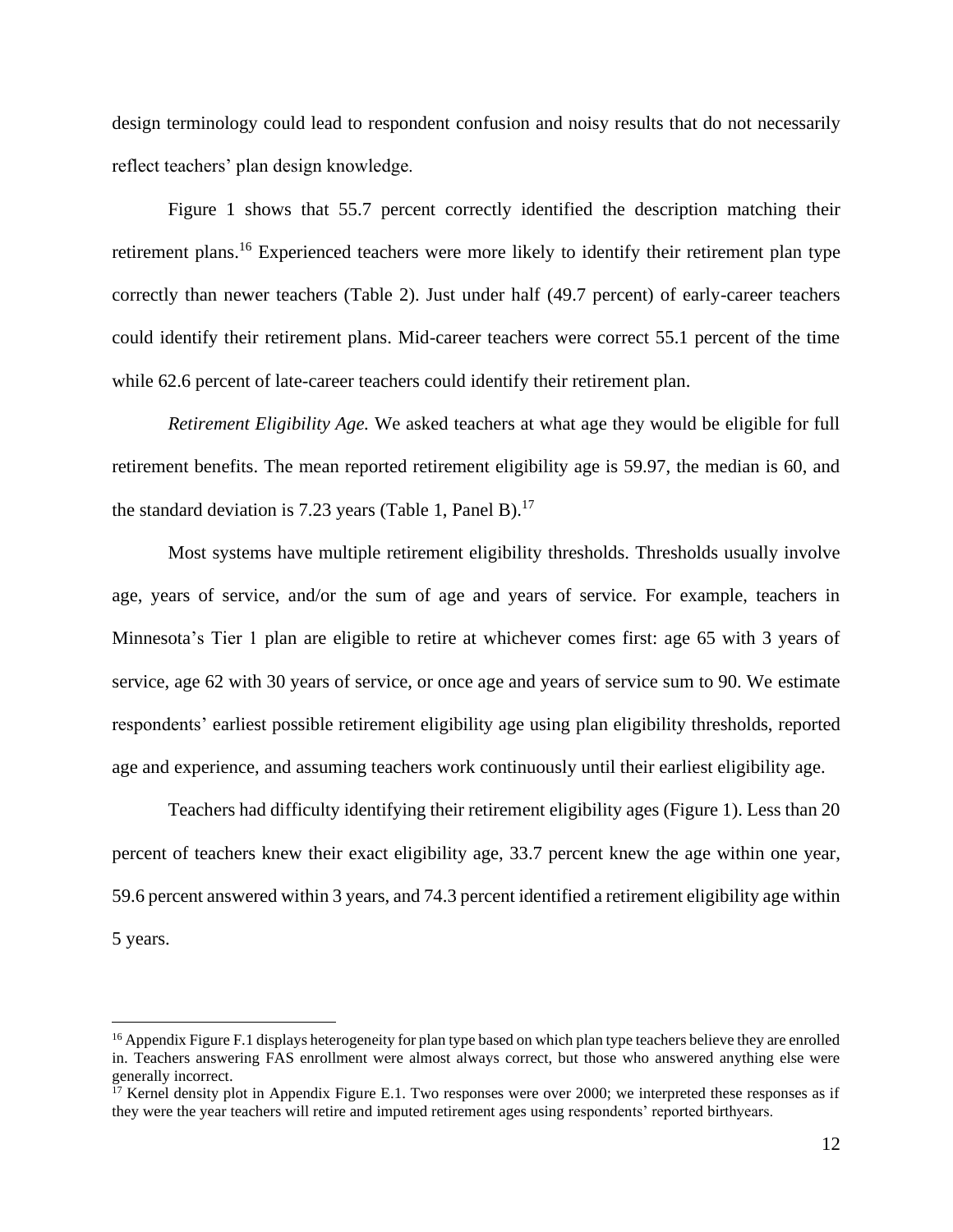Teachers with more experience were more likely to know their retirement eligibility ages (Table 2). Late-career teachers knew their exact retirement eligibility age 21.3 percent of the time compared to 18 percent for early-career teachers and 19.5 percent for mid-career teachers. Latecareer teachers provided an age within one year of their actual retirement eligibility age 40.6 percent of the time, and 67.2 percent could identify an eligibility age within three years. Early- and mid-career teachers were significantly less likely to know their retirement eligibility ages within one or three years.

*Social Security.* To gauge teachers' knowledge about Social Security participation and contributions, we asked them if they contribute to Social Security or if their school districts do on their behalf. We provided four possible answers: (1) teachers contribute, (2) school districts contribute, (3) both contribute, and (4) no one contributes.

We assume that teachers who say that at least one party contributes to Social Security (i.e., answers 1-3 above) believe that they participate in the program, while those that say no one contributes believe they do not participate. Twenty-nine percent of respondents answer that neither they nor their employers contribute to Social Security, and thus believe that they do not participate. The remaining 71 percent believe that they participate in Social Security. Most teachers knew whether they participated in Social Security: 86.4 percent correctly identified whether they participated in the program (termed "Participation" in the tables and figures).

Teachers were much less knowledgeable about who contributes to Social Security. When teachers participate in Social Security, both teachers and districts contribute to the program. Only 16 percent answered that both they and their districts contribute (Table 1, Panel B). Forty-one percent of teachers believe they contribute to Social Security but that their school district does not,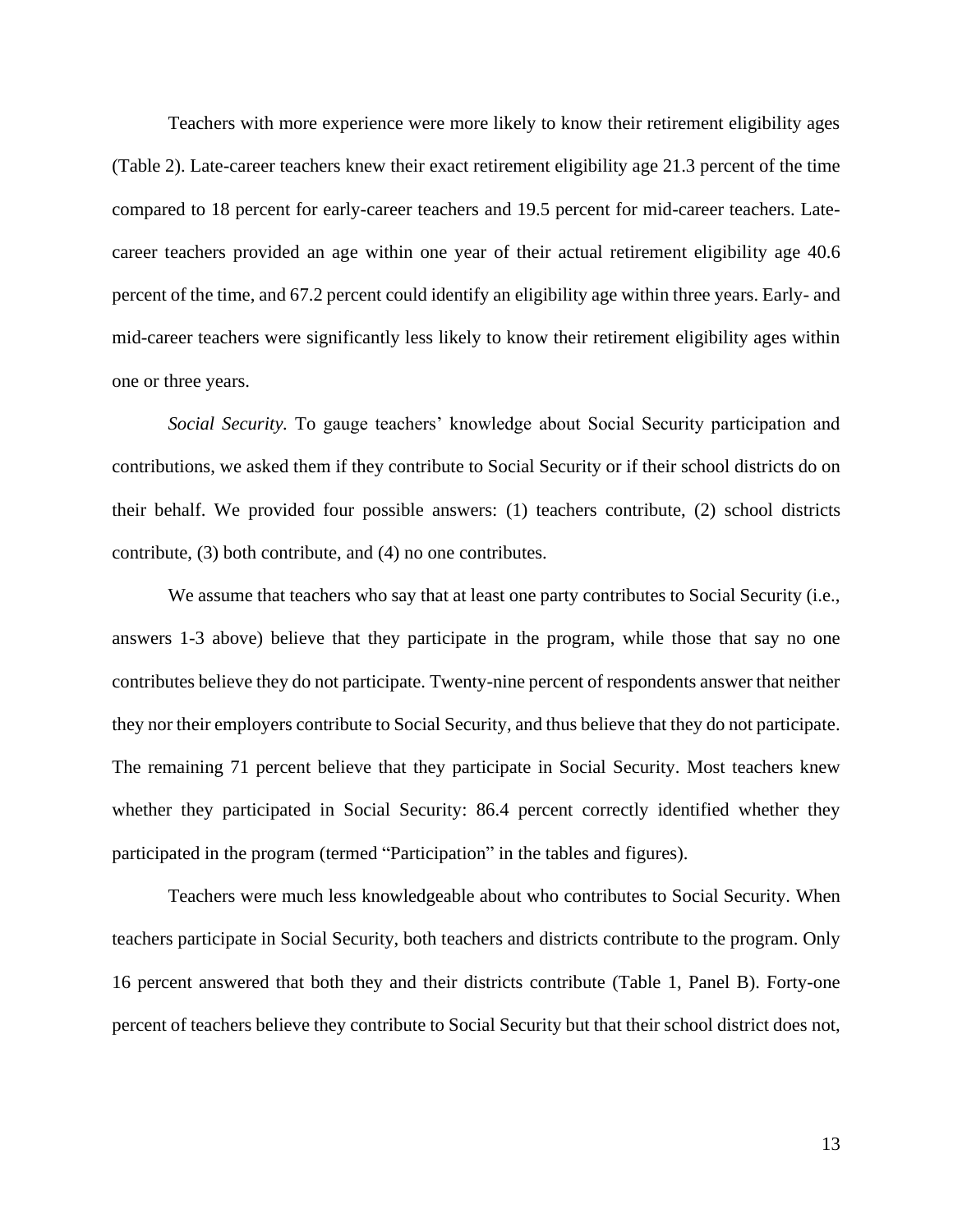and 15 percent believe that only their employer contributes on their behalf. The rest answered that no one contributes.

The 56 percent of teachers who think that only they or their employer contribute are incorrect regardless of Social Security participation. The remaining teachers who answered that both contribute or that no one contributes can still be incorrect if they are incorrect about their participation. Overall, only 40 percent of respondents were correct in identifying who contributes to Social Security (termed "Who Contributes" in the tables and figures).

Experienced teachers were more likely to know both whether they participate in Social Security and who contributes. Late-career respondents were correct about participation 91.2 percent of the time, mid-career teachers were correct 88.2 percent of the time, and 78.5 percent of early-career teachers were correct (Table 2). Regarding who contributes to Social Security, 45.8 percent of late-career teachers answered correctly. Early- and mid-career teachers were 12.6 and 4.1 percentage points, respectively, less likely than late-career teachers to be correct.

*Benefit Duration.* We asked teachers how long they will receive monthly payments as part of their retirement plan. Potential answers included "As long as I live", "For a fixed time", "Until the money runs out", and "Other, please specify". Seventy percent of teachers believe their benefits will last until they die, 22 percent believe benefits will last until the money runs out, and 7 percent think the payments will last for a fixed time (Table 1, Panel B).

We consider benefit duration to be directly tied to plan types. While many plans give retirees flexibility in choosing how their benefits will be paid out, FAS plans, CB plans, and the FAS component of hybrid plans generally pay benefits in the form of an annuity that lasts for the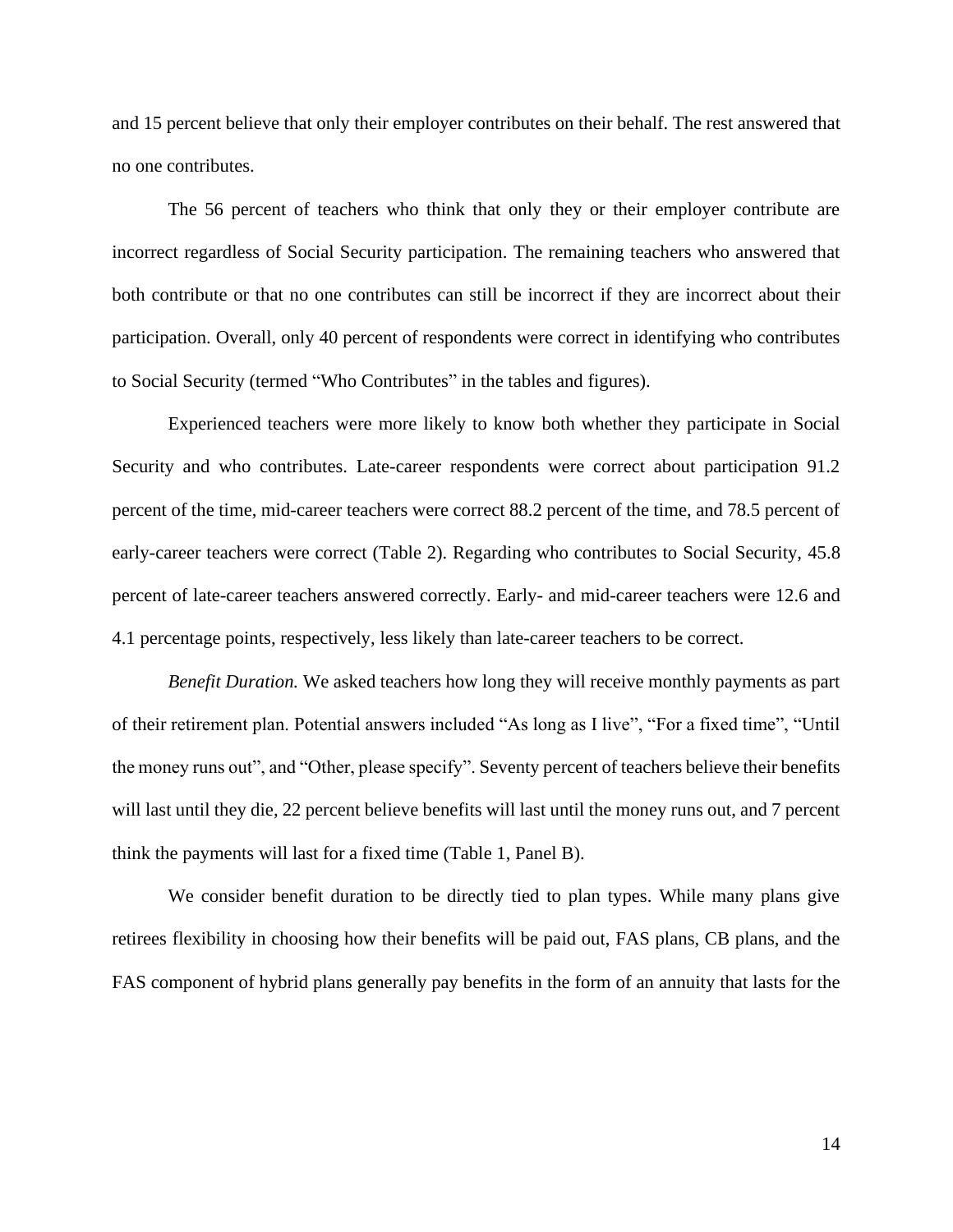beneficiary's lifetime, and DC plans provide benefits until the money in the retiree's account runs out.<sup>18</sup>

Respondents were somewhat knowledgeable about how long they will be able to collect benefits. Sixty-eight percent correctly identified their benefit duration based on their plan participation (Figure 1).<sup>19</sup> Teachers with more experience were more likely to know how long their benefits will last (Table 2). Eighty-one percent of late-career teachers could identify their benefit duration, but only 54.4 percent and 68.6 percent of early- and mid-career could do so, respectively.

*Employee Contributions.* We asked teachers how much they contribute to their retirement plans as a percent of salary. The distribution of responses to the employee contribution question was highly skewed: the average response was 13.08 percent while the median response was 7 percent (Table 1, Panel B). The distribution varied widely. The standard deviation was 22.67 percentage points. The fifth percentile was 0 percent and the  $95<sup>th</sup>$  percentile was 50 percent.<sup>20</sup>

Many tiers have more than one employee contribution rate. We use respondent's reported age, experience, and salary to identify the contribution rate for tiers where the rates vary based on these factors. 21

Teachers had difficulty identifying their contribution rates (Figure 1). Only 2 percent of teachers knew their exact contribution rates. Less than 25 percent of respondents answered within one percentage point of the correct response. Fifty-five percent of respondents identified a

<sup>&</sup>lt;sup>18</sup> FAS plan members are often given the flexibility guarantee benefits until their spouse dies. DC accounts can be used to purchase an annuity that will pay a guaranteed benefit for life.

 $<sup>19</sup>$  Appendix Figure F.2 displays heterogeneity for benefit duration based on which plan type teachers believe they are</sup> enrolled in. Teachers were marginally more likely to know how long benefits will last in their actual retirement plans. <sup>20</sup> Kernel density plot in Appendix Figure E.2.

 $21$  Massachusetts, Michigan, New York, and New York City operate tiers varying employee contribution rates by years of service. Washington TRS3 varies contributions by age. Delaware, Massachusetts, Michigan, New York, and New York City operate tiers with progressive contribution rates. New Mexico teachers' earnings place them into a contribution rate bracket.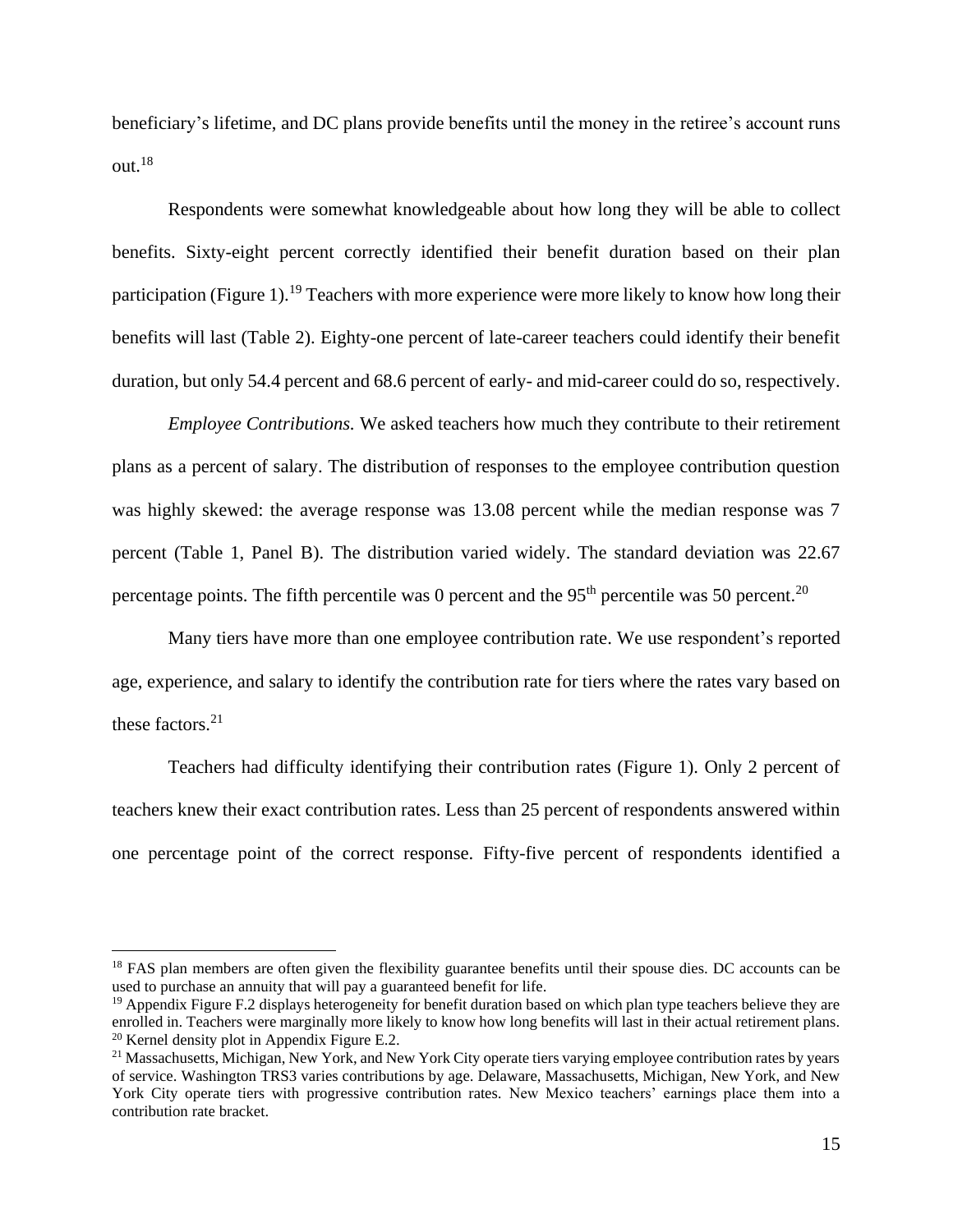contribution rate to be within 5 percentage points of the actual rate, and 74.8 percent were within 10 percentage points.

Experience had a limited impact on teachers' knowledge about their own contribution rates (Table 2). While no early-career respondents could identify their exact contribution rates, they were nearly as likely as mid- and late-career teachers to pick a rate within 1 and 2.5 percentage points and more likely to pick a rate within 5 and 10 percentage points. Strikingly, 28.7 percent of late-career teachers did not pick a contribution rate within 10 percentage points of their actual rate.

*Employer Contributions.* We asked teachers how much their employer contributed to their retirement plans. The distribution of responses (Table 1, Panel B) was also highly skewed: the average response was 13.84 percent while the median response was 6 percent. The standard deviation was 26.32 percentage points. The fifth percentile was 0 percent and the  $95<sup>th</sup>$  percentile was  $75$  percent.<sup>22</sup>

Many plans do not report employer contribution rates in membership handbooks, opting to explain that actuaries determine a required contribution rate. When reported, the total employer contribution rate often includes both the employer's share of the normal cost (i.e., the cost of benefits earned that year) and a debt service payment on unfunded liabilities. We are interested only in the employer normal cost portion because that is the amount that directly benefits the teacher. We use the employer's share of the normal cost rate from PPD as the correct employer contribution rate.<sup>23</sup>

<sup>22</sup> Kernel density plot in Appendix Figure E.3.

<sup>&</sup>lt;sup>23</sup> Employer's share of the normal cost rate and total normal cost rate for New York and Saint Louis are not available in PPD. Since New York was nearly fully funded in 2020, we substituted the difference between the total required contribution rate and the employee's share of the normal cost rate. We obtained the total normal cost rate for Saint Louis from its 2020 Comprehensive Annual Financial Report and use the difference between the total normal cost rate and the employee's share of the normal cost rate.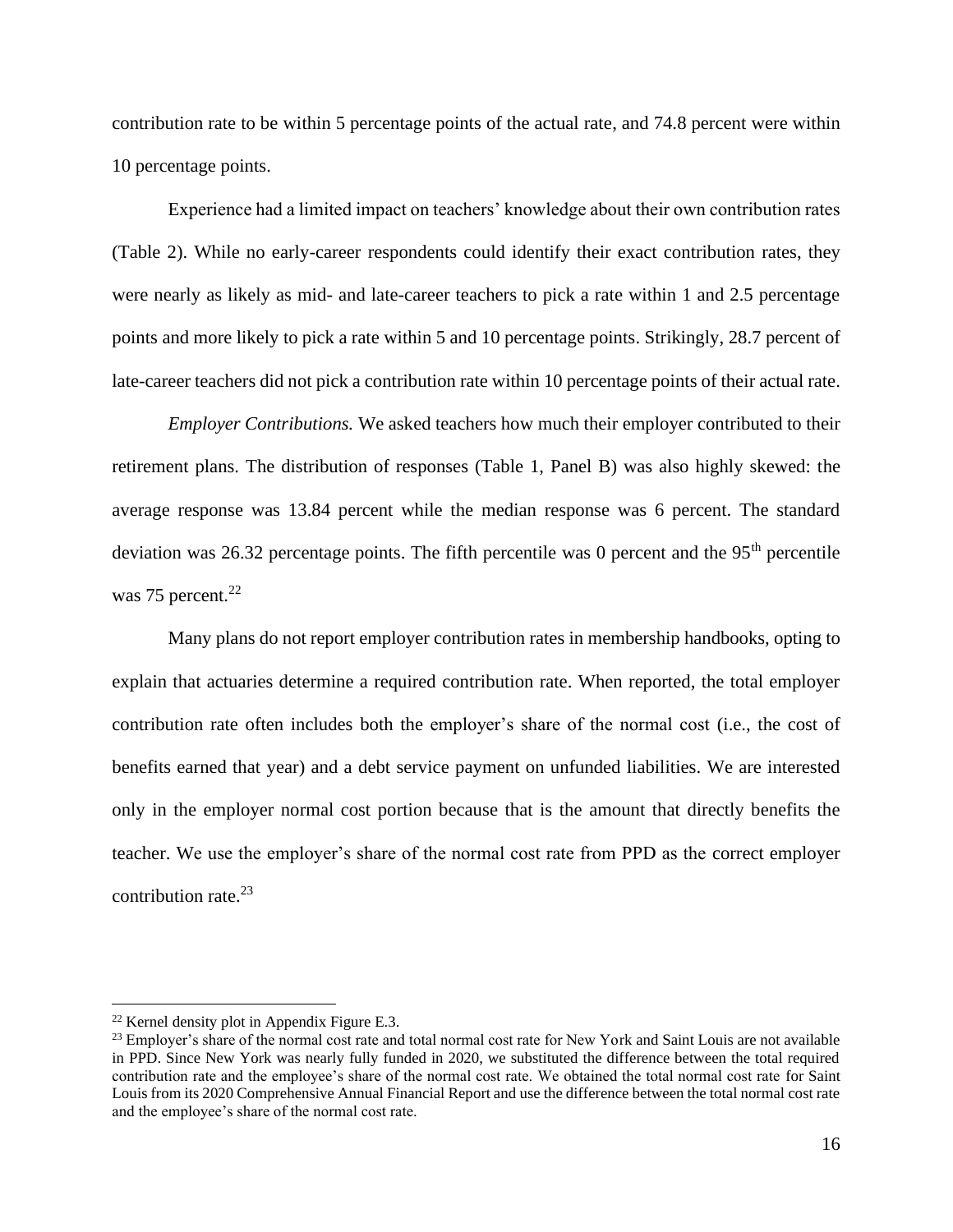Teachers had more difficulty identifying the employer contribution rates than their own contribution rates (Figure 1). None knew their employer's exact contribution rate. Less than 15 percent of respondents answered within one percentage point of the correct response. Approximately 52 percent identified a contribution rate to be within 5 percentage points of the actual rate.

Experience had a small impact on teachers' ability to identify the employer contribution rates (Table 2). Early-career teachers were 1.6 percentage points more likely to correctly identify their employer's contribution rate within one percentage point than mid-career teachers and were 3.3 percentage points more likely than late-career teachers. As with the employee contribution results, early-career teachers were slightly more knowledgeable about the employer contribution across all bandwidths and late-career teachers were the least knowledgeable.

### **V. RETIREMENT PREPARATION AND FINANCIAL LITERACY**

We evaluate teachers' retirement preparation and financial literacy using responses to seven survey questions. The responses to each question for the full sample and by experience quartiles are available in Figure 2.<sup>24</sup>

Prior research suggests that adults who have attempted to figure out how much to save for retirement are more likely to develop a retirement saving plan, stick to that plan, and engage in other formal planning activities like attending retirement seminars or consulting with financial planners (Lusardi & Mitchell, 2011a). Planners also accumulate as much as three times more wealth compared to non-planners (Lusardi & Mitchell, 2007a, 2007b, 2011a).

<sup>&</sup>lt;sup>24</sup> When available, we use data from the Understanding America Study (UAS), an ongoing nationally representative internet panel of American households run by the University of Southern California, to compare responses of other college graduates with ATP sample teachers.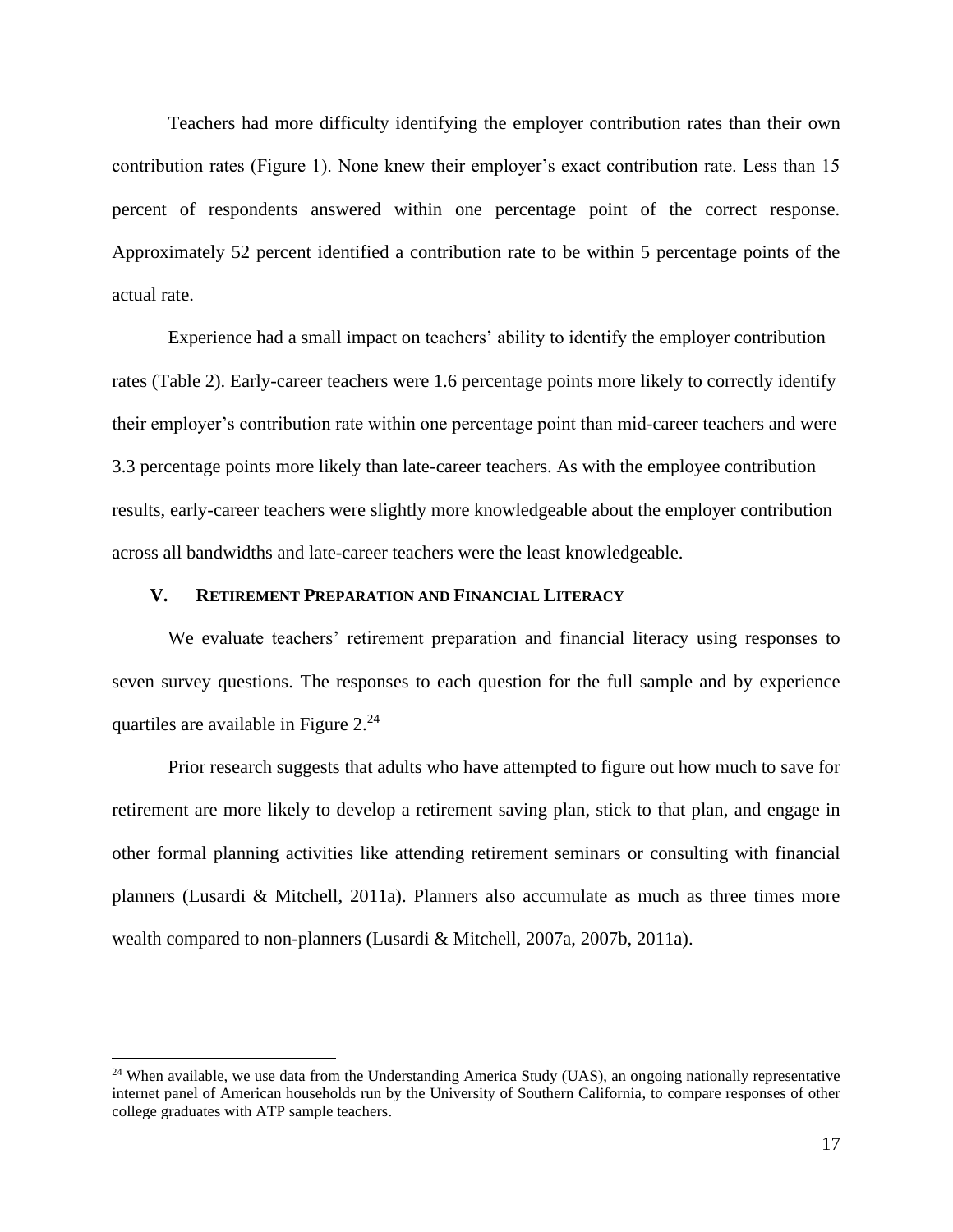Results suggest that teachers plan for retirement at lower rates than other college educated adults. Fifty-three percent of teachers in our sample reported trying to develop a plan for their retirement compared to approximately 60 percent of college educated adults.<sup>25</sup>

Retirement planning varied somewhat by experience. Only 47 percent of early-career teachers have tried to develop a plan and 52 percent of mid-career teachers have. Late-career teachers were the most likely to try to develop a plan, but even among this group, 36 percent of have not.

The second question asked if teachers have any money saved for retirement separately from their employer-sponsored plan. Since traditional pensions can leave early- and mid-career teachers with insufficient retirement savings, it is important to understand what other steps teachers are taking to save for retirement. Seventy-one percent of teachers indicate that they have some additional money set aside, 27 percent have no other money set aside, and 2 percent do not know. Experience is associated with an increased likelihood of having additional money saved for retirement. Among early-career teachers, 62 percent had money additional money set aside, but that share is 83 percent among late-career teachers.

For the final two questions on retirement preparation, we asked the 85 percent of respondents who reported being married or in a domestic partnership about their partners retirement plans. First, we asked if their partner participates in a separate retirement plan offered through their employer. Overall, 71 percent of these respondents report that their partner has a retirement plan offered through their employer, while 23 percent indicated that their partners do not and 6 percent did not know.

<sup>&</sup>lt;sup>25</sup> General population statistic uses data from UAS wave 113.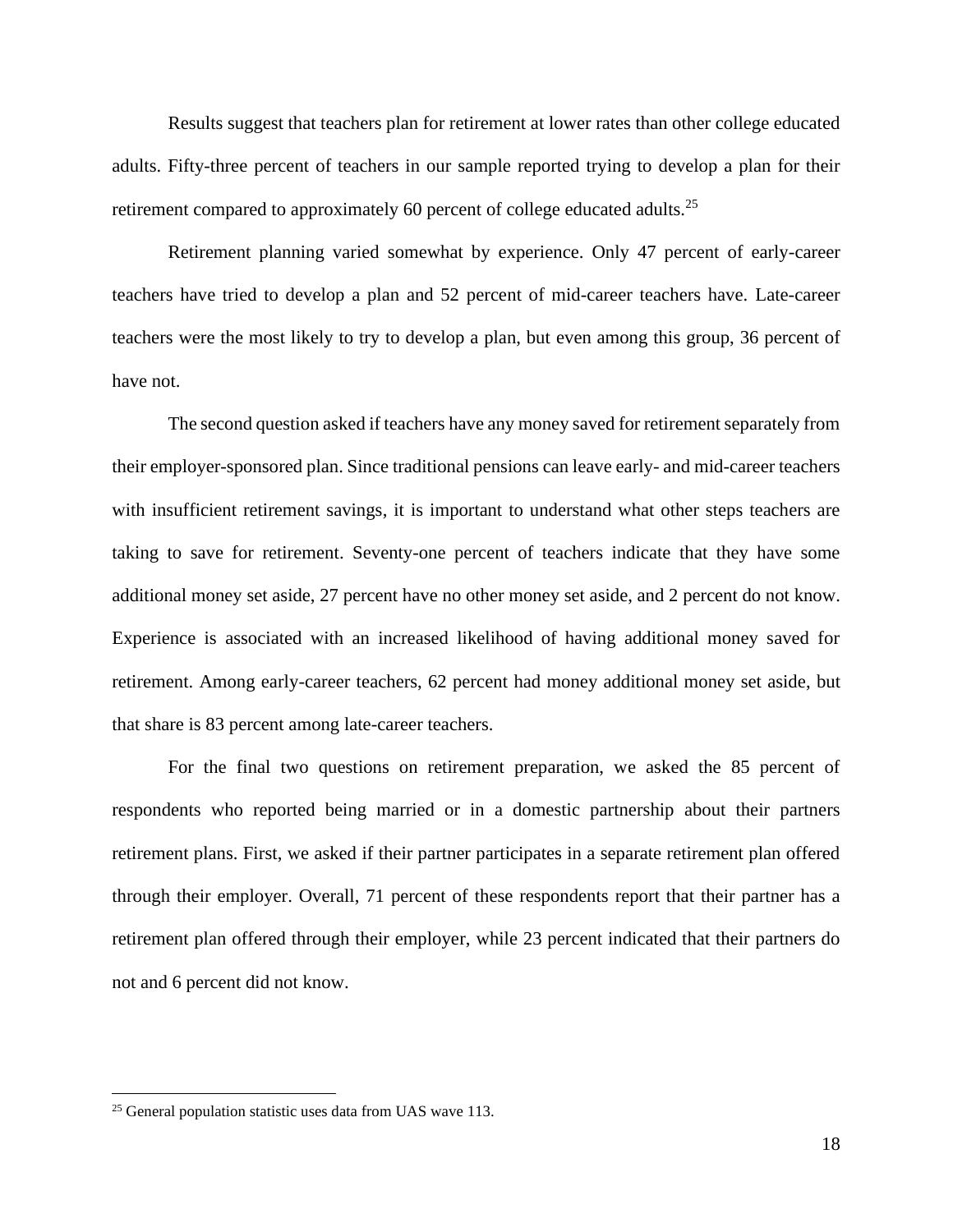Second, we asked these teachers whose retirement benefits they will rely on during retirement. Sixty-nine percent of teachers said they will rely equally on both benefit plans, 14 percent said they will rely primarily on their benefits, 8 percent of respondents said they will rely primarily on their partner's benefits, and 9 percent did not know. More experienced teachers indicated they would be more likely to primarily rely on teaching-related retirement benefits rather than their partners' benefits.

Finally, we included three questions designed to measure financial literacy from Lusardi and Mitchell (2011b) that are correlated with retirement planning (Lusardi & Mitchell, 2007a,  $2011a$ ).<sup>26</sup> On these questions, teachers exhibited less financial literacy than other college educated adults. Fifty-two percent of respondents answered all three questions correctly compared to 68 percent of college educated adults.<sup>27</sup> Teachers with more experience were more likely to answer more questions correctly: 62 percent of late-career teachers answered all three questions correctly compared to 44 percent of early-career teachers and 52 percent of mid-career teachers.

### **VI. CONCLUSION**

Retirement planning is important for wealth accumulation, retirement security, and wellbeing in retirement. Employer-sponsored retirement plans and Social Security are large and important components of retirement savings. It is imperative that teachers understand how these components function to be able to create an effective retirement strategy. Using a representative sample of public K-12 schoolteachers, we assessed how much teachers know about their retirement plans and what basic steps they have taken to plan for a comfortable and secure retirement.

<sup>&</sup>lt;sup>26</sup> Questions ask about compounding interest rates, inflation, and "risk diversification". Responses are multiple choice with an option for "don't know", which is considered incorrect.

<sup>&</sup>lt;sup>27</sup> General population statistic uses data from UAS wave 121.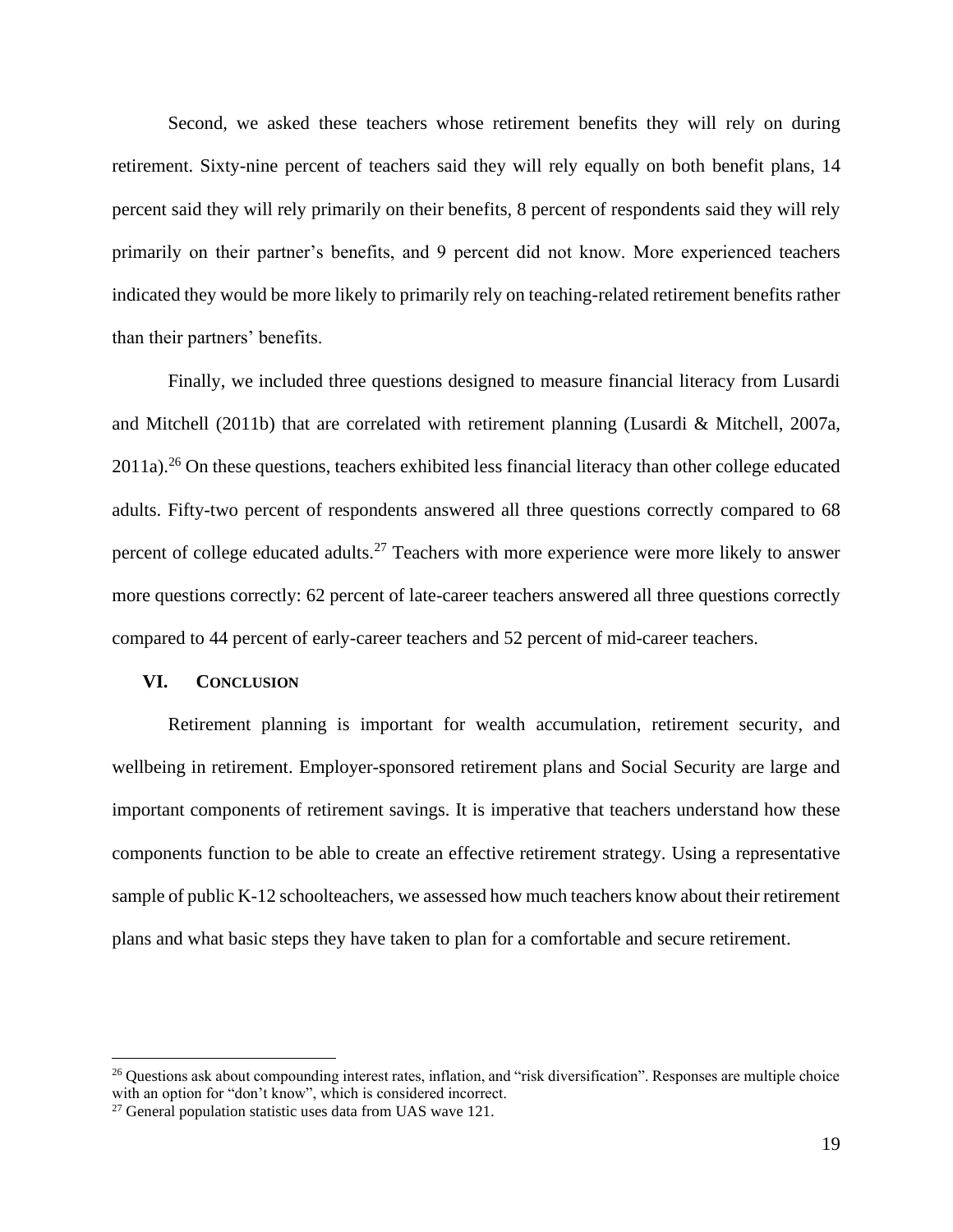Our results show that teachers have significant gaps in their knowledge about their retirement plans. While most teachers know what type of plan they participate in, how long benefits will last, and whether they participate in Social Security, a significant share of teachers do not know these basic facts – 44.3 percent, 32 percent, and 13.6 percent, respectively. Teachers exhibited less knowledge about the specifics of their retirement plans. For example, few teachers appear to know how much they or their employers contribute, when they will be eligible to retire, or who contributes to Social Security. Generally, teachers with more experience were more knowledgeable.

Results also show that most teachers are taking steps to prepare for retirement and that more experienced teachers are more likely to take steps. However, teachers have deficiencies here too . While most teachers have tried to develop plans for their retirement and have personal retirement savings, they are planning at lower rates and exhibit less financial literacy than college educated adults. On the positive side, most teachers that are or were married or in a domestic partnership report that their partners' have retirement plans.

These results have important implications for policy. First, teachers limited knowledge about the specifics of their retirement plans indicate that positive reforms could be implemented with minimal disruption. Nationally, teacher retirement systems face significant funding shortfalls with unfunded liabilities exceeding \$600 billion (McGee, 2019; Novy-Marx & Rauh, 2011). Due to these shortfalls, annual per-pupil teacher retirement costs have nearly tripled since 2004, and now account for 11 percent of total per-pupil education expenditures (Costrell, 2021). Recent evidence suggests that teachers might prefer alternative retirement plans to FAS plans and that teachers may not value FAS plans highly as other aspects of their compensation (Fuchsman et al.,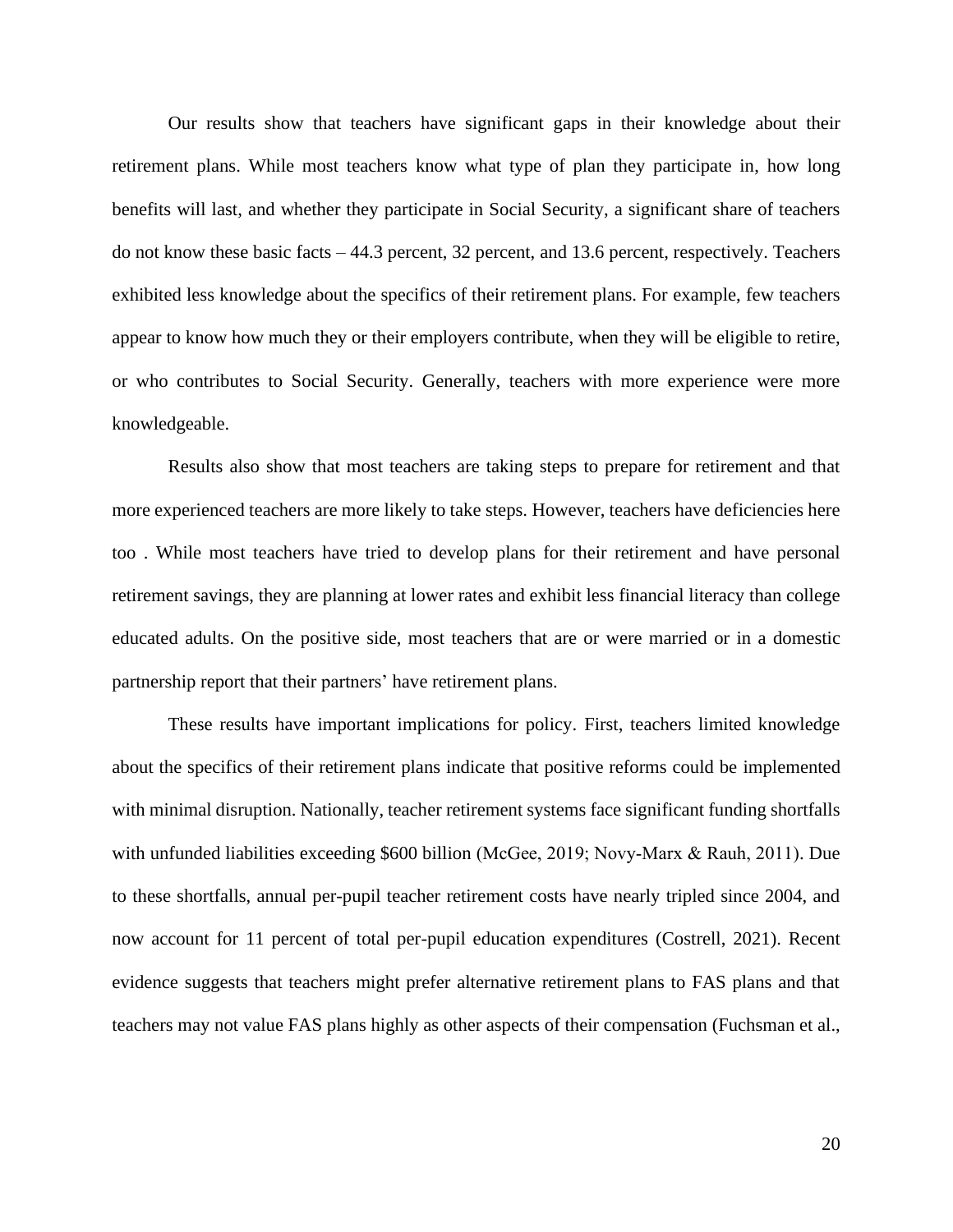2020; McGee & Winters, 2019). Reforming retirement plans to be fiscally safer and to work better for a larger share of the teaching workforce might be the best way to protect teachers' retirement.

Second, improving knowledge about Social Security and increasing teachers' participation could have positive labor market impacts. While 86 percent of teachers knew whether they participate in Social Security, only 40 percent knew that both employees and employers contribute. Prior research suggests that Social Security is a benefit that teachers value more than its cost (Fuchsman et al., 2020). However, teachers appear unaware that they and their employers share in the cost of this benefit, and 40 percent of teachers do not participate due to a long-ago choice by their employer. Given the value teachers place on Social Security, increasing participation in and knowledge about who pays could positively impact recruitment and retention.

Finally, these results suggest that employers, teacher preparation programs, and retirement systems could do more to educate teachers about their retirement benefits and improve financial literacy. If teachers do not know how their employer-sponsored retirement benefits and Social Security work, then it will be very challenging for them to effectively plan for retirement. These key stakeholders are well situated to help educate teachers so that they can plan effectively for and achieve a secure retirement.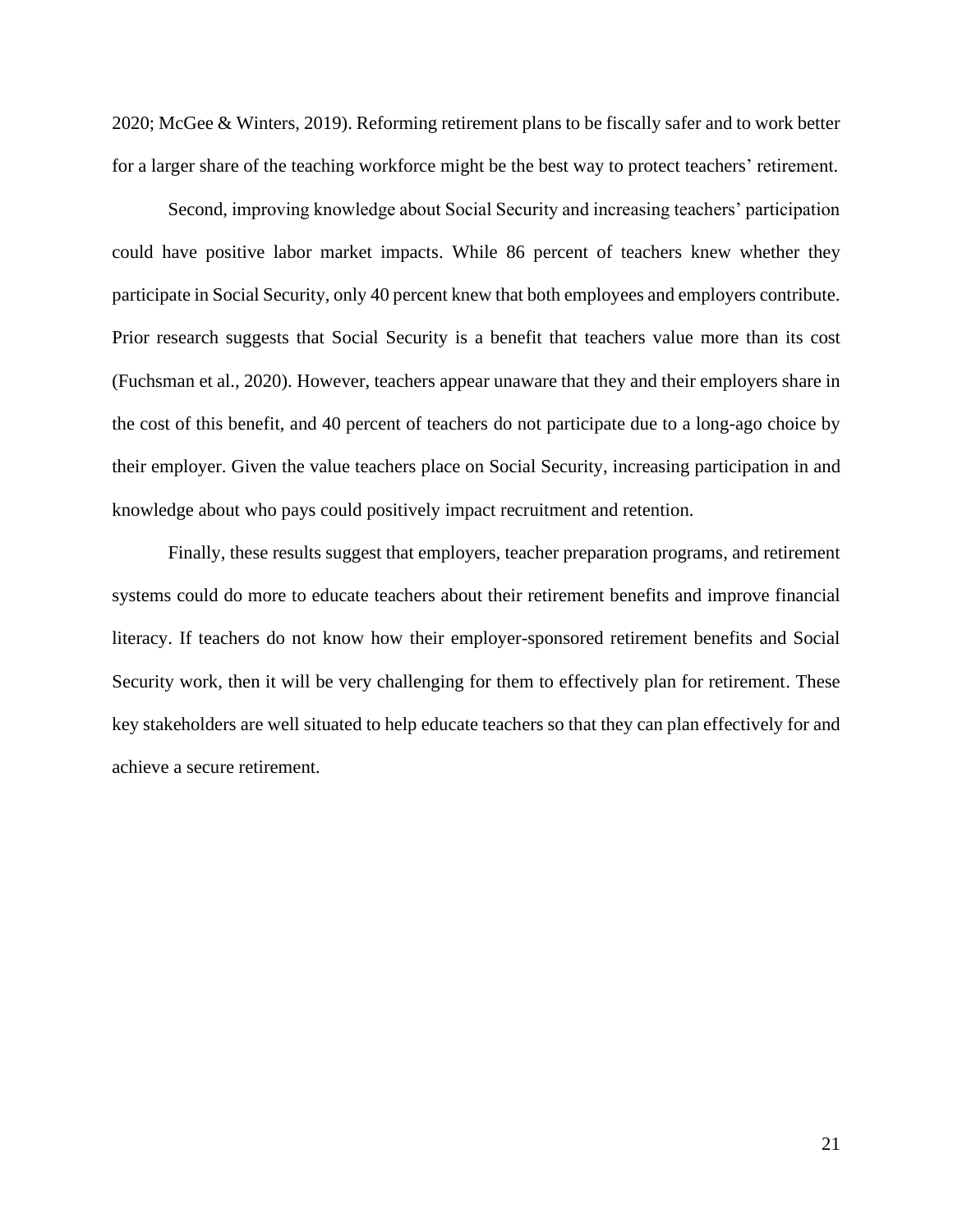### **REFERENCES**

- Aldeman, C., & Johnson, R. W. (2015). *Negative Returns: How State Pensions Shortchange Teachers* [Policy Report]. Bellwether Education Partners and Urban Institute. https://www.teacherpensions.org/sites/default/files/TeacherPensions\_Negative%20Return s\_Final.pdf
- Aldeman, C., & Rotherham, A. J. (2014). *Friends Without Benefits: How States Systematically Shortchange Teachers' Retirement and Threaten Their Retirement Security*. Bellwether Education Partners. https://bellwethereducation.org/sites/default/files/BW\_PensionPaper\_031314.pdf
- Ameriks, J., Caplin, A., & Leahy, J. (2003). Wealth Accumulation and the Propensity to Plan\*. *The Quarterly Journal of Economics*, *118*(3), 1007–1047. https://doi.org/10.1162/00335530360698487
- Backes, B., Goldhaber, D., Grout, C., Koedel, C., Ni, S., Podgursky, M., Xiang, P. B., & Xu, Z. (2016). Benefit or Burden? On the Intergenerational Inequity of Teacher Pension Plans. *Educational Researcher*, *45*(6), 367–377. https://doi.org/10.3102/0013189X16666812
- Boivie, I. (2011). *The Three Rs of Teacher Pension Plans: Recruitment, Retention, and Retirement* [Issue Brief]. National Institute on Retirement Security. https://www.nirsonline.org/reports/the-three-rs-of-teacher-pension-plans-recruitmentretention-and-retirement/
- Boivie, I. (2017). *Revisiting the Three Rs of Teacher Retirement: Recruitment, Retention and Retirement* [Issue Brief]. National Institute on Retirement Security. https://www.nirsonline.org/reports/revisiting-the-three-rs-of-teacher-retirement-systemsrecruitment-retention-and-retirement/
- Collins, J. M., & Urban, C. (2016). The Role of Information on Retirement Planning: Evidence from a Field Study. *Economic Inquiry*, *54*(4), 1860–1872. https://doi.org/10.1111/ecin.12349
- Costrell, R. M. (2019). Reforming Teacher Pension Plans: The Case of Kansas, the 1st Teacher Cash Balance Plan. In *EdWorkingPapers.com* (EdWorkingPaper No. 19–92). Annenberg Institute at Brown University. https://www.edworkingpapers.com/ai19-92
- Costrell, R. M. (2021). *Employer Contributions Per Pupil for Retirement Benefits: U.S. Public Elementary and Secondary Schools, teachers & other employees, 2004-2021*. https://edre.uark.edu/\_resources/pdf/costrellemployercontributionsperpupil.pdf
- Costrell, R. M., & McGee, J. B. (2010). Teacher Pension Incentives, Retirement Behavior, and Potential for Reform in Arkansas. *Education Finance and Policy*, *5*(4), 492–518. https://doi.org/10.1162/EDFP\_a\_00013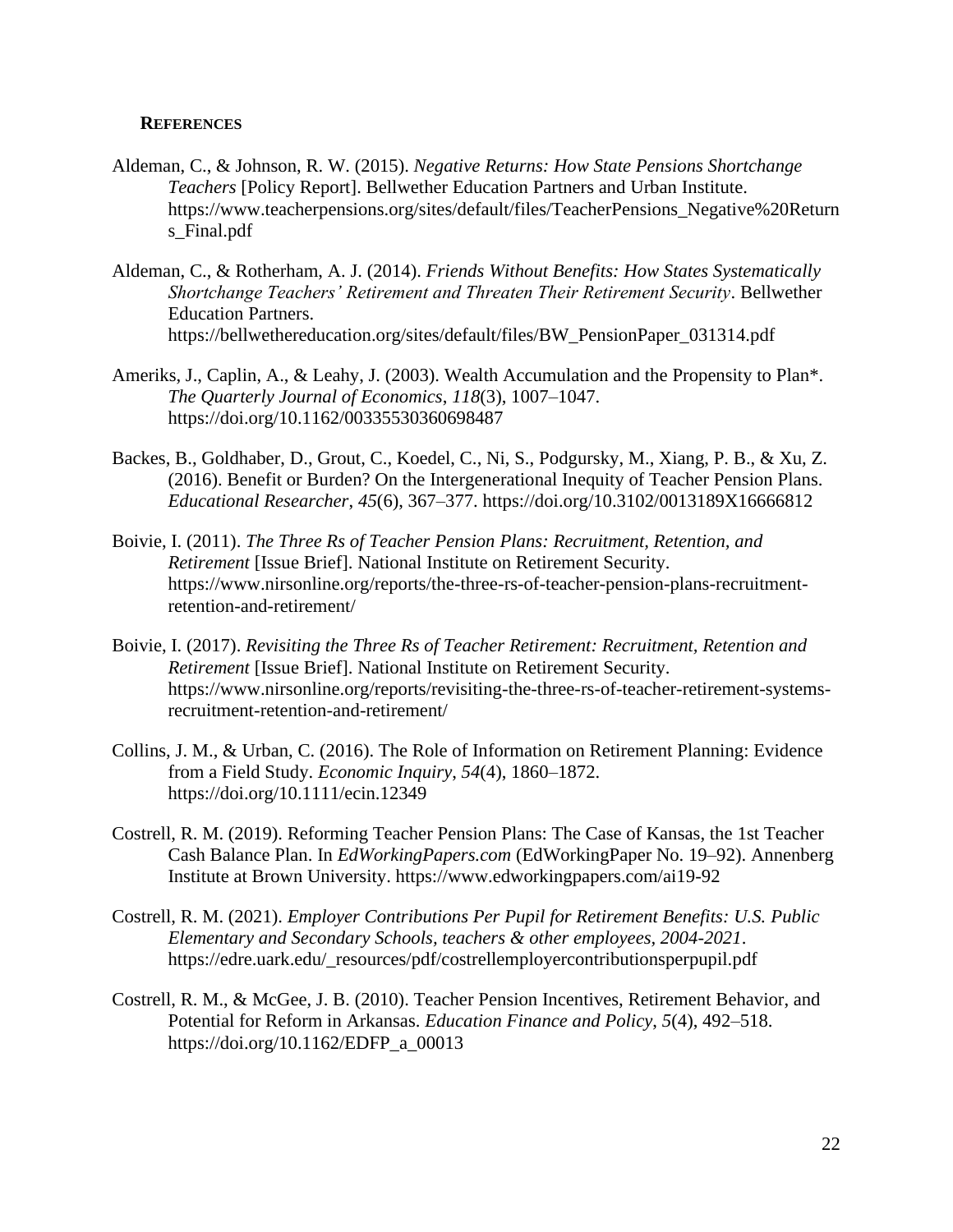- Costrell, R. M., & McGee, J. B. (2019). Cross-Subsidization of Teacher Pension Costs: The Case of California. *Education Finance and Policy*, *14*(2), 327–354. https://doi.org/10.1162/edfp\_a\_00253
- Costrell, R. M., & Podgursky, M. (2009). Peaks, Cliffs, and Valleys: The Peculiar Incentives in Teacher Retirement Systems and Their Consequences for School Staffing. *Education Finance and Policy*, *4*(2), 175–211. https://doi.org/10.1162/edfp.2009.4.2.175
- Costrell, R. M., & Podgursky, M. (2010). Distribution of Benefits in Teacher Retirement Systems and Their Implications for Mobility. *Education Finance and Policy*, *5*(4), 519– 557. https://doi.org/10.1162/EDFP\_a\_00015
- DeArmond, M., & Goldhaber, D. (2010). Scrambling the Nest Egg: How Well Do Teachers Understand Their Pensions, and What Do They Think about Alternative Pension Structures? *Education Finance and Policy*, *5*(4), 558–586. https://doi.org/10.1162/EDFP\_a\_00010
- DeWitt, L. (1996, May). *Research Note #1: Origins of the Three-Legged Stool Metaphor for Social Security*. Social Security Administration. https://www.ssa.gov/history/stool.html
- Elder, H. W., & Rudolph, P. M. (1999). Does retirement planning affect the level of retirement satisfaction? *Financial Services Review*, *8*(2), 117–127. https://doi.org/10.1016/S1057- 0810(99)00036-0
- Frederick, S. (2005). Cognitive Reflection and Decision Making. *Journal of Economic Perspectives*, *19*(4), 25–42. https://doi.org/10.1257/089533005775196732
- Fuchsman, D., McGee, J. B., & Zamarro, G. (2020). Teachers' Willingness To Pay For Retirement Benefits: A National Stated Preferences Experiment. In *EdWorkingPapers.com* (EdWorkingPaper No. 20–313). Annenberg Institute at Brown University. https://www.edworkingpapers.com/ai20-313
- Gustman, A. L., & Steinmeier, T. L. (1999). *What People Don't Know About Their Pensions and Social Security: An Analysis Using Linked Data from the Health and Retirement Study* (Working Paper No. 7368; Working Paper Series). National Bureau of Economic Research. https://doi.org/10.3386/w7368
- Gustman, A. L., & Steinmeier, T. L. (2002). *The Influence of Pensions on Behavior: How Much Do We Really Know?* (TIAA-CREF Institute Working Paper No. RD71). https://doi.org/10.2139/ssrn.308565
- Hussar, B., Zhang, J., Hein, S., Wang, K., Roberts, A., Cui, J., Smith, M., Mann, F. B., Barmer, A., & Dilig, R. (2020). *The Condition of Education 2020.* (NCES 2020-144). National Center for Education Statistics, Institute for Education Sciences, U.S. Department of Education. https://nces.ed.gov/pubsearch/pubsinfo.asp?pubid=2020144
- John, O. P., Donahue, E. M., & Kentle, R. L. (1991). *The big five inventory—Versions 4a and 54*.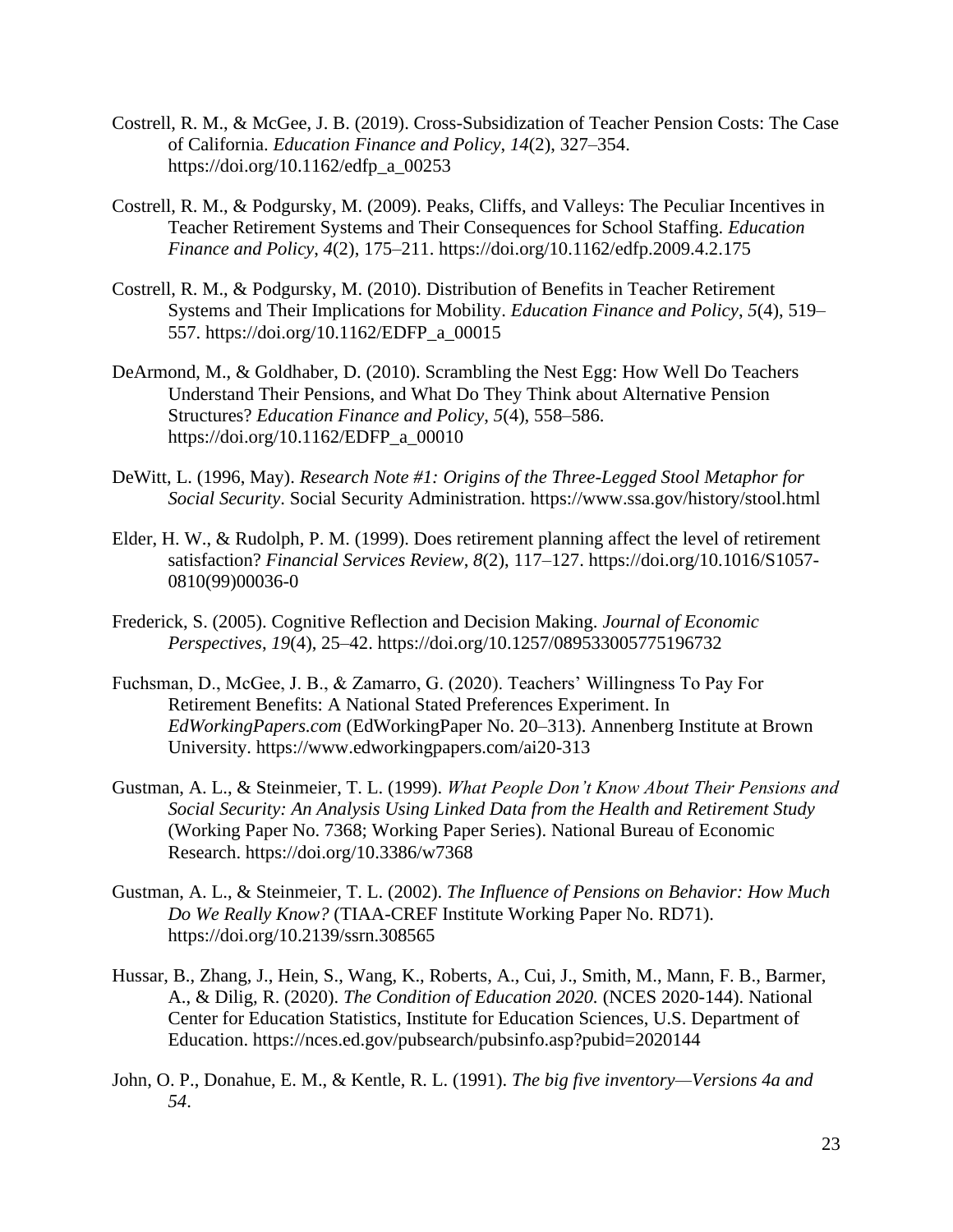- Johnston, W. R., Hamilton, L. S., Grant, D., Setodji, C. M., Doss, C. J., & Young, C. J. (2019). *Learn Together Surveys: 2019 Technical Documentation and Survey Results*. https://www.rand.org/pubs/research\_reports/RR4332.html
- Kaiser, T., Lusardi, A., Menkhoff, L., & Urban, C. J. (2020). *Financial Education Affects Financial Knowledge and Downstream Behaviors* (Working Paper No. 27057; Working Paper Series). National Bureau of Economic Research. https://doi.org/10.3386/w27057
- Kan, L., & Aldeman, C. (2014). *Uncovered: Social Security, Retirement Insecurity, and 1 Million Teachers* [Policy Report]. Bellwether Education Partners.
- Kim, D. (2020). Worker retirement responses to pension incentives: Do they respond to pension wealth? *Journal of Economic Behavior & Organization*, *173*, 365–385. https://doi.org/10.1016/j.jebo.2019.10.016
- Kimball, M. S., Sahm, C. R., & Shapiro, M. D. (2008). Imputing Risk Tolerance from Survey Responses. *Journal of the American Statistical Association*, *103*(483), 1028–1038. JSTOR.
- Lipkus, I. M., Samsa, G., & Rimer, B. K. (2001). General performance on a numeracy scale among highly educated samples. *Medical Decision Making*, *21*(1), 37–44.
- Lueken, M. F. (2017). *(No) Money in the bank: Which retirement systems penalize new teachers?* Thomas B. Fordham Institute.
- Lusardi, A., Michaud, P.-C., & Mitchell, O. S. (2020). Assessing the impact of financial education programs: A quantitative model. *Economics of Education Review*, *78*, 101899. https://doi.org/10.1016/j.econedurev.2019.05.006
- Lusardi, A., & Mitchell, O. S. (2007a). *Financial literacy and retirement planning: New evidence from the Rand American Life Panel* (CFS Working Paper Series No. 2007/33). Center for Financial Studies (CFS). https://econpapers.repec.org/paper/zbwcfswop/200733.htm
- Lusardi, A., & Mitchell, O. S. (2007b). Financial Literacy and Retirement Preparedness: Evidence and Implications for Financial Education. *Business Economics*, *42*(1), 35–44. https://doi.org/10.2145/20070104
- Lusardi, A., & Mitchell, O. S. (2011a). *Financial Literacy and Planning: Implications for Retirement Wellbeing* (Working Paper No. 17078; Working Paper Series). National Bureau of Economic Research. https://doi.org/10.3386/w17078
- Lusardi, A., & Mitchell, O. S. (2011b). Financial literacy around the world: An overview. *Journal of Pension Economics & Finance*, *10*(4), 497–508. https://doi.org/10.1017/S1474747211000448
- Marchitello, M., Rotherham, A. J., & Squire, J. (2021). *Teacher Retirement Systems: A Ranking of the States*. Bellwether Education Partners.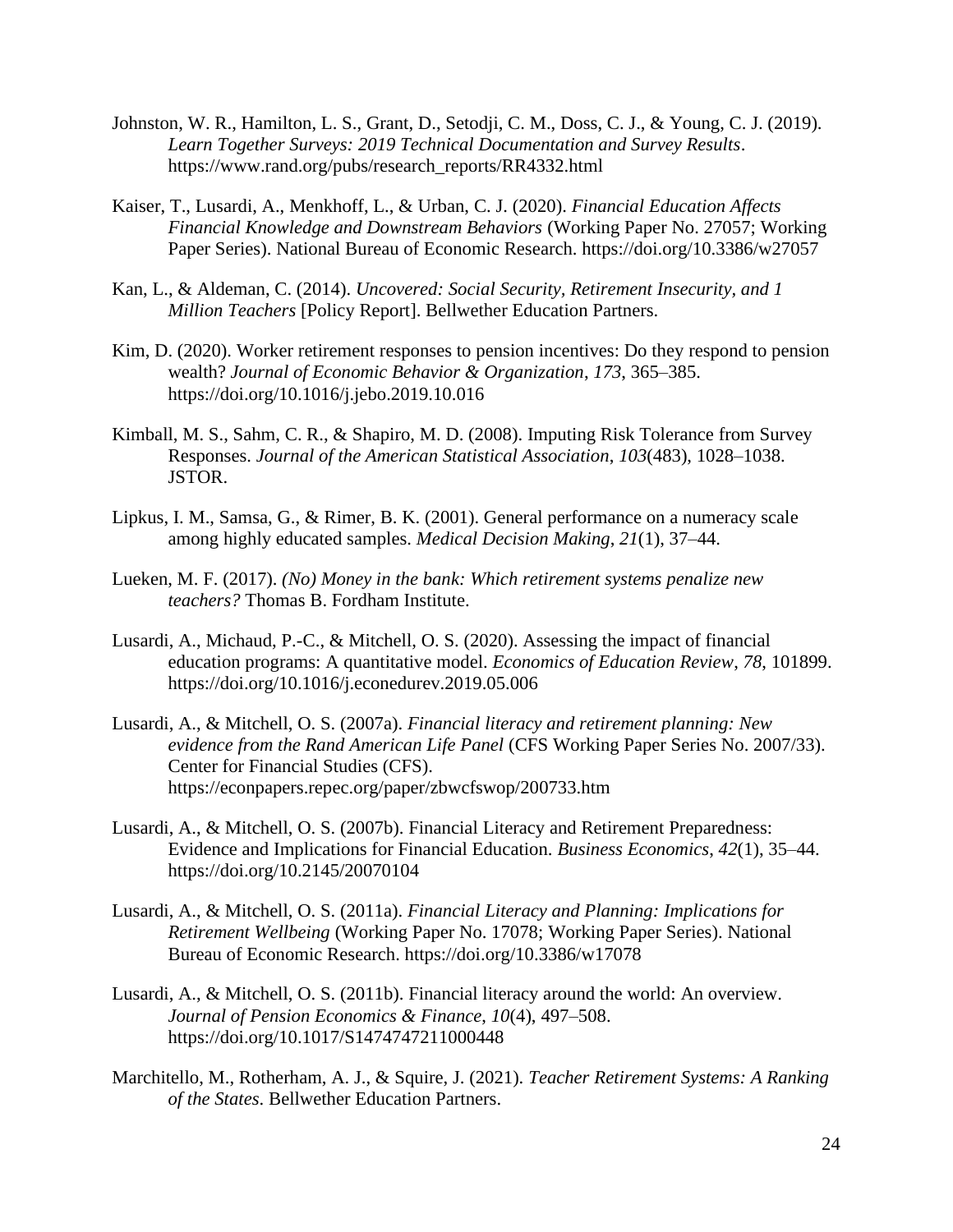https://bellwethereducation.org/sites/default/files/Teacher%20Retirement%20Systems%2 0-%20A%20Ranking%20of%20the%20States%20- %20Bellwether%20Education%20Partners%20-%20FINAL.pdf

- McGee, J. B. (2016). *Feeling the Squeeze: Pension Costs Are Crowding Out Education Spending* (No. 22). Manhattan Institute. https://www.manhattan-institute.org/html/feeling-squeezepension-costs-are-crowding-out-education-spending-9368.html
- McGee, J. B. (2019). *How to Avert a Public-Pension Crisis* (No. 40). National Affairs. https://www.nationalaffairs.com/publications/detail/how-to-avert-a-public-pension-crisis
- McGee, J. B., & Winters, M. A. (2019). Rethinking the Structure of Teacher Retirement Benefits: Analyzing the Preferences of Entering Teachers. *Educational Evaluation and Policy Analysis*, *41*(1), 63–78. https://doi.org/10.3102/0162373718798488
- Mitchell, O. S., & Moore, J. F. (1998). Can Americans Afford to Retire? New Evidence on Retirement Saving Adequacy. *The Journal of Risk and Insurance*, *65*(3), 371–400. https://doi.org/10.2307/253656
- Moody, J., & Randazzo, A. (2020). *Hidden Education Funding Cuts: How Growing Teacher Pension Debt is Eating into K-12 Education Budgets* [Equable Institute Research Report]. Equable Institute.
- Ni, S., & Podgursky, M. (2016). How Teachers Respond to Pension System Incentives: New Estimates and Policy Applications. *Journal of Labor Economics*, *34*(4), 1075–1104. https://doi.org/10.1086/686263
- Ni, S., Podgursky, M., & Wang, F. (2020). How Teachers Value Pension Wealth: A Reexamination of the Illinois Experience. In *Working Papers* (No. 2007; Working Papers). Department of Economics, University of Missouri. https://ideas.repec.org/p/umc/wpaper/2007.html
- Novy‐Marx, R., & Rauh, J. (2011). Public Pension Promises: How Big Are They and What Are They Worth? *The Journal of Finance*, *66*(4), 1211–1249. https://doi.org/10.1111/j.1540- 6261.2011.01664.x
- Prado Tuma, A., Doan, S., Lawrence, R. A., Henry, D., Kaufman, J. H., Setodji, C. M., Grant, D., & Young, C. J. (2020). *American Instructional Resources Survey: 2019 Technical Documentation and Survey Results*. https://www.rand.org/pubs/research\_reports/RR4402.html
- RAND American Educator Panels, A. T. P. (2020). *2020 ATP Survey on Finances, Retirement, and Job Preferences, UAR0120T*. RAND Corporation.
- Rhee, N., & Joyner, L. F. (2019). *Teacher Pensions vs 401(k)s in Six States: Connecticut, Colorado, Georgia, Kentucky, Missouri, and Texas* (p. 52) [Report]. National Institute on Retirement Security. https://www.nirsonline.org/reports/teacher-pensions-vs-401k/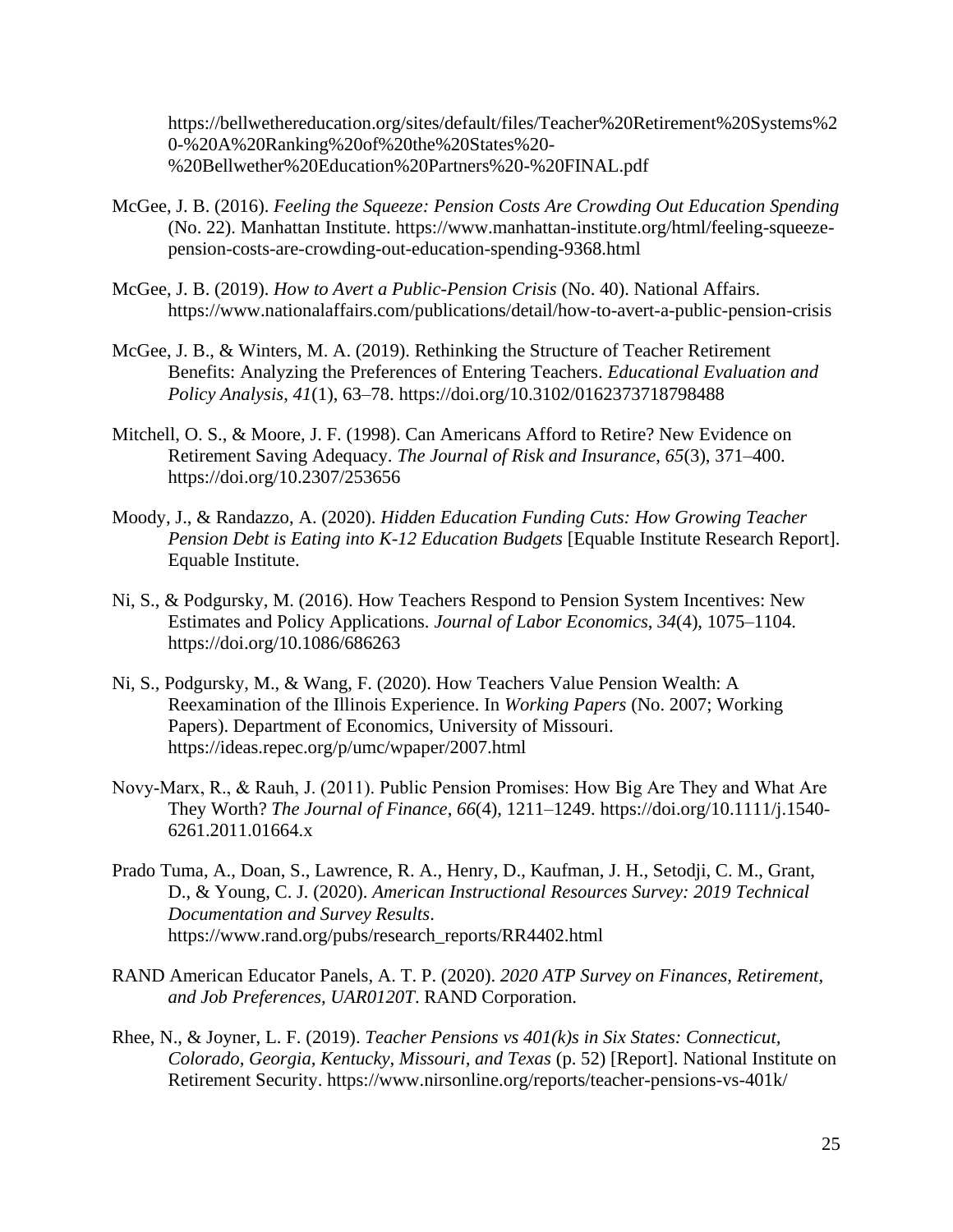- Robbins, M. W., & Grant, D. (2020). *RAND American Educator Panels Technical Description*. https://www.rand.org/pubs/research\_reports/RR3104.html
- Robbins, M. W., Grimm, G., Stecher, B., & Opfer, V. D. (2018). A Comparison of Strategies for Recruiting Teachers Into Survey Panels: *SAGE Open*. https://doi.org/10.1177/2158244018796412
- Topa, G., Moriano, J. A., Depolo, M., Alcover, C.-M., & Morales, J. F. (2009). Antecedents and consequences of retirement planning and decision-making: A meta-analysis and model. *Journal of Vocational Behavior*, *75*(1), 38–55. https://doi.org/10.1016/j.jvb.2009.03.002
- Toplak, M. E., West, R. F., & Stanovich, K. E. (2014). Assessing miserly information processing: An expansion of the Cognitive Reflection Test. *Thinking & Reasoning*, *20*(2), 147–168. https://doi.org/10.1080/13546783.2013.844729
- U.S. Bureau of Labor Statistics. (2020). *National Compensation Survey: Employee Benefits in the United States, March 2020*. https://www.bls.gov/ncs/ebs/benefits/2020/home.htm
- van Rooij, M. C. J., Lusardi, A., & Alessie, R. J. M. (2012). Financial Literacy, Retirement Planning and Household Wealth. *The Economic Journal*, *122*(560), 449–478. https://doi.org/10.1111/j.1468-0297.2012.02501.x
- Weller, C. E. (2017). *Win-Win: Pensions Efficiently Serve American Schools and Teachers* [Report]. National Institute on Retirement Security. https://www.nirsonline.org/reports/win-win-pensions-efficiently-serve-american-schoolsand-teachers/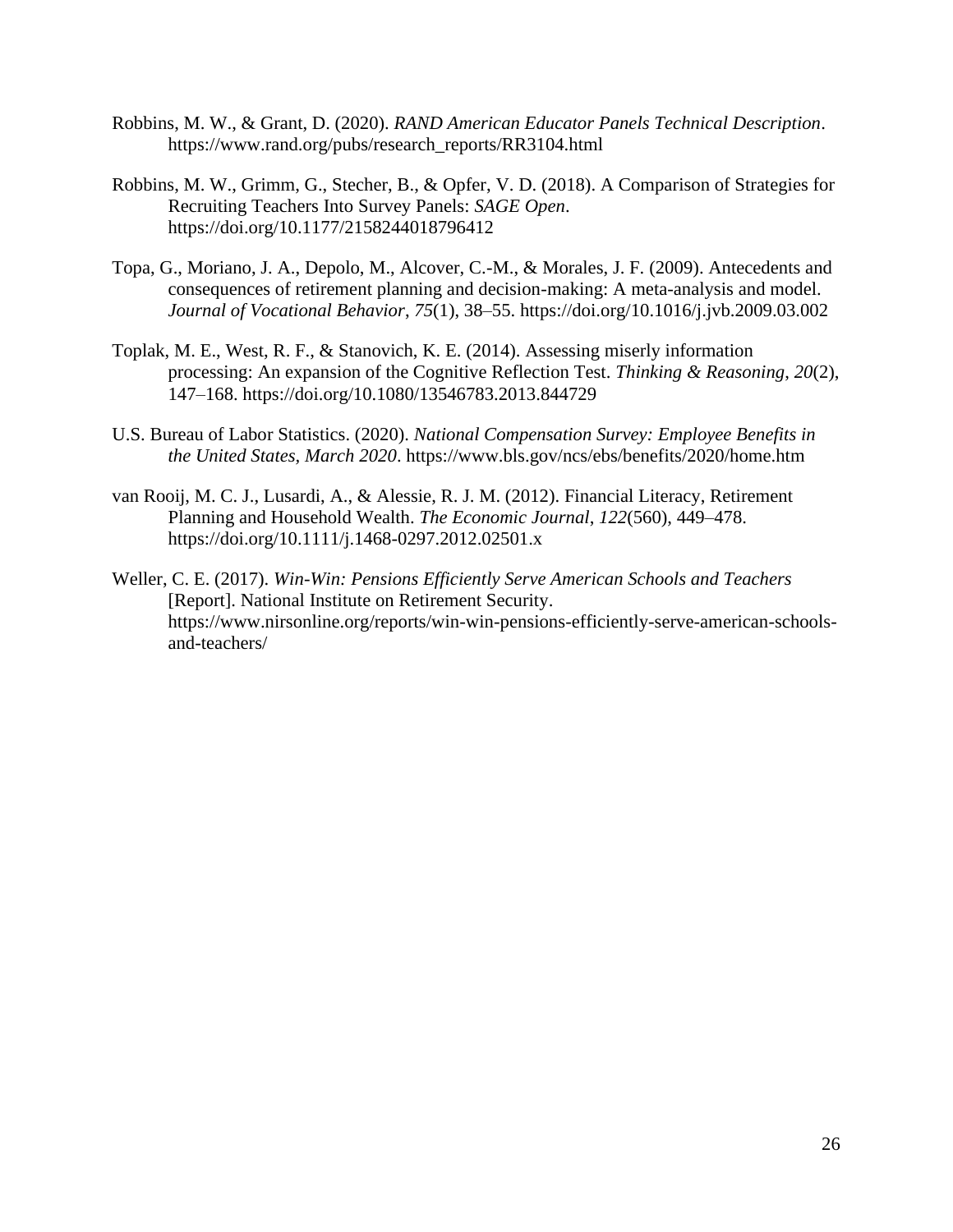### **FIGURES**



### *Figure 1: Share Correctly Answering Retirement Plan Knowledge Questions*

Notes: Grading scheme limits correct responses to only those that are most likely correct given teachers' reported years of experience in the state. Omits teachers that could choose which plan to enroll in or were hired in plan transition years. Differences refer to the difference between reported and actual employee contribution rates and retirement eligibility ages. Question and answer text available in Appendix B. ATP-provided probability weights included.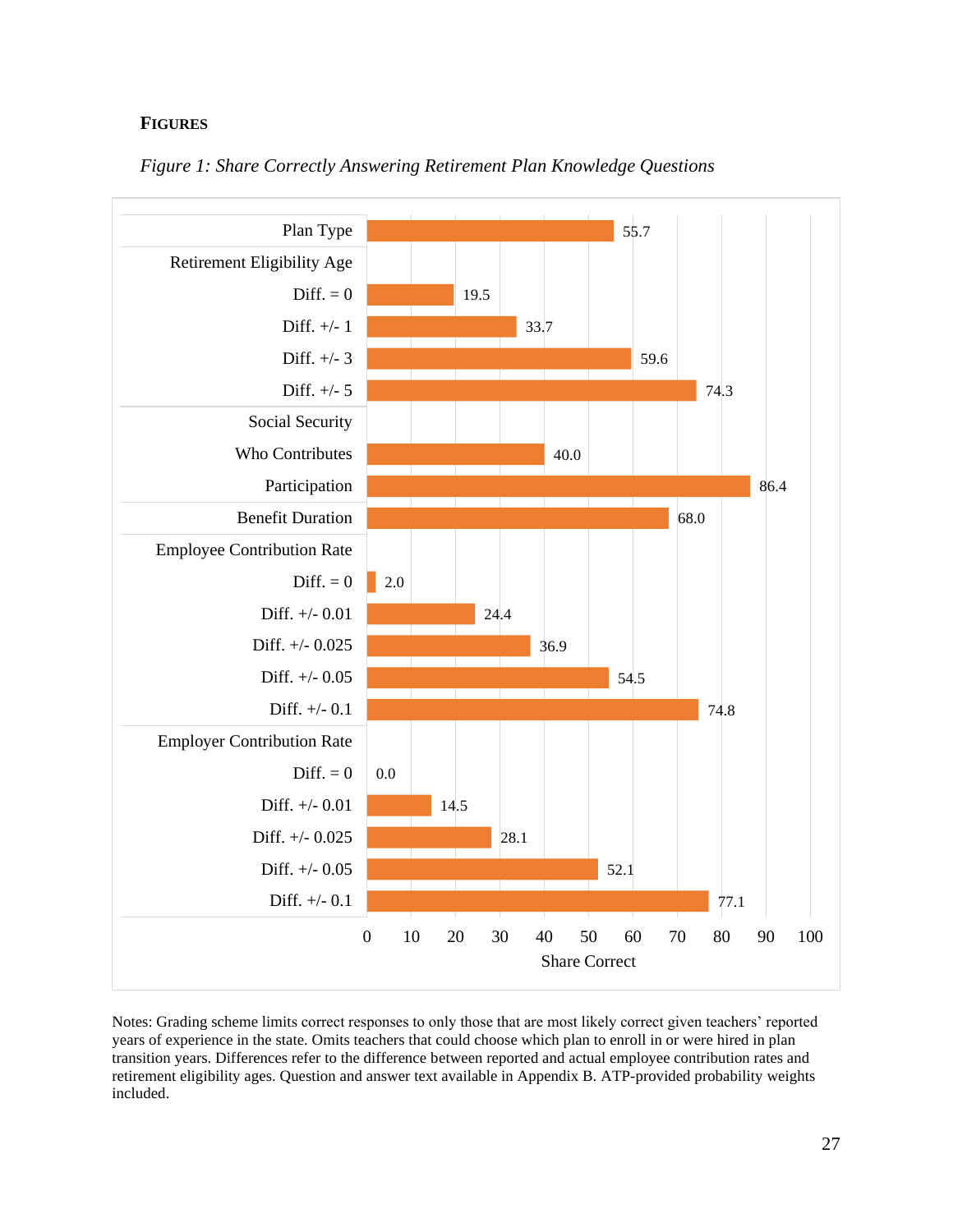



Notes: Question and answer text available in Appendix B. Quartiles refer to experience in the state. Respondents in first experience quartile have less than or equal to 8 years of experience in the state; respondents in the second and third experience quartile have between 9 and 19 years of experience in the state; respondents in the fourth experience quartile have greater than or equal to 20 years of experience in the state. ATP-provided probability weights included.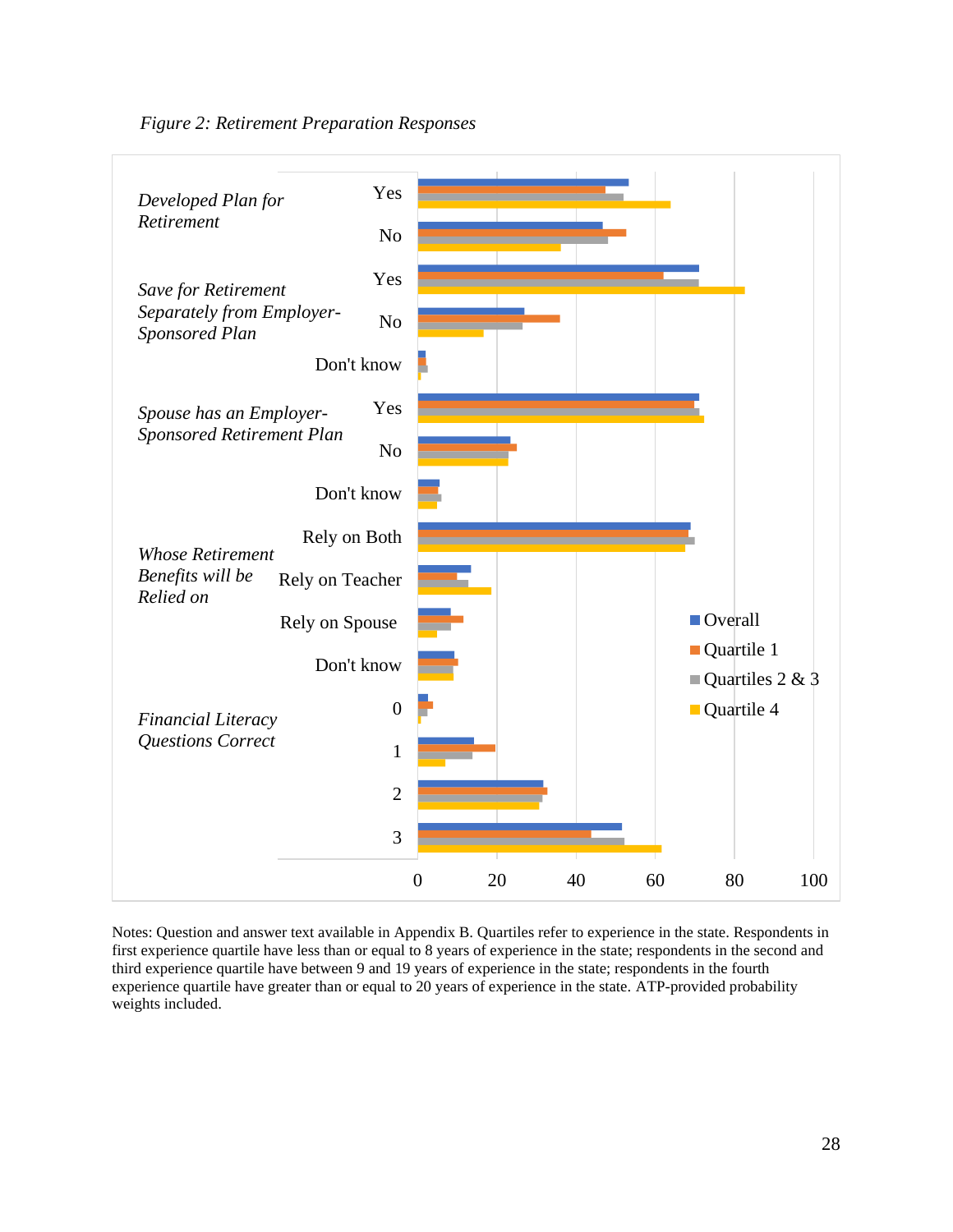## **TABLES**

# *Table 1: Sample Summary Statistics*

|                                           | N    | <b>Mean</b> | <b>SD</b> | Min            | <b>Max</b> |
|-------------------------------------------|------|-------------|-----------|----------------|------------|
| Female                                    | 5430 | 0.78        |           | $\theta$       | 1          |
| Hispanic                                  | 5394 | 0.08        |           | 0              | 1          |
| White                                     | 5394 | 0.83        |           | $\overline{0}$ | 1          |
| <b>Black</b>                              | 5394 | 0.08        |           | $\theta$       | 1          |
| Asian                                     | 5394 | 0.03        |           | 0              | 1          |
| <b>Married or Domestic</b><br>Partnership | 5210 | 0.74        |           | $\overline{0}$ | 1          |
| Widowed                                   | 5210 | 0.01        |           | $\theta$       | 1          |
| Divorced                                  | 5210 | 0.09        |           | $\overline{0}$ | 1          |
| Separated                                 | 5210 | 0.01        |           | $\theta$       | 1          |
| Singe, Never Married                      | 5210 | 0.15        |           | $\Omega$       | 1          |
| <b>Elementary Teacher</b>                 | 5210 | 0.44        |           | $\overline{0}$ | 1          |
| <b>Secondary Teacher</b>                  | 5210 | 0.56        |           | $\theta$       | 1          |
| <b>Experience in State</b>                | 5211 | 14.73       | 8.2       | 0              | 52         |
| Age                                       | 5174 | 44.15       | 10.65     | 20             | 98         |

*Panel A: Teacher Characteristics*

Notes: Unweighted responses.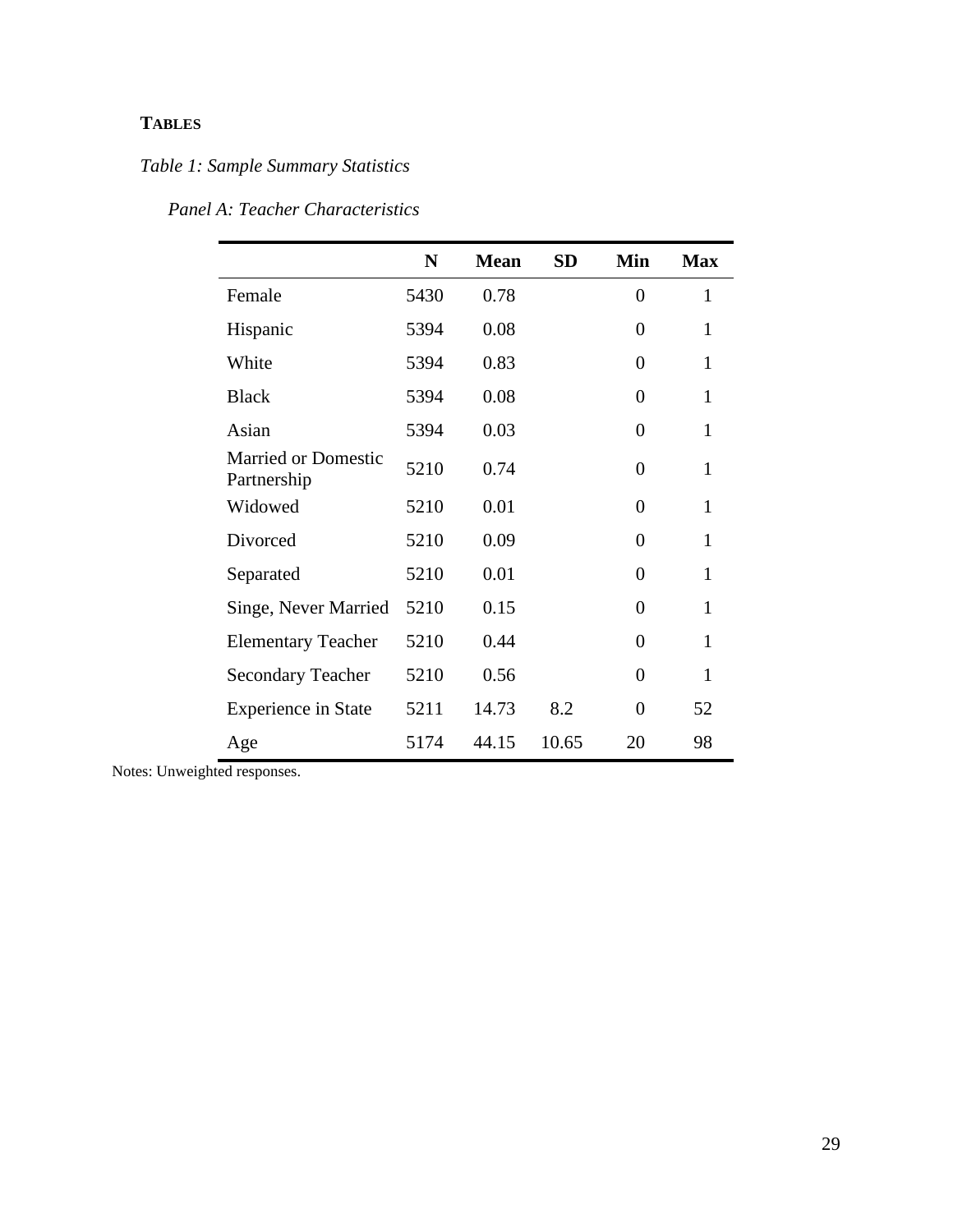|                                   | N    | <b>Mean</b> | <b>SD</b> | $\overline{5^{th}}$ | <b>Median</b> | 95 <sup>th</sup> |
|-----------------------------------|------|-------------|-----------|---------------------|---------------|------------------|
|                                   |      |             |           | Percentile          |               | Percentile       |
| Plan Type                         |      |             |           |                     |               |                  |
| FAS                               | 5257 | 0.52        |           |                     |               |                  |
| DC                                | 5257 | 0.13        |           |                     |               |                  |
| CB                                | 5257 | 0.06        |           |                     |               |                  |
| Hybrid                            | 5257 | 0.28        |           |                     |               |                  |
| <b>Employee Contribution Rate</b> | 5209 | 13.08       | 22.67     | $\overline{0}$      | 7             | 50               |
| <b>Employer Contribution Rate</b> | 5204 | 13.84       | 26.32     | $\boldsymbol{0}$    | 6             | 75               |
| Retirement Eligibility Age        | 5228 | 59.97       | 7.23      | 52                  | 60            | 68               |
| <b>Benefit Duration</b>           |      |             |           |                     |               |                  |
| As long as I live                 | 5229 | 0.70        |           |                     |               |                  |
| For a fixed time                  | 5229 | 0.07        |           |                     |               |                  |
| Until the money runs out          | 5229 | 0.22        |           |                     |               |                  |
| Other                             | 5229 | 0.01        |           |                     |               |                  |
| Social Security                   |      |             |           |                     |               |                  |
| <b>Employee Contributes</b>       | 5227 | 0.41        |           |                     |               |                  |
| <b>Employer Contributes</b>       | 5227 | 0.15        |           |                     |               |                  |
| <b>Both Contribute</b>            | 5227 | 0.16        |           |                     |               |                  |
| Neither Contribute                | 5227 | 0.29        |           |                     |               |                  |

## *Panel B: Summary of Retirement Knowledge Question Responses*

Notes: Question and answer text available in Appendix B. Unweighted responses.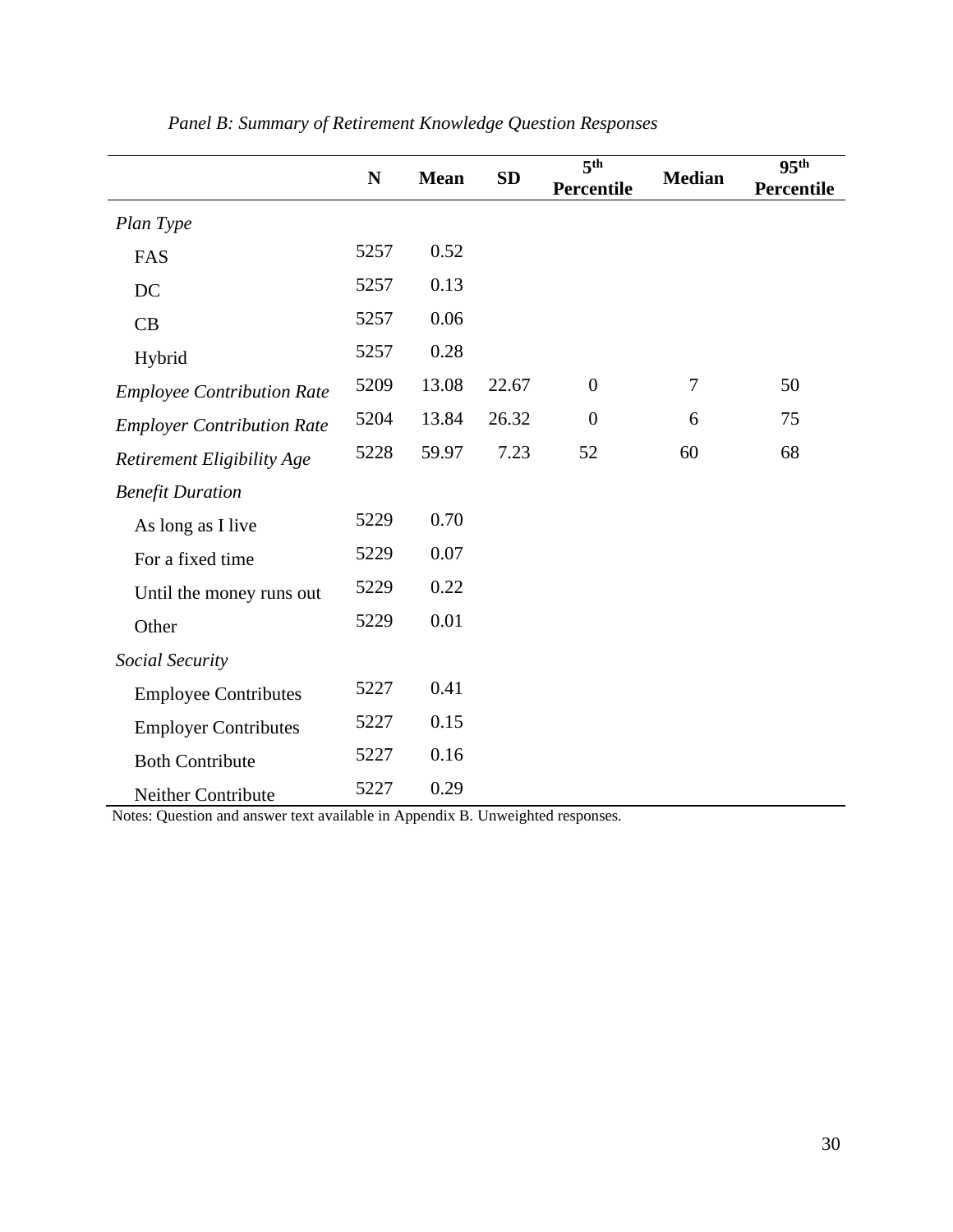|                                   | <b>Early-Career</b> | <b>Mid-Career</b> | <b>Late-Career</b> |
|-----------------------------------|---------------------|-------------------|--------------------|
| Plan Type                         | 49.7                | 55.1              | 62.6               |
| Retirement Eligibility Age        |                     |                   |                    |
| $Diff. = 0$                       | 18.0                | 19.5              | 21.3               |
| Diff. $+/- 1$                     | 27.0                | 33.7              | 40.6               |
| Diff. $+/- 3$                     | 54.5                | 58.4              | 67.2               |
| Diff. $+/- 5$                     | 71.5                | 73.1              | 79.6               |
| Social Security                   |                     |                   |                    |
| <b>Who Contributes</b>            | 33.2                | 40.7              | 45.8               |
| Participation                     | 78.5                | 88.2              | 91.2               |
| <b>Benefit Duration</b>           | 54.4                | 68.6              | 80.7               |
| <b>Employee Contribution Rate</b> |                     |                   |                    |
| $Diff. = 0$                       | 0.0                 | 2.5               | 2.8                |
| Diff. $+/-$ 0.01                  | 23.1                | 23.8              | 26.7               |
| Diff. $+/-$ 0.025                 | 36.4                | 35.2              | 40.6               |
| Diff. $+/-$ 0.05                  | 57.3                | 52.9              | 54.8               |
| Diff. $+/-$ 0.1                   | 79.2                | 74.4              | 71.3               |
| <b>Employer Contribution Rate</b> |                     |                   |                    |
| $Diff. = 0$                       | 0.0                 | 0.0               | 0.0                |
| Diff. $+/-$ 0.01                  | 16.1                | 14.5              | 12.8               |
| Diff. $+/-$ 0.025                 | 28.2                | 28.9              | 26.3               |
| Diff. $+/-$ 0.05                  | 54.9                | 51.3              | 50.8               |
| Diff. $+/-$ 0.1                   | 79.7                | 77.2              | 74.2               |
| <b>Experience Range</b>           | Less than 9         | Between $9 & 19$  | More than 19       |

*Table 2: Share Correctly Answering Knowledge Questions by Experience Quartile* 

Notes: Grading scheme limits correct responses to only those that are most likely correct given teachers' reported years of experience in the state. Omits teachers that could choose which plan to enroll in or were hired in plan transition years. Differences refer to the difference between reported and actual employee contribution rates and retirement eligibility ages. Experience range determined using experience in state quartiles: early-career respondents are in the first experience quartile, mid-career respondents are in the second or third experience quartiles, late-career respondents are in the fourth experience quartile. Question and answer text available in Appendix B. ATP-provided probability weights included.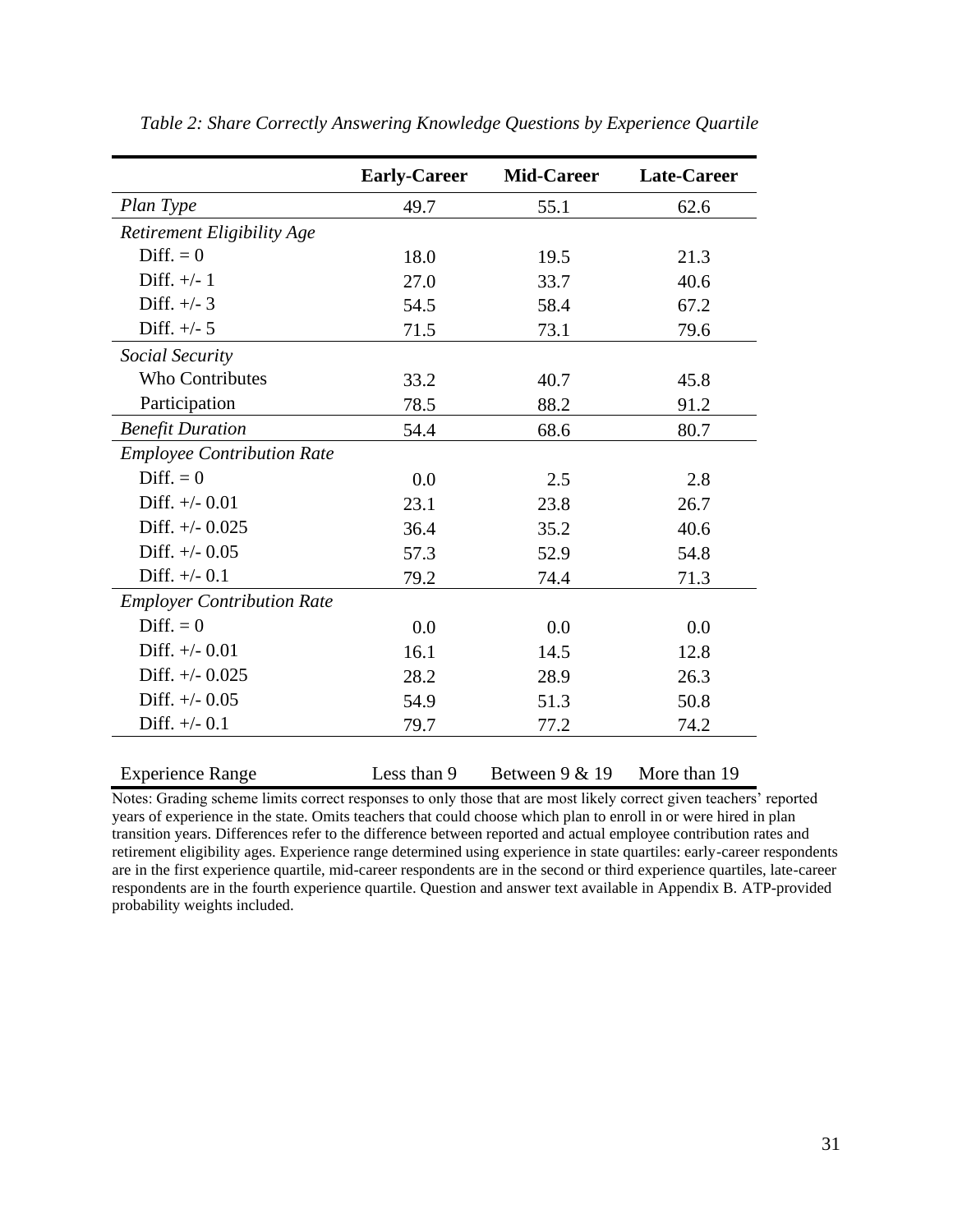## **APPENDIX A: NUMBER AND TYPES OF RETIREMENT PLANS**

| <b>Benefit Tiers</b> | <b>States/Municipalities</b> |                |           |            |           |
|----------------------|------------------------------|----------------|-----------|------------|-----------|
| 1                    | AR                           | <b>CT</b>      | GA        | ID         | <b>SL</b> |
|                      | AL                           | СA             | CН        | DE         | DC        |
| $\overline{2}$       | $\mathbf{L}$                 | IN             | IA        | <b>KC</b>  | MD        |
|                      | <b>MN</b>                    | <b>MO</b>      | MT        | NC         | <b>SD</b> |
|                      | TN                           | WV             | WI        | WY         |           |
| 3                    | AK                           | AZ             | <b>KS</b> | KY         | <b>MS</b> |
|                      | <b>ND</b>                    | <b>OR</b>      | <b>SC</b> | VT         | VA        |
| $\overline{4}$       | FL                           | H <sub>I</sub> | LA        | <b>ME</b>  | <b>NE</b> |
|                      | NH                           | <b>NM</b>      | NY        | <b>NYC</b> | OK        |
| 5                    | <b>MA</b>                    | NJ             | <b>SP</b> | UT         |           |
| 6                    | CO                           | <b>NV</b>      | TX        |            |           |
| 9                    | <b>OH</b>                    | PA             |           |            |           |
| 12                   | RI                           |                |           |            |           |
| 14                   | WA                           |                |           |            |           |
| 15                   | MI                           |                |           |            |           |

*Appendix Table A.1: Number of Tiers per State/Municipality*

Notes: Tiers are the number of unique plan parameter combinations that a teacher could be enrolled in. There are 210 tiers spread across the 56 states and municipalities. CH is Chicago, IL; KC is Kansas City, MO; NYC is New York City, NY; SL is Saint Louis, MO; SP is Saint Paul, MN.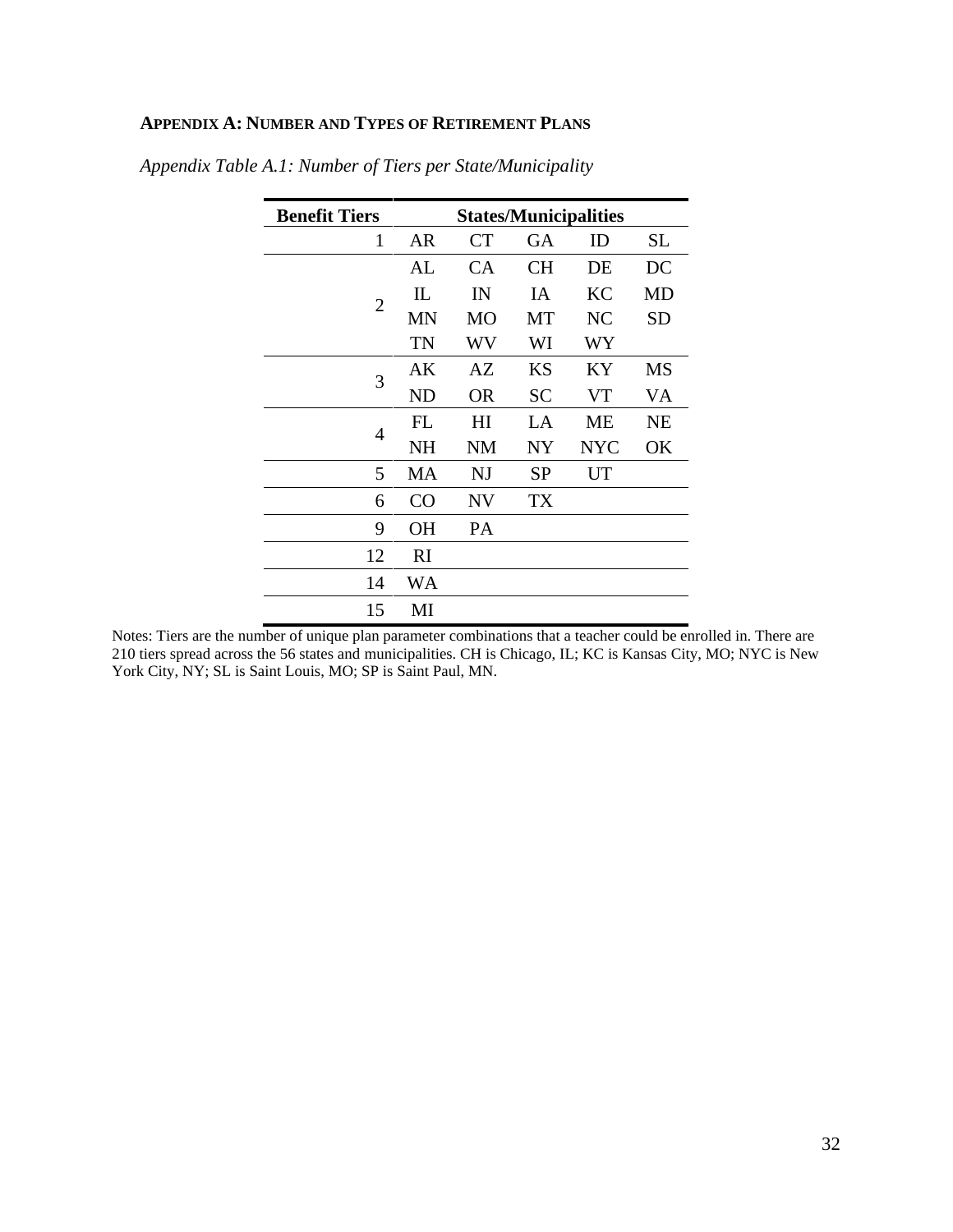| <b>Plan Type</b> | <b>States/Municipalities</b> |           |           |           |            |  |  |  |  |
|------------------|------------------------------|-----------|-----------|-----------|------------|--|--|--|--|
|                  | AL                           | AΚ        | AZ        | AR        | CA         |  |  |  |  |
|                  | <b>CH</b>                    | CO        | CT        | DE        | DC         |  |  |  |  |
|                  | FL                           | GA        | HI        | ID        | IL         |  |  |  |  |
|                  | IA                           | <b>KS</b> | KC        | KY        | LA         |  |  |  |  |
|                  | ME                           | <b>MD</b> | MA        | MI        | MN         |  |  |  |  |
| FAS              | <b>MS</b>                    | <b>MO</b> | MT        | <b>NE</b> | <b>NV</b>  |  |  |  |  |
|                  | <b>NH</b>                    | NJ        | NM        | NY        | <b>NYC</b> |  |  |  |  |
|                  | <b>NC</b>                    | <b>ND</b> | <b>OH</b> | OK        | PA         |  |  |  |  |
|                  | RI                           | <b>SL</b> | <b>SP</b> | <b>SC</b> | <b>SD</b>  |  |  |  |  |
|                  | TN                           | TX        | UT        | VT        | VA         |  |  |  |  |
|                  | WA                           | WV        | WI        | WY        |            |  |  |  |  |
| DC               | AK                           | FL        | IN        | MI        | OН         |  |  |  |  |
|                  | PA                           | <b>SC</b> | <b>UT</b> |           |            |  |  |  |  |
| CB               | <b>KS</b>                    |           |           |           |            |  |  |  |  |
|                  | H <sub>I</sub>               | IN        | MI        | <b>OH</b> | OR         |  |  |  |  |
| Hybrid           | PА                           | RI        | TN        | UT        | VA         |  |  |  |  |
|                  | WA                           |           |           |           |            |  |  |  |  |

*Appendix Table A.2: Plan Types by State/Municipality*

Notes: Plan types refer to general structure of benefit accrual; see text for explanation of different plan types. FAS plans and final average salary plans; DC plans are defined contribution plans; CB plans are cash balance plans; hybrid plans combine elements of FAS and DC plans. There are 74 state/municipality-plan type combinations. CH is Chicago, IL; KC is Kansas City, MO; NYC is New York City, NY; SL is Saint Louis, MO; SP is Saint Paul, MN.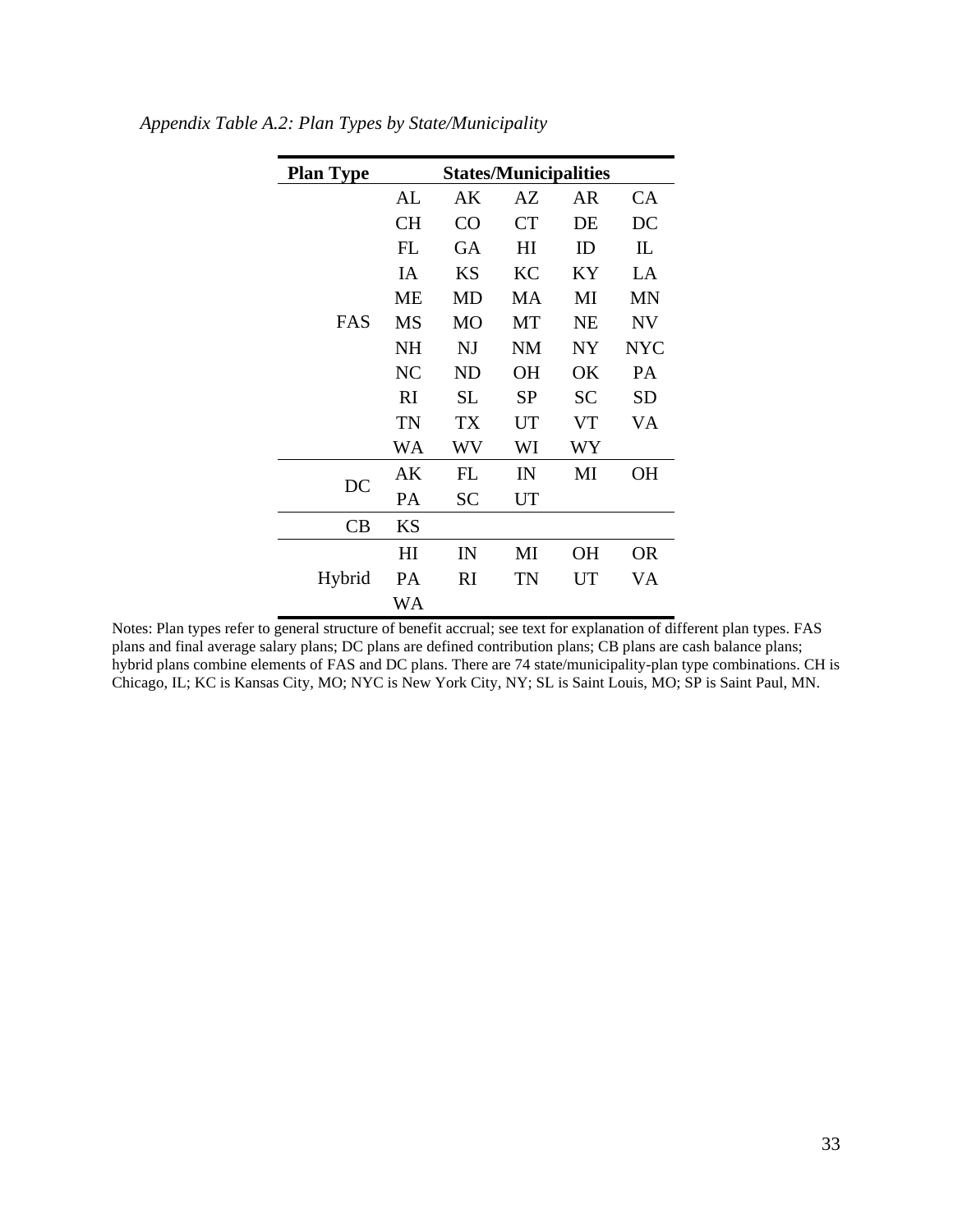### **APPENDIX B: SURVEY QUESTION AND ANSWER TEXT**

*Appendix B.1: Retirement Knowledge Retirement Plan Type:* 

Most retirement plans require employee and employer contributions. However, plans differ on how benefits are earned. Below are 3 descriptions of common plans.

Please click on the plan description that most closely resembles the primary retirement plan offered through your current teaching job.

If you do not know, please make your best guess.

- 1. Some retirement plans base benefits on a formula involving a person's age, years of service, and salary.
- 2. Some retirement plans base benefits on how much money has accumulated in a person's individual account from employee contributions, employer contributions, and investment returns.
- 3. Some retirement plans base benefits on how much money has accumulated in a person's individual account from employee contributions, employer contributions, and investment returns with a minimum guarantee.
- 4. My primary employer-provided retirement plan combines plans that match options 1 and  $2<sub>1</sub>$

## *Retirement Eligibility Age:*

At what age would you be eligible for full retirement benefits from teaching under your current employer-provided retirement plan?

Please do not include early retirement eligibility. If you do not know, please make your best guess.

\_\_\_\_ years old

## *Social Security:*

Do you currently contribute part of your teaching salary to Social Security or does your school district contribute on your behalf?

If you do not know, please make your best guess.

- 1. I do
- 2. My school district does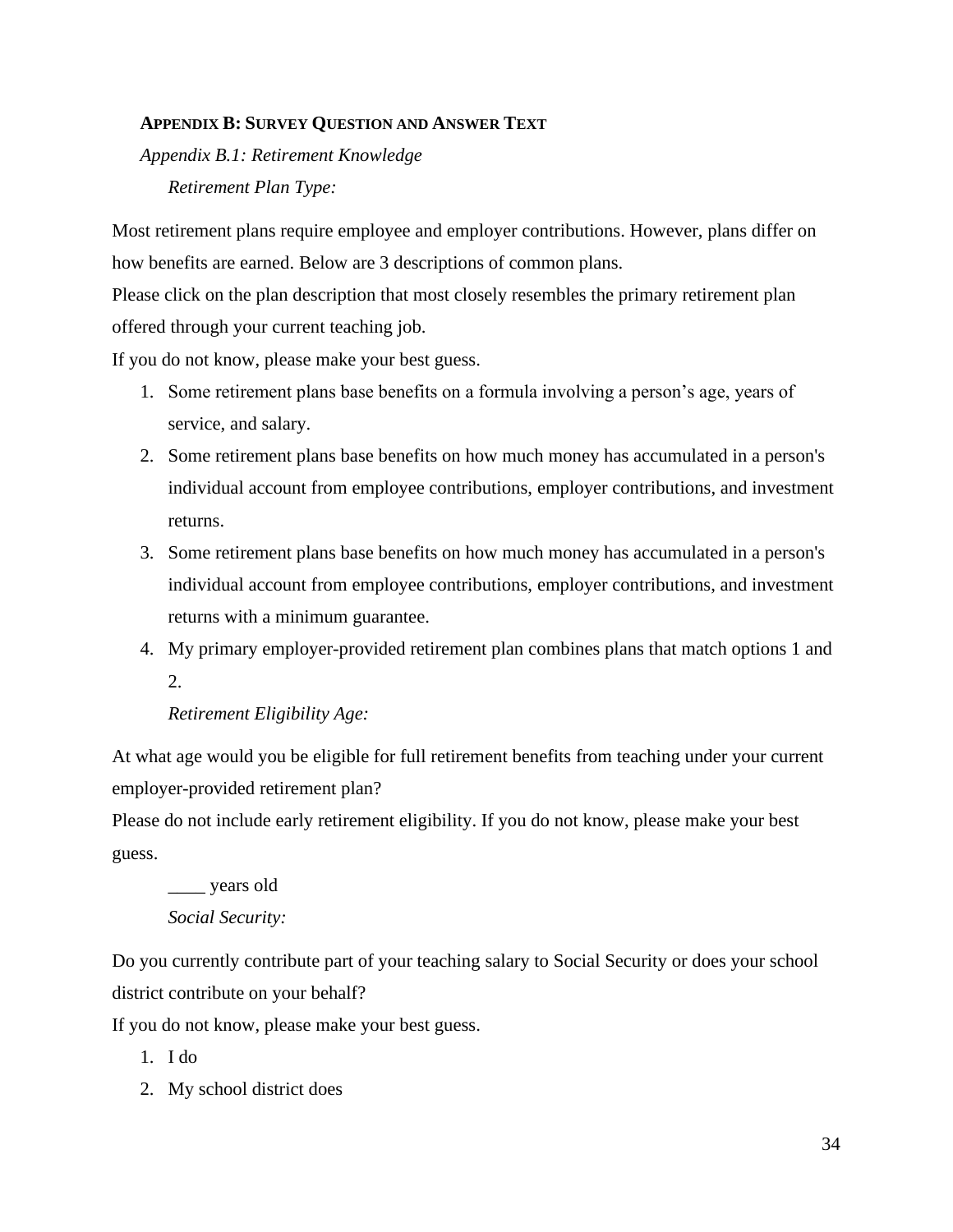- 3. Both my school district and I do
- 4. No

## *Benefit Duration:*

Once you retire from teaching, how long will you be able to receive monthly payments from your primary employer-provided retirement plan?

If you do not know, please make your best guess.

- 1. As long as I live
- 2. For a fixed time
- 3. Until the money runs out
- 4. Other, please specify \_\_\_\_\_\_ *Employee and Employer Contributions:*

As a percent of your teaching pay each month, how much is currently contributed to your current employer-offered retirement plan:

If you do not know, please make your best guess.

- 1. By me: \_\_\_ percent (please choose an answer between 0 and 100)
- 2. By my employer: \_\_\_ percent (please choose an answer between 0 and 100)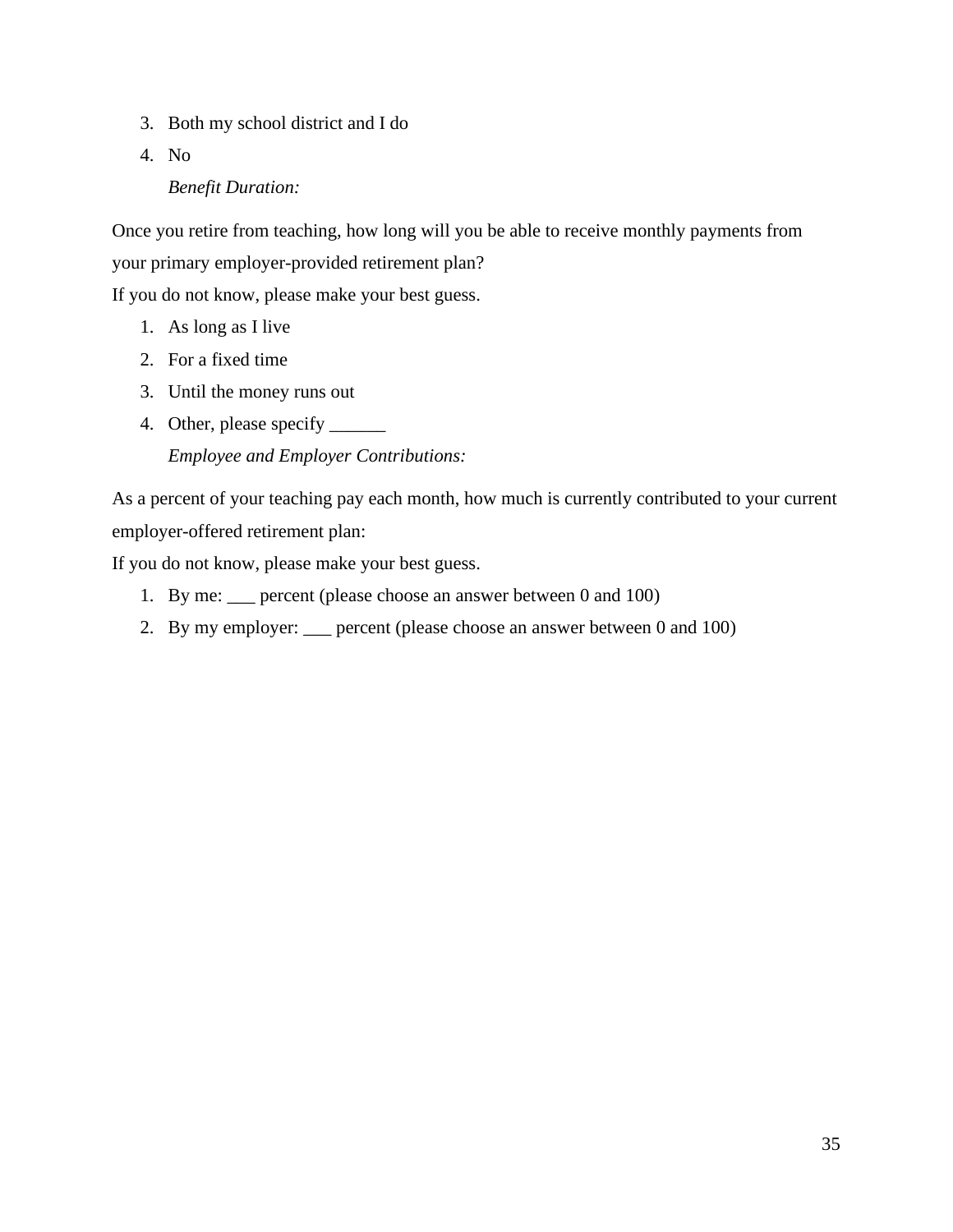## *Appendix B.2: Retirement Preparation Retirement Planning:*

Have you ever tried to develop a plan for your retirement?

- 1. Yes
- 2. No

*Separate Retirement Savings:*

Do you have any money set aside for retirement separately from your employer-offered retirement plan?

- 1. Yes
- 2. No
- 3. Don't know

## *Partner has Separate Retirement Plan*

Does/did your partner participate in a separate retirement plan offered through their employer?

- 1. Yes
- 2. No
- 3. Don't Know

*Whose Benefits Teachers will Rely On:*

Will you rely equally on both your and your partner's retirement benefits during your retirement years?

- 1. Yes, we will rely equally on both mine and my partner's retirement benefits
- 2. No, we will primarily rely on my retirement benefits
- 3. No, we will primarily rely on my partner's retirement benefits
- 4. Don't know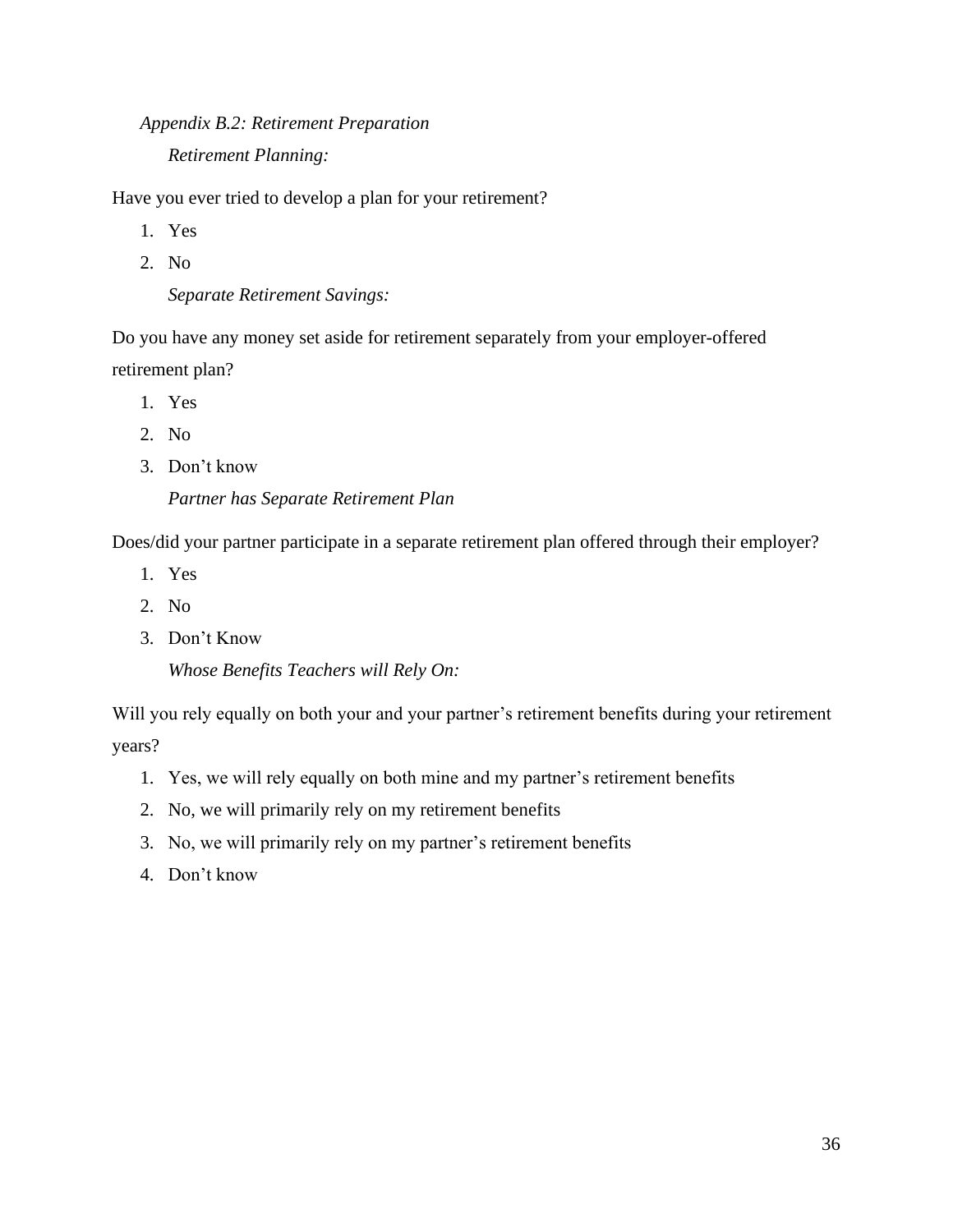### **APPENDIX C: SENSITIVITY CHECKS OF KNOWLEDGE RESULTS**

The main results are the product of multiple assumptions and a sample restriction. We perform several sensitivity checks to investigate how the sample construction and assumptions impact estimates of teachers' retirement plan knowledge. The first three sensitivity checks relax the sample restrictions and uses a lenient grading scheme. Results reported in Figure 1 are recreated in the column titled "Strict" in Appendix Tables C.1 and C.2.

First, we compare responses to the universe of potential answers for teachers in teacher's state/municipality. The response is considered correct if it matches any correct response for the state/municipality. For example, Florida teachers answering that are enrolled in the state's FAS plan would be correct because Florida offers a FAS plan even if the teacher is truly enrolled in the state's DC plan. Results for this check are available in the column titled "Lenient" in Appendix Table C.1. Knowledge estimates from the lenient grading scheme generally correspond with a larger share of teachers answering the questions correctly than under the strict grading scheme. Except for retirement eligibility age results, all estimates are within 7 percentage points of the main (strict) estimates.

Second, the divergence in results from the lenient and strict grading schemes could be either the result of lenient grading or the sample composition since the strict grading scheme's sample omits teachers in states that can choose their retirement plan and teachers hired during transition years. We re-estimate the lenient grading scheme results for only the strict grading scheme's sample to shed light on if sample construction accounts for the differences between grading schemes. Results when using the lenient grading scheme on the strict grading scheme's sample closely resemble the results of the lenient grading scheme on the full sample. These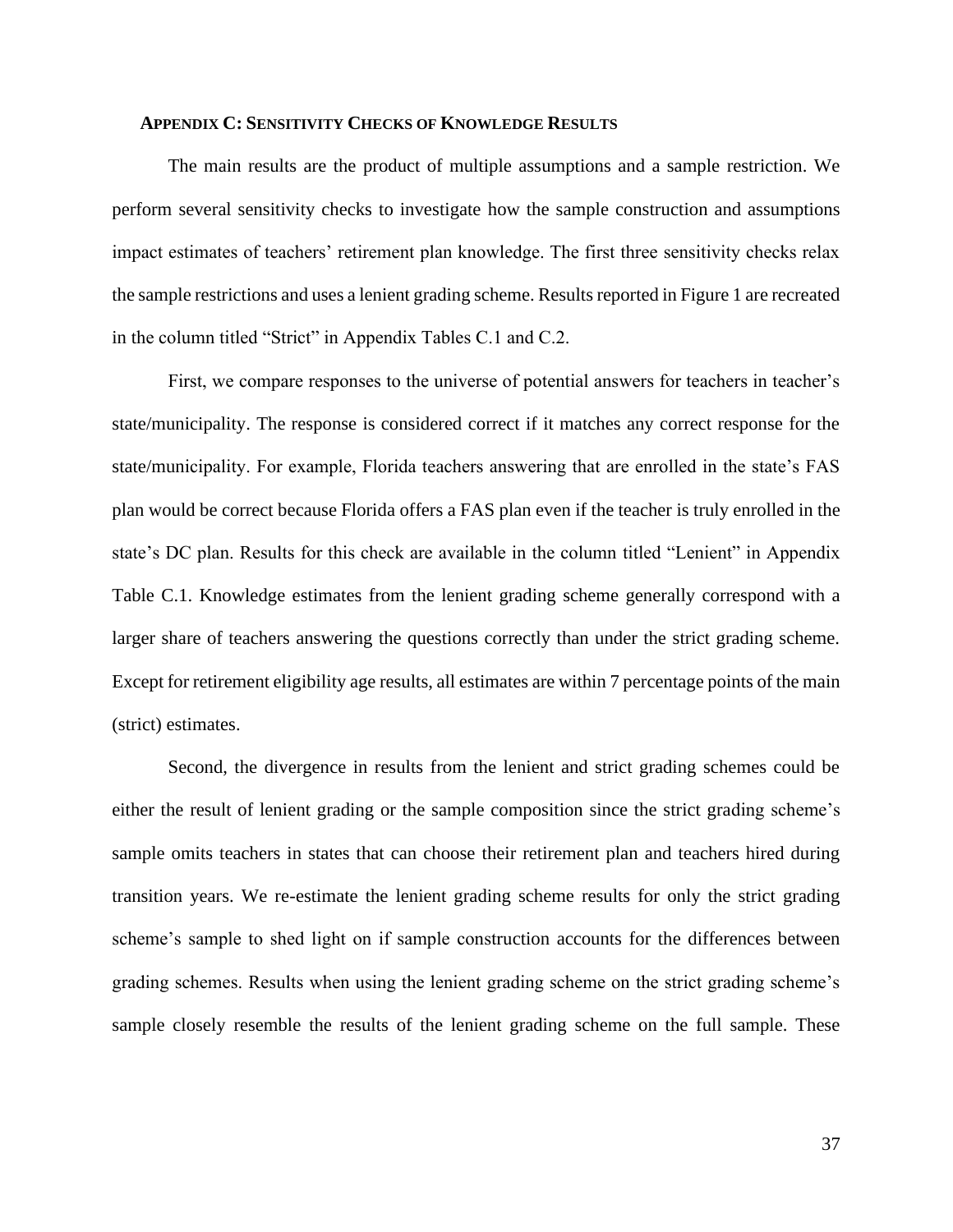estimates suggest that it is, indeed, the different grading schemes that explain differences between grading schemes rather than sample composition.

The third check relaxes the two sample restrictions that form the strict scheme to see how these assumptions impact the strict estimates separately. The first restriction limits the sample to teachers that could only plausibly be enrolled in one plan. The second restriction limits the sample to teachers who were not hired in transition years. Results from relaxing the two restrictions independently and together do not differ substantially from the strict results: the maximum difference between results is 1.6 percentage points and the median difference is 0.4 percentage points.

The final sensitivity check alters the hire year for teachers. Hire year had been determined using the difference between the year of survey administration and years of experience in the state, relying on the assumption that teachers have no breaks in service. This check relaxes the continuous service assumption by adding and subtracting 1, 3, and 5 years from the assumed hire year, which has the potential to place teachers into different plans. The results do not differ substantially from the initial strict estimates: the maximum difference in estimates is 4.1 percentage points and the median difference is 0.4 percentage points.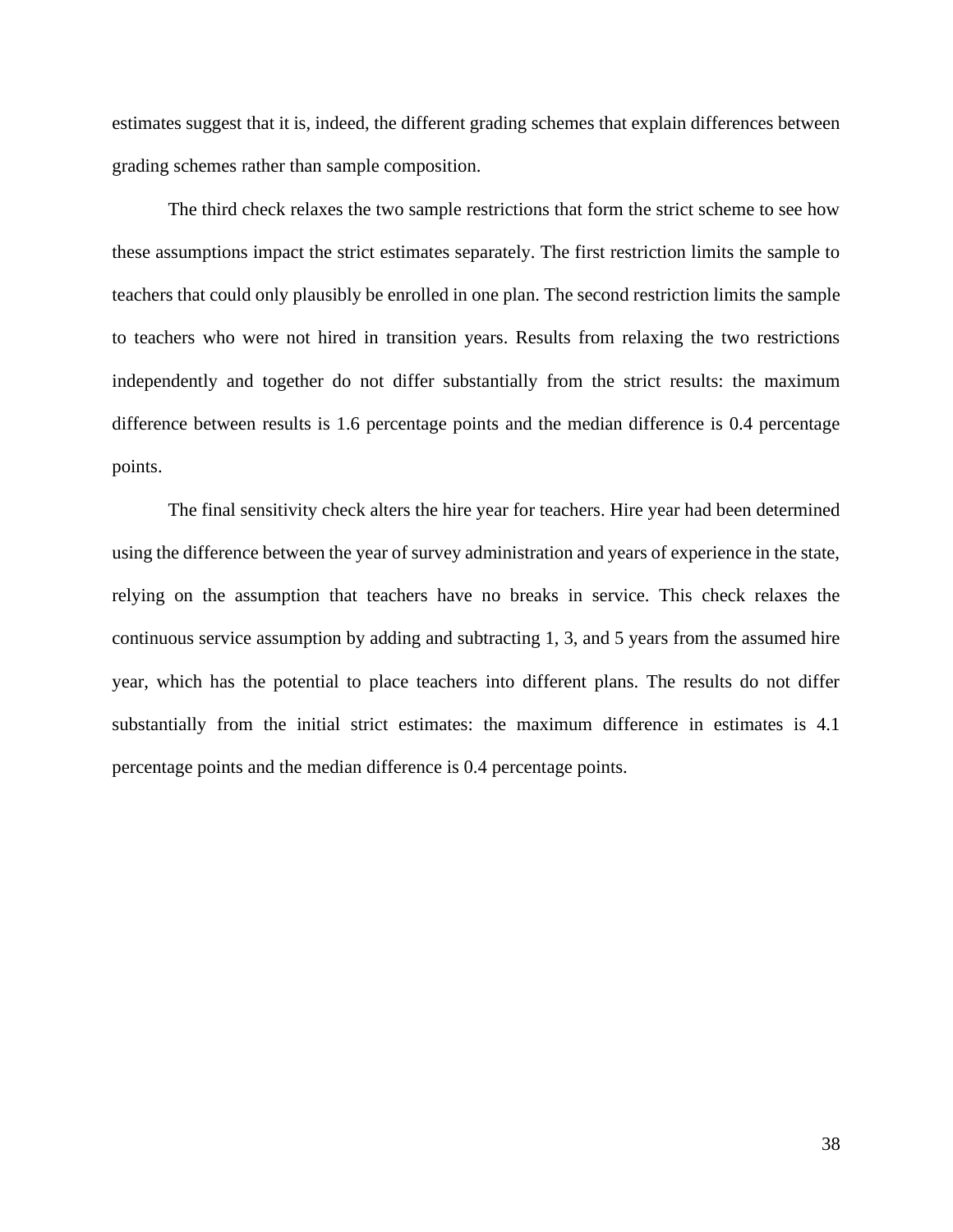|                                   | <b>Strict</b>                     | Lenient | Lenient,<br><b>Strict</b><br><b>Sample</b> | <b>Any Plan</b> | <b>Any Year</b> | Any<br>Plan,<br>Year |  |  |
|-----------------------------------|-----------------------------------|---------|--------------------------------------------|-----------------|-----------------|----------------------|--|--|
| Plan Type                         | 55.7                              | 62.2    | 61.2                                       | 56.1            | 55.8            | 56.2                 |  |  |
| Retirement Eligibility Age        |                                   |         |                                            |                 |                 |                      |  |  |
| $Diff. = 0$                       | 19.5                              | 29.3    | 28.9                                       | 20.0            | 19.2            | 19.6                 |  |  |
| Diff. $+/- 1$                     | 33.7                              | 47.1    | 47.4                                       | 34.0            | 32.8            | 33.1                 |  |  |
| Diff. $+/- 3$                     | 59.6                              | 72.9    | 73.5                                       | 59.4            | 59.2            | 59.1                 |  |  |
| Diff. $+/- 5$                     | 74.3                              | 86.4    | 86.6                                       | 74.7            | 73.9            | 74.3                 |  |  |
| Social Security                   |                                   |         |                                            |                 |                 |                      |  |  |
| <b>Who Contributes</b>            | 40.0                              | 39.6    | 40.0                                       | 39.4            | 40.3            | 39.6                 |  |  |
| Participation                     | 86.4                              | 86.9    | 86.4                                       | 87.0            | 86.3            | 86.8                 |  |  |
| <b>Benefit Duration</b>           | 68.0                              | 70.2    | 69.4                                       | 69.6            | 67.1            | 68.7                 |  |  |
|                                   | <b>Employee Contribution Rate</b> |         |                                            |                 |                 |                      |  |  |
| Diff. $= 0$                       | 2.0                               | 2.1     | 2.1                                        | 1.9             | 1.8             | 1.8                  |  |  |
| Diff. $+/-$ 0.01                  | 24.4                              | 28.3    | 26.8                                       | 25.4            | 24.5            | 25.4                 |  |  |
| Diff. $+/-$ 0.025                 | 36.9                              | 41.9    | 40.4                                       | 38.0            | 37.4            | 38.4                 |  |  |
| Diff. $+/-$ 0.05                  | 54.5                              | 60.3    | 59.3                                       | 55.3            | 54.8            | 55.4                 |  |  |
| Diff. $+/-$ 0.1                   | 74.8                              | 81.7    | 81.3                                       | 75.0            | 75.5            | 75.5                 |  |  |
| <b>Employer Contribution Rate</b> |                                   |         |                                            |                 |                 |                      |  |  |
| Diff. $= 0$                       | 0.0                               | 0.2     | 0.2                                        | 0.0             | 0.0             | 0.0                  |  |  |
| Diff. $+/-$ 0.01                  | 14.5                              | 13.8    | 14.5                                       | 13.6            | 14.7            | 13.8                 |  |  |
| Diff. $+/-$ 0.025                 | 28.1                              | 27.2    | 28.1                                       | 26.8            | 28.4            | 27.2                 |  |  |
| Diff. $+/-$ 0.05                  | 52.1                              | 52.3    | 52.1                                       | 51.7            | 52.7            | 52.2                 |  |  |
| Diff. $+/-$ 0.1                   | 77.1                              | 77.2    | 77.1                                       | 76.8            | 77.5            | 77.1                 |  |  |

*Appendix Table C.1: Alternative Grading Schemes*

Notes: Strict grading scheme limits correct responses to only those that are most likely correct given teachers' reported years of experience in the state. Strict grading omits teachers that could choose which plan to enroll in or were hired in plan transition years. Lenient grading scheme compares teachers' answers to all potential responses in teachers' states and grades responses as correct if they could have been correct given each state's plan parameters. Strict column reports same estimates as Figure 2. Lenient, Strict Sample uses Lenient grading scheme with Strict sample restrictions. Any Plan grading scheme is Strict scheme but allows for teachers to choose plans. Any Year grading scheme is Strict grading scheme but allows for teachers hired in plan transition years. Any Plan, Year grading scheme is Strict grading scheme but allows for teachers to choose plans and for teachers hired in plan. Differences refer to the difference between reported and actual employee contribution rates and retirement eligibility ages. Question and answer text available in Appendix B. ATP-provided probability weights included.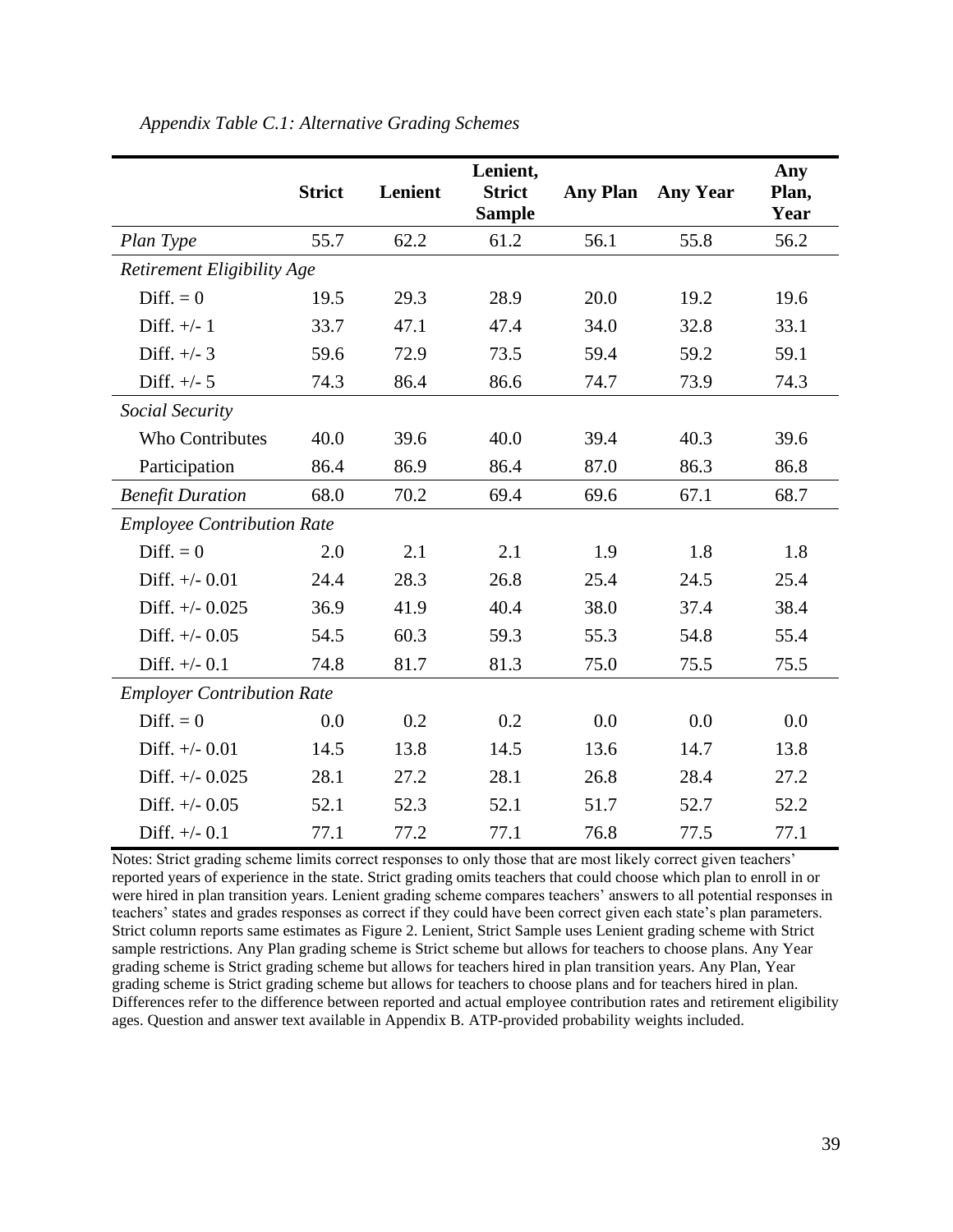|                                   | <b>Minus 5</b><br>Years | <b>Minus 3</b><br><b>Years</b> | <b>Minus 1</b><br>Year | <b>Strict</b> | Plus 1<br>Year | Plus 3<br><b>Years</b> | Plus 5<br><b>Years</b> |
|-----------------------------------|-------------------------|--------------------------------|------------------------|---------------|----------------|------------------------|------------------------|
| Plan Type                         | 55.2                    | 55.8                           | 56.0                   | 55.7          | 55.7           | 55.9                   | 55.7                   |
| Retirement Eligibility Age        |                         |                                |                        |               |                |                        |                        |
| Diff. $= 0$                       | 17.7                    | 18.5                           | 19.1                   | 19.5          | 19.7           | 19.0                   | 18.8                   |
| Diff. $+/- 1$                     | 31.5                    | 32.5                           | 33.2                   | 33.7          | 33.1           | 32.4                   | 31.7                   |
| Diff. $+/- 3$                     | 55.5                    | 57.3                           | 58.7                   | 59.6          | 59.8           | 59.3                   | 58.4                   |
| Diff. $+/- 5$                     | 71.2                    | 72.7                           | 73.9                   | 74.3          | 74.6           | 74.7                   | 74.7                   |
| Social Security                   |                         |                                |                        |               |                |                        |                        |
| Who Contributes                   | 39.4                    | 40.1                           | 40.6                   | 40.0          | 40.7           | 40.3                   | 39.9                   |
| Participation                     | 86.5                    | 86.4                           | 86.8                   | 86.4          | 86.2           | 86.0                   | 85.6                   |
| <b>Benefit Duration</b>           | 67.0                    | 67.2                           | 67.9                   | 68.0          | 67.6           | 67.6                   | 67.2                   |
| <b>Employee Contribution Rate</b> |                         |                                |                        |               |                |                        |                        |
| Diff. $= 0$                       | 1.8                     | 1.9                            | 1.9                    | 2.0           | 1.9            | 1.7                    | 1.5                    |
| Diff. $+/-$ 0.01                  | 24.7                    | 24.6                           | 24.4                   | 24.4          | 24.6           | 24.3                   | 23.9                   |
| Diff. $+/- 0.025$                 | 38.0                    | 37.8                           | 37.2                   | 36.9          | 37.4           | 37.1                   | 37.1                   |
| Diff. $+/-$ 0.05                  | 54.9                    | 54.9                           | 54.8                   | 54.5          | 55.0           | 55.0                   | 55.1                   |
| Diff. $+/-$ 0.1                   | 75.7                    | 75.7                           | 75.5                   | 74.8          | 75.6           | 75.6                   | 75.8                   |
| <b>Employer Contribution Rate</b> |                         |                                |                        |               |                |                        |                        |
| Diff. $= 0$                       | 0.0                     | 0.0                            | 0.0                    | 0.0           | 0.0            | 0.0                    | 0.0                    |
| Diff. $+/-$ 0.01                  | 14.3                    | 14.5                           | 14.7                   | 14.5          | 14.9           | 15.1                   | 14.8                   |
| Diff. $+/- 0.025$                 | 28.0                    | 28.3                           | 28.4                   | 28.1          | 28.4           | 28.9                   | 28.3                   |
| Diff. $+/-$ 0.05                  | 52.3                    | 52.6                           | 52.5                   | 52.1          | 52.9           | 52.7                   | 52.7                   |
| Diff. $+/-$ 0.1                   | 77.3                    | 77.5                           | 77.4                   | 77.1          | 77.5           | 77.5                   | 77.3                   |

*Appendix Table C.2: Alternative Hire Year for Strict Grading Scheme*

Notes: Strict column reports same estimates as Figure 2. Each column changes the approximate year of hire by plus or minus 1, 3, or 5 years. Differences refer to the difference between reported and actual employee contribution rates and retirement eligibility ages. Question and answer text available in Appendix B. ATP-provided probability weights included.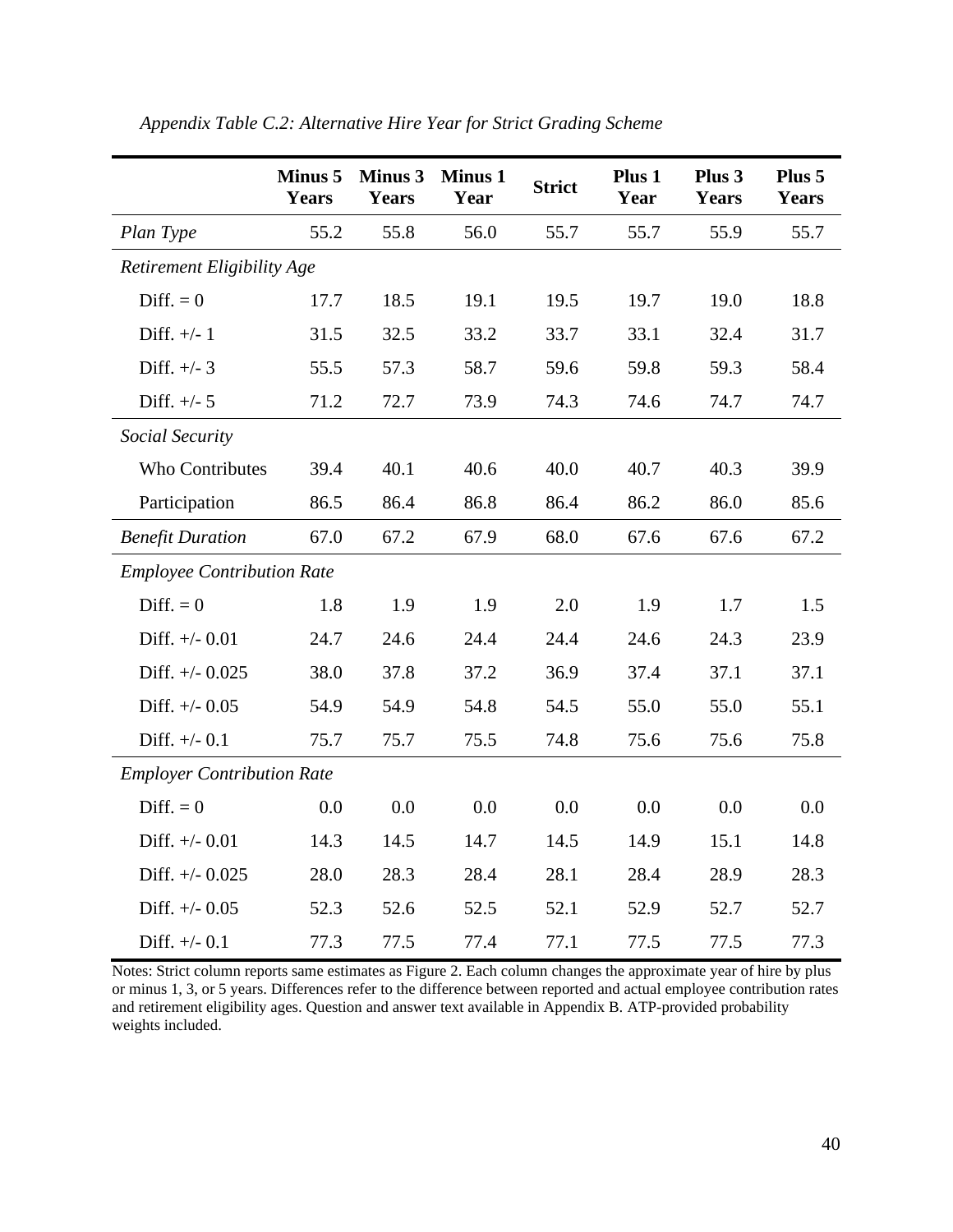## **APPENDIX D: SUMMARY STATISTICS FOR STRICT SAMPLE**

|                                           | N    | <b>Mean</b> | <b>SD</b> | Min              | <b>Max</b>   |
|-------------------------------------------|------|-------------|-----------|------------------|--------------|
| Female                                    | 4076 | 0.78        |           | $\theta$         | 1            |
| Hispanic                                  | 4085 | 0.07        |           | $\overline{0}$   | 1            |
| White                                     | 4085 | 0.84        |           | 0                | $\mathbf{1}$ |
| <b>Black</b>                              | 4085 | 0.08        |           | 0                | 1            |
| Asian                                     | 4085 | 0.03        |           | $\boldsymbol{0}$ | $\mathbf{1}$ |
| <b>Married or Domestic</b><br>Partnership | 4092 | 0.74        |           | $\overline{0}$   | $\mathbf{1}$ |
| Widowed                                   | 4092 | 0.01        |           | 0                | $\mathbf{1}$ |
| Divorced                                  | 4092 | 0.1         |           | $\overline{0}$   | $\mathbf{1}$ |
| Separated                                 | 4092 | 0.01        |           | 0                | 1            |
| Singe, Never Married                      | 4092 | 0.14        |           | $\theta$         | 1            |
| <b>Elementary Teacher</b>                 | 4091 | 0.44        |           | 0                | 1            |
| <b>Secondary Teacher</b>                  | 4091 | 0.56        |           | 0                | 1            |
| <b>Experience in State</b>                | 4094 | 15.67       | 8.42      | 0                | 52           |
| Age                                       | 4064 | 44.91       | 10.64     | 20               | 98           |

*Appendix Table C.1: Summary Statistics for Strict Sample*

Notes: Sample excludes teachers that could choose which plan to enroll in or were hired in plan transition years. Unweighted responses.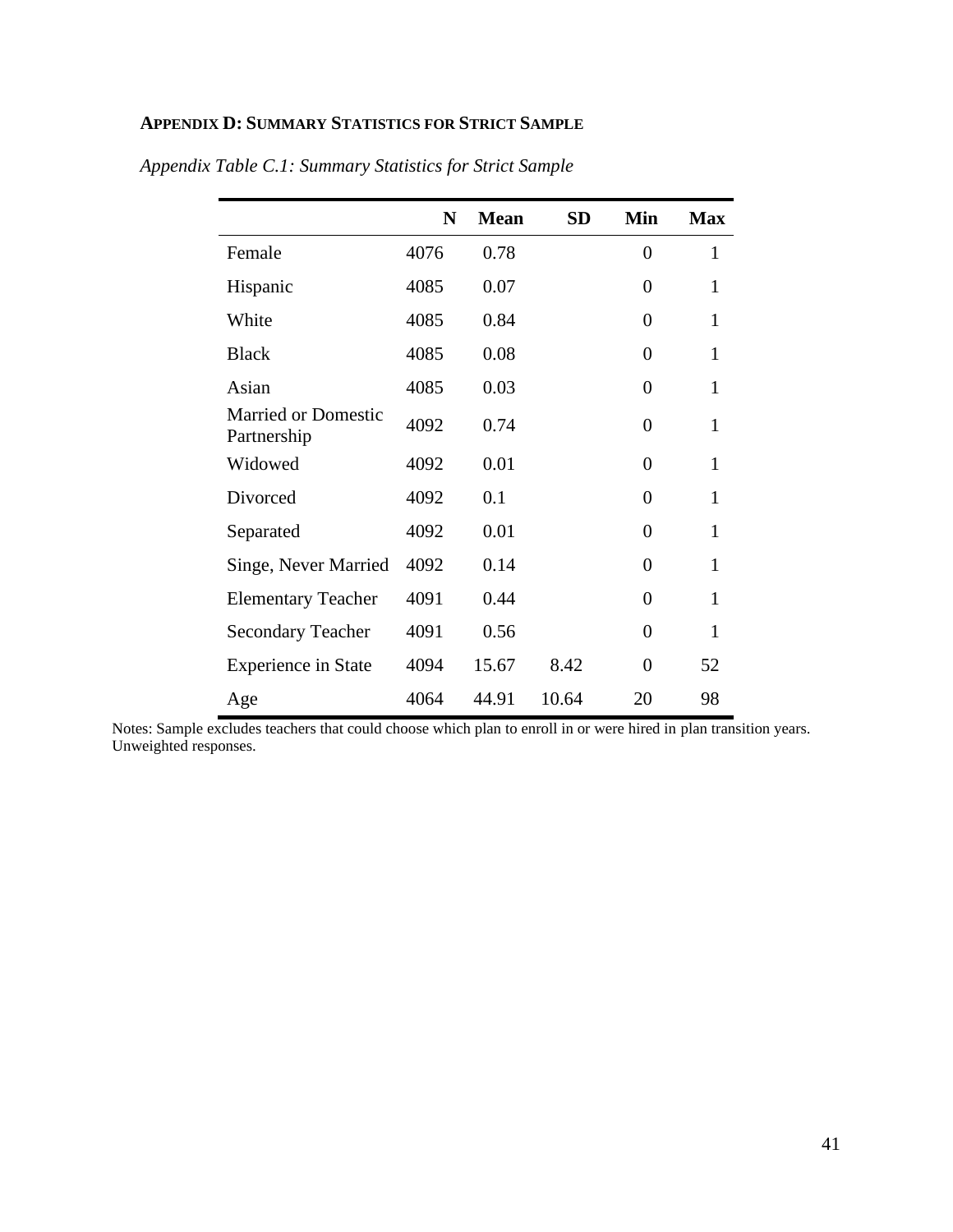## **APPENDIX E: DISTRIBUTION OF RETIREMENT KNOWLEDGE QUESTION RESPONSES**



*Appendix Figure E.1: Distribution of Reported Retirement Eligibility Ages*

Note: Unweighted responses.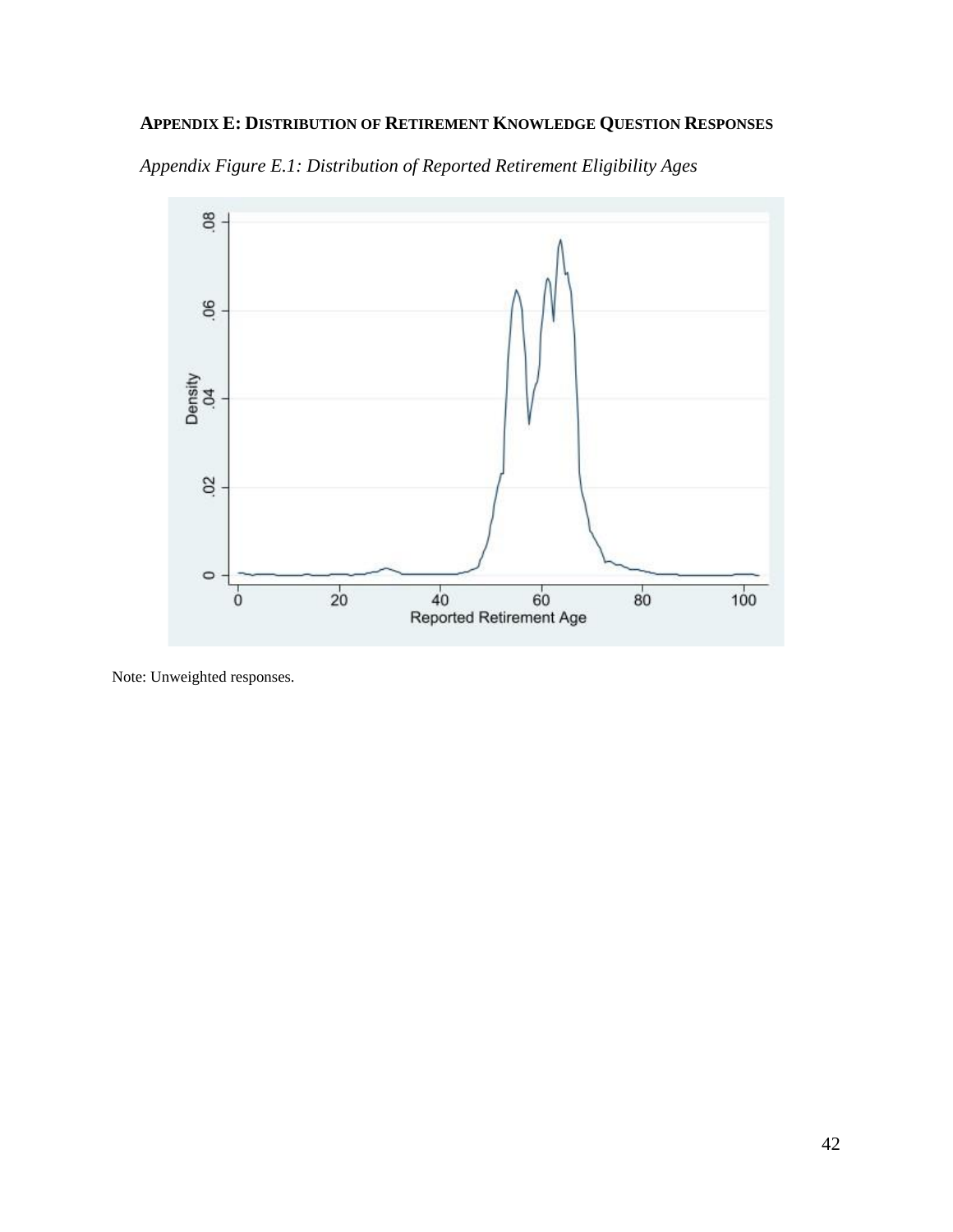*Appendix Figure E.2: Distribution of Reported Employee Contribution Rates*



Note: Unweighted responses.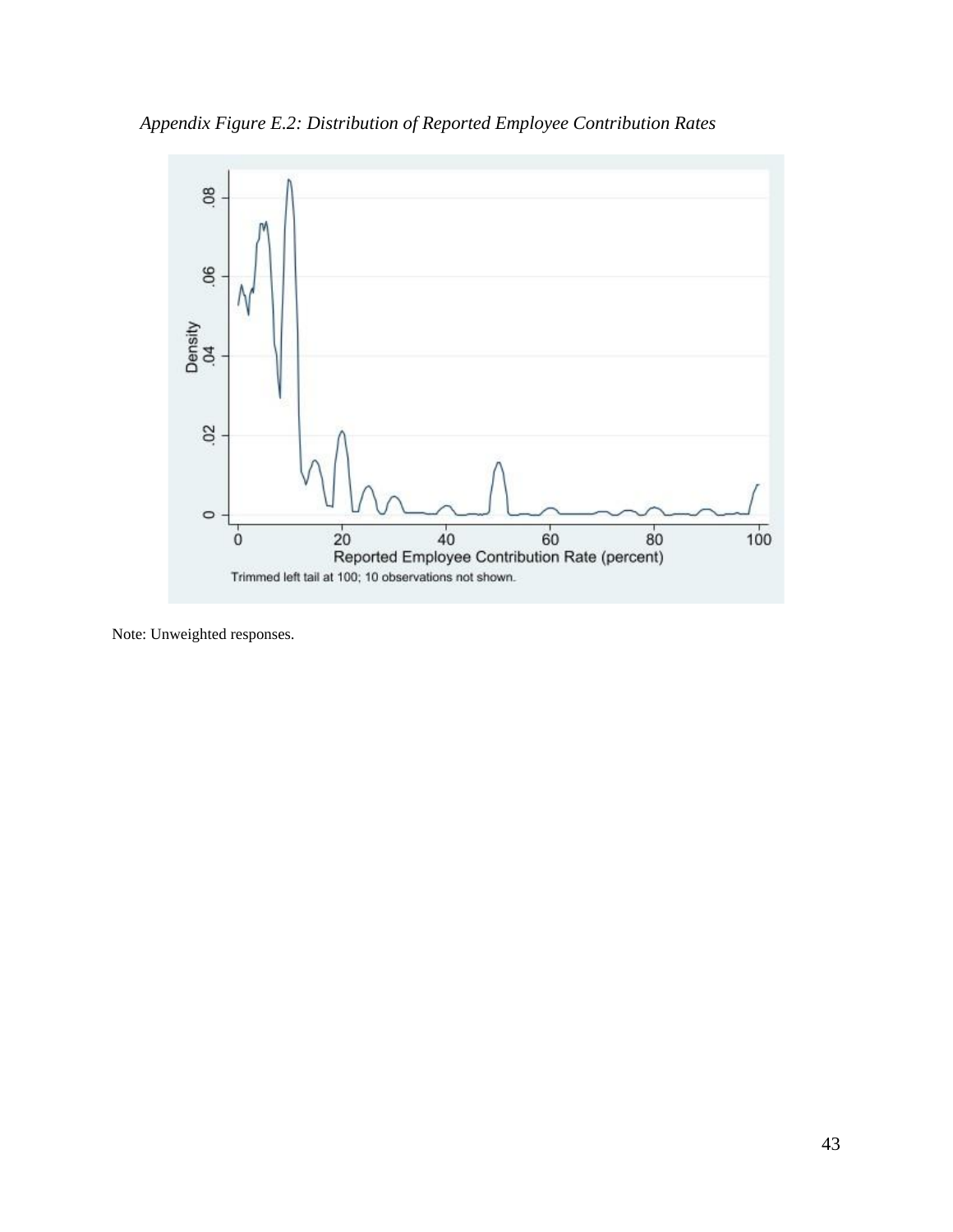*Appendix Figure E.3: Distribution of Reported Employer Contribution Rates*



Note: Unweighted responses.